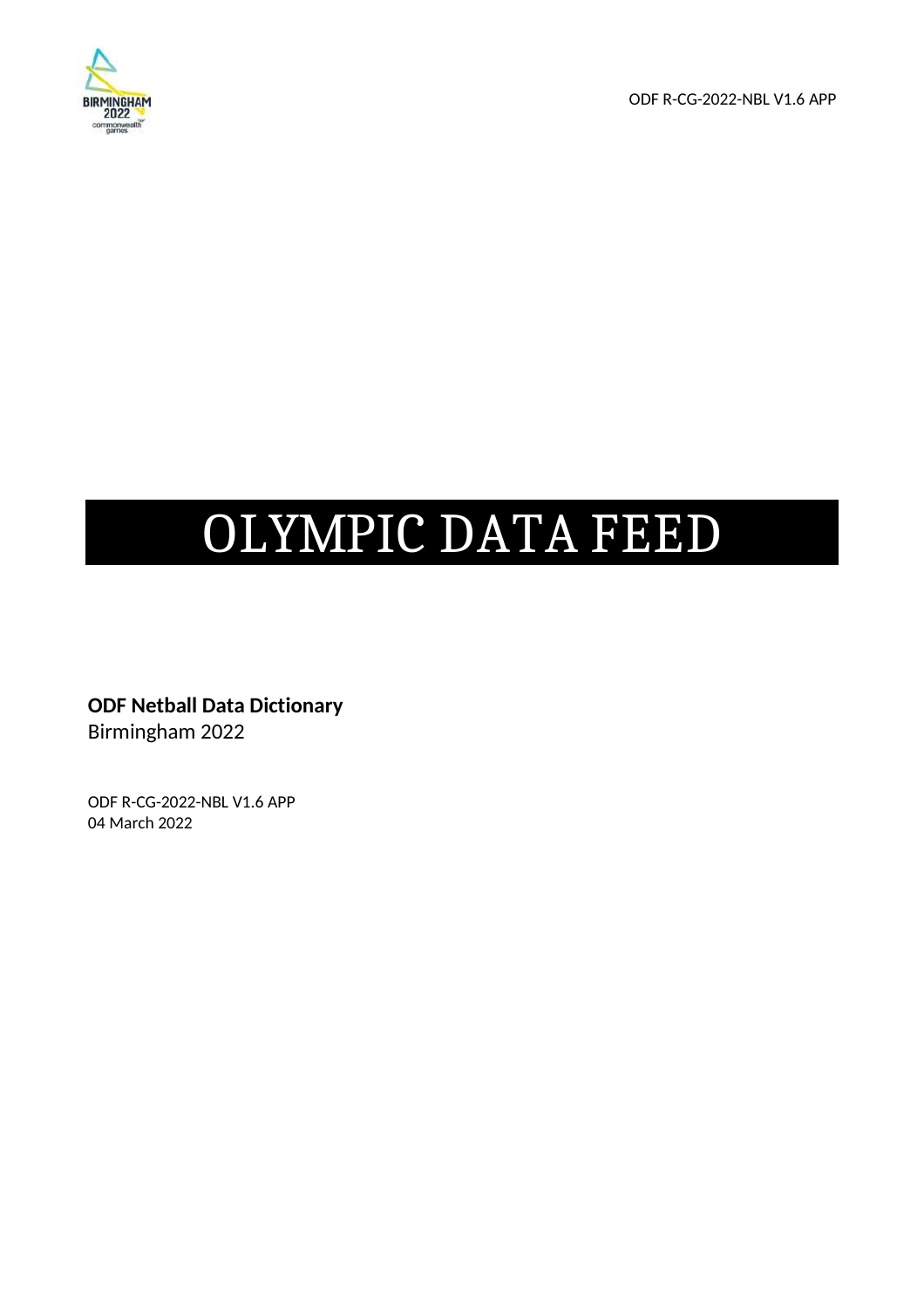

#### **License**

The document accompanying this license and the information contained therein (the Document), whether in a paper or electronic format, is made available to you subject to the terms stated below. By using and/or copying all or part of the Document, you (the licensee) agree that you will comply with the following terms and conditions.

- 1. You may, on a non-exclusive basis, use the Document only on the condition that you abide by the terms of this license. Subject to this condition and other terms and restrictions contained herein, the Document and the information contained therein may be used (i) to further develop the standards described in the Document for use in relation with the Olympic and Paralympic Games and/or (ii) to develop similar standards for other events than the Olympic and Paralympic Games (both (i) and (ii) are hereinafter designated as the Permitted Use, and works further developing these standards for the Olympic and Paralympic Games or developing similar standards for other events are hereinafter referred to as Derivative Works), and copies of the Document or of Derivative Works may be made and distributed for the purpose of the Permitted Use, PROVIDED THAT the COPYRIGHT and references to the IOC appearing in the Document and the TERMS OF THIS LICENSE are included on ALL such COPIES, and further PROVIDED THAT you do not charge any fee or any other monetary compensation for the distribution of the Document to others. The copyright and other intellectual property rights in the Document remain vested in the IOC and the IOC remains entitled to assert his copyright or other intellectual property rights in the Document against any person or entity who does not comply with the terms of this License.
- 2. A copy of any Derivative Work shall be provided to the IOC free of charge. Moreover, the IOC is granted a worldwide, perpetual, unrestricted, royalty-free non-exclusive license to use any Derivative Work for the further development of the standards made by or for the IOC in relation to the Olympic and Paralympic Games (these standards and the documents describing them are hereinafter referred to as Further Standards) and to make or have made all kinds of exploitation of the Further Standards, with the right to grant sub-licenses.
- 3. Except if reproduced in the Document, the use of the name and trademarks of the IOC is strictly prohibited, including, without limitation, for advertising, publicity, or in relation to products or services and their names. Any use of the name or trademarks of the IOC, whether registered or not, shall require the specific written prior permission of the IOC.
- 4. NO WARRANTY, EXPRESSED OR IMPLIED, IS MADE REGARDING THE ACCURACY, ADEQUACY, COMPLETENESS, RELIABILITY OR USEFULNESS OF ANY INFORMATION CONTAINED IN THE DOCUMENT. The Document and the information contained herein are provided on an "as is" basis. THE IOC DISCLAIMS ALL WARRANTIES OF ANY KIND, EXPRESS OR IMPLIED, INCLUDING, BUT NOT LIMITED TO, ANY WARRANTY OF NON-INFRINGEMENT OF PROPRIETARY RIGHTS, MERCHANTABILITY, OR FITNESS FOR A PARTICULAR PURPOSE. IN NO EVENT SHALL THE IOC BE LIABLE TO ANYONE FOR DAMAGES OF ANY KIND ARISING FROM OR RELATING TO YOUR ACQUISITION, USE, DUPLICATION, DISTRIBUTION, OR EXPLOITATION OF THE DOCUMENT OR ANY PORTION THEREOF, INCLUDING BUT NOT LIMITED TO, COMPENSATORY DAMAGES, LOST PROFITS, LOST DATA OR ANY FORM OF SPECIAL, INCIDENTAL, DIRECT, INDIRECT, CONSEQUENTIAL OR PUNITIVE DAMAGES, WHETHER BASED ON BREACH OF CONTRACT OR WARRANTY, TORT OR OTHERWISE. THE IOC FURTHER DISCLAIMS ANY LIABILITY FOR ANY DAMAGE CAUSED WHEN THE DOCUMENT IS USED IN A DERIVATIVE WORK. The IOC further disclaims any liability regarding the existence or inexistence of any intellectual property or other rights that might be claimed by third parties with respect to the implementation or use of the technology or information described in the Document.

The same conditions as those described in this Section shall apply mutatis mutandis to the license granted to the IOC on the Derivative Works in Section 2 above.

- 5. This License is perpetual subject to your conformance to its terms and conditions. The IOC may terminate this License immediately upon your breach of any of its terms and, upon such termination you will cease all use, duplication, distribution, and/or exploitation in any manner of the Document.
- This License is governed by the laws of Switzerland. You agree that any disputes arising from or relating to this License will be resolved in the courts of Lausanne, Switzerland.

IF YOU DO NOT AGREE TO THESE TERMS YOU MUST CEASE ALL USE OF THE DOCUMENT NOW.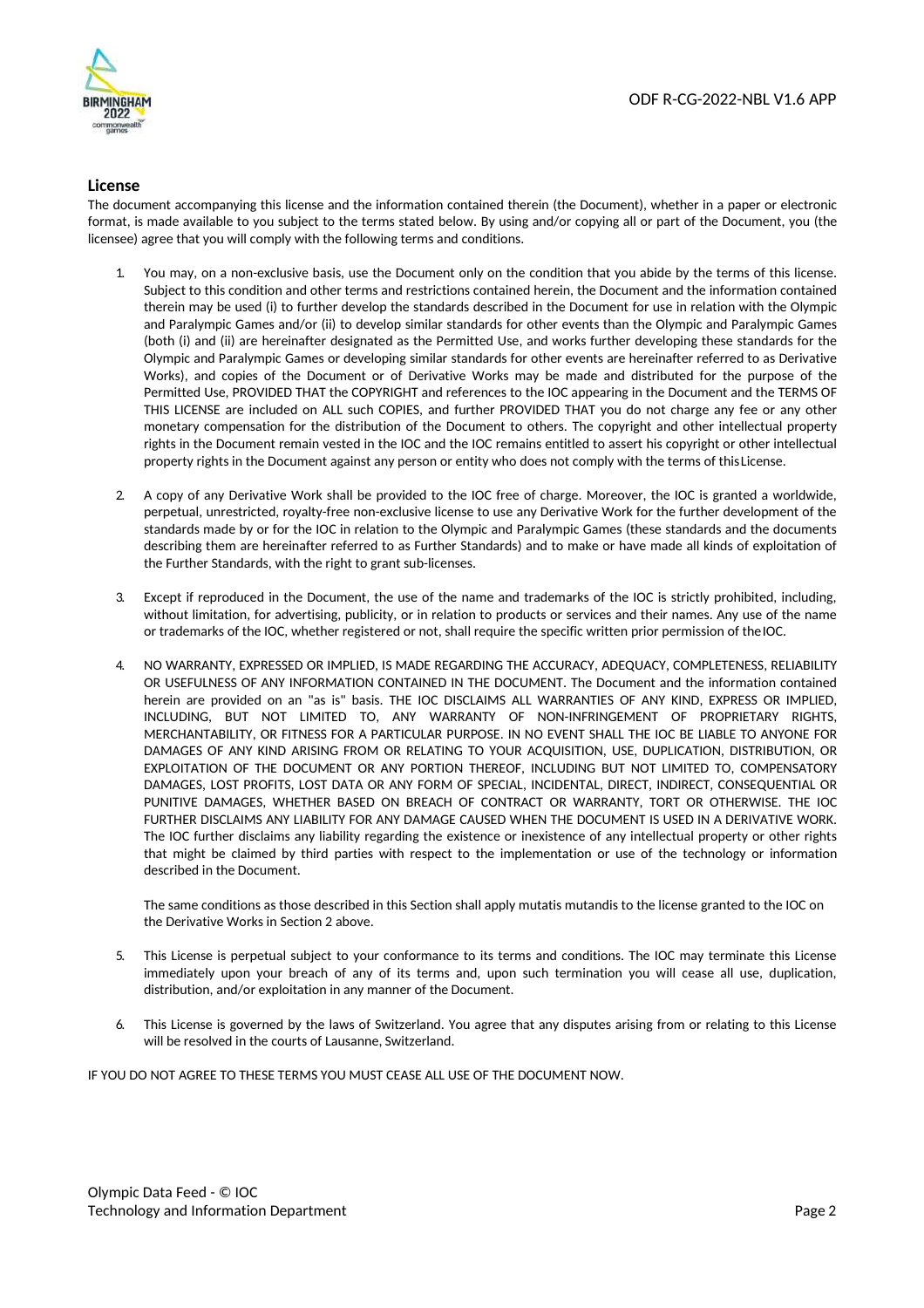

# **1 Introduction**

# **1.1 This document**

This document includes the ODF Netball Data Dictionary. This Data Dictionary refines the messages described in the ODF General Messages Interface Document specifically for Netball.

# **1.2 Objective**

The objective of this document is to provide a complete and formal definition of the ODF Netball Data Dictionary, with the intention that the information message producer and the message consumer can successfully interchange the information as the Netball competition is run.

# **1.3 Main Audience**

The main audience of this document is the IOC as the ODF promoter, ODF users such as the World News Press Agencies, Rights Holding Broadcasters and International Sports Federations.

# **1.4 Glossary**

The following abbreviations are used in this document.

| Acronym     | <b>Description</b>               |
|-------------|----------------------------------|
| IF          | International Federation         |
| <b>IOC</b>  | International Olympic Committee  |
| <b>ODF</b>  | Olympic Data Feed                |
| <b>RSC</b>  | Results System Codes             |
| <b>WNPA</b> | <b>World News Press Agencies</b> |

# **1.5 Related Documents**

| <b>Document Title</b>                   | <b>Document Description</b>                                                                 |
|-----------------------------------------|---------------------------------------------------------------------------------------------|
| <b>ODF General Principles Document</b>  | The document explains the environment and general principles for ODF.                       |
| ODF General Messages Interface Document | The document describes the ODF General Messages                                             |
| <b>ODF Common Codes</b>                 | The document describes the ODF Common codes used across all ODF<br>documents.               |
| <b>ODF Sport Codes</b>                  | The document describes the ODF Sport codes used across all ODF<br>documents                 |
| <b>ODF Header Values</b>                | The document details the header values which show which RSCs are used<br>in which messages. |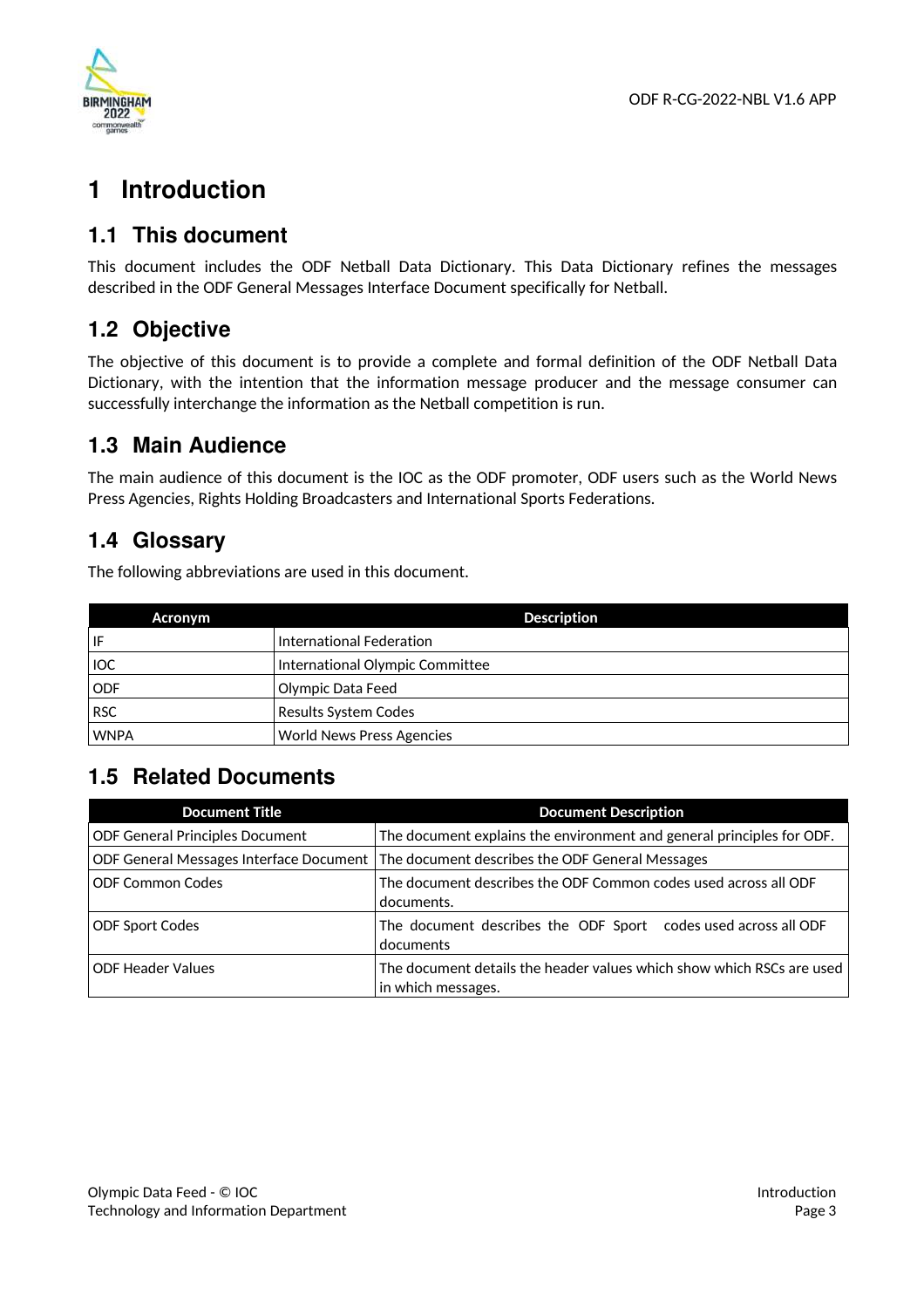

# **2 Messages**

# **2.1 Applicable Messages**

The following table is a full list of all ODF messages and describes the list of messages used in Netball.

- The column "Message type" indicates the DocumentType that identifies a message
- The column "Message name" is the message name identified by the message type
- The column "Message extended" indicates whether a particular message has extended definition in regards to those that are general for all sports. If one particular message is not extended, then it should follow the general definition rules.

| <b>Message Type</b>                      | <b>Message Name</b>                         | Message<br>extended |
|------------------------------------------|---------------------------------------------|---------------------|
| DT_SCHEDULE / DT_SCHEDULE_UPDATE         | Competition schedule / update               | X                   |
| DT_PARTIC / DT_PARTIC_UPDATE             | List of participants by discipline / update | X                   |
| DT_PARTIC_TEAMS / DT_PARTIC_TEAMS_UPDATE | List of teams / update                      | X                   |
| DT_MEDALS                                | Medal standings                             |                     |
| DT_MEDALLISTS_DAY                        | Medallists of the day                       |                     |
| DT_GLOBAL_GM                             | Global good morning                         |                     |
| DT_GLOBAL_GN                             | Global good night                           |                     |
| DT_RESULT                                | Event Unit Start List and Results           | X                   |
| DT_PLAY_BY_PLAY                          | Play by play                                | X                   |
| DT_CURRENT                               | <b>Current Information</b>                  | X                   |
| DT_POOL_STANDING                         | Pool Standings                              | X                   |
| DT_BRACKETS                              | <b>Brackets</b>                             | X                   |
| DT_STATS                                 | <b>Statistics</b>                           | X                   |
| DT_RANKING                               | <b>Event Final Ranking</b>                  | X                   |
| DT_COMMUNICATION                         | <b>Official Communication</b>               |                     |
| DT_MEDALLISTS                            | <b>Event's Medallists</b>                   |                     |
| DT_MEDALLISTS_DISCIPLINE                 | Medallists by discipline                    |                     |
| DT_LOCAL_OFF                             | Discipline/venue stop transmission          |                     |
| DT_LOCAL_ON                              | Discipline/venue start transmission         |                     |
| DT_KA                                    | <b>Keep Alive</b>                           |                     |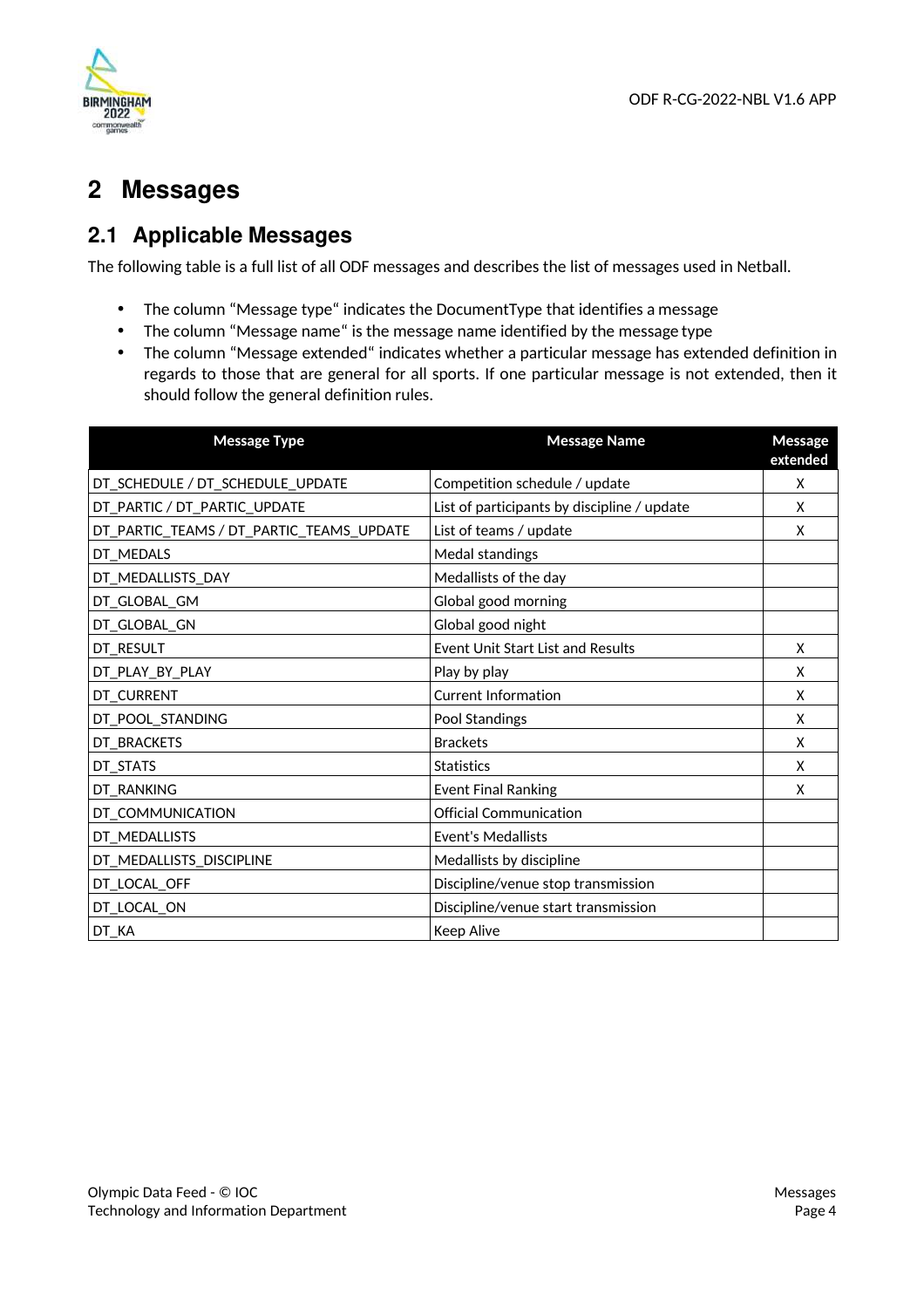

# **2.2 Messages**

# **2.2.1 Competition schedule / Competition schedule update**

### **2.2.1.1 Description**

The Competition schedule is a bulk message provided for one particular discipline. As a general rule, it contains the complete schedule information for all event units needed to run a competition and excludes event units for activities such as unofficial training and press conferences.

This message contains the competition timetable for a complete discipline as well as status for each competition unit and is updated from OVR via the schedule update message.

All event units in codes which have the 'schedule' flag set to 'Y' are included in schedule messages (and have status UNSCHEDULED or SCHEDULED).

The arrival of the competition schedule message resets all the previous schedule information for one particular discipline.

To ensure there are no incorrectly ordered units then the start time must not be updated to the actual start time (there is an actual start time field to cater for this).

Competition schedule update:

Competition schedule update is an update message. It is not a complete schedule information message, but only the schedule data being modified.

The arrival of this message updates the previous schedule information for one particular event unit, but does not notify any other change for the rest of the event units except for those contained in the message.

The key of the information updated is Unit @Code. Therefore, any new unit, deleted unit or updated unit will be identified by this attribute.

It has to be understood that if one DT\_SCHEDULE message arrives, then all previous DT\_SCHEDULE\_UPDATE messages should be discarded.

### **2.2.1.2 Header Values**

The following table describes the message header attributes.

| <b>Attribute</b> | Value                             | <b>Comment</b>                                                                      |
|------------------|-----------------------------------|-------------------------------------------------------------------------------------|
| CompetitionCode  | CC @Competition                   | Unique ID for competition                                                           |
| DocumentCode     | Full RSC (discipline level)       | Full RSC at the discipline level                                                    |
| DocumentType     | DT SCHEDULE<br>DT_SCHEDULE_UPDATE | Competition schedule bulk / update                                                  |
| Version          | 1V                                | Version number<br>associated<br>to the<br>message's<br>content.<br>Ascendant number |
| FeedFlag         | "P"-Production<br>"T"-Test        | Test message or production message.                                                 |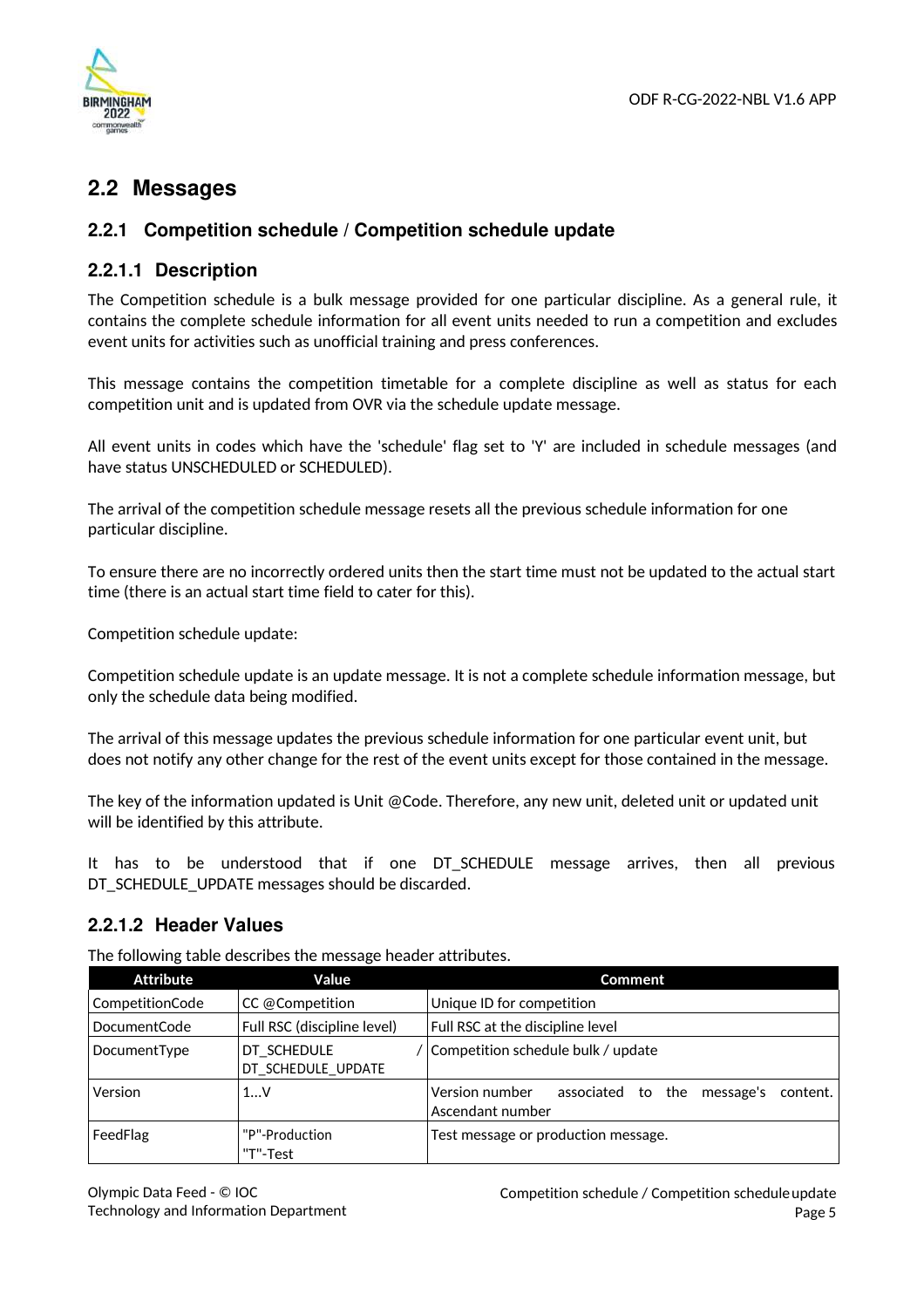

| <b>Attribute</b> | Value      | <b>Comment</b>                                                                                                                                                                     |
|------------------|------------|------------------------------------------------------------------------------------------------------------------------------------------------------------------------------------|
| Date             | Date       | Refer to the ODF header definition                                                                                                                                                 |
| Time             | Time       | Time up to milliseconds when the message is generated,<br>expressed in the local time zone where the message was<br>produced.                                                      |
| LogicalDate      | Date       | Logical Date of events. This is the same as the physical day<br>except when the unit or message transmission extends after<br>midnight.<br>See full explanation in ODF Foundation. |
| Source           | SC @Source | Code indicating the system which generated the message.                                                                                                                            |

# **2.2.1.3 Trigger and Frequency**

The competition schedule will be sent as a bulk message (DocumentType="DT\_SCHEDULE") when available before the Games and then sent multiple times until a date to be confirmed after which only update messages will be sent (DocumentType="DT\_SCHEDULE\_UPDATE") by OVR. There is no automatic triggering and this (DT\_SCHEDULE) message must not be sent after the transfer of control to OVR.

The competition schedule update message should be triggered at any time there has been a competition schedule modification for any previously sent competition schedule bulk message or update message including the addition of start list details (H2H).

Generally start list details for H2H should be sent immediately when known and usually soon after the preceding unit changes to Official.

The triggers for status changes are described in each sport data dictionary where differences are needed.

If any text descriptions change in a message (as opposed to the code) then this message is not resent to correct previous messages however the new data is to be used in future messages.

## **2.2.1.4 Message Values**

| <b>Element: Competition (0,1)</b> |     |       |                                                                  |
|-----------------------------------|-----|-------|------------------------------------------------------------------|
| Attribute                         | M/O | Value | <b>Description</b>                                               |
| Gen                               |     | S(20) | Version of the General Data Dictionary applicable to the message |
| Sport                             |     | S(20) | Version of the Sport Data Dictionary applicable to the message   |
| Code                              |     | S(20) | Version of the Codes applicable to the message                   |

| Element: Competition /Session (0,N) |     |                 |                                                                          |
|-------------------------------------|-----|-----------------|--------------------------------------------------------------------------|
| <b>Attribute</b>                    | M/O | Value           | <b>Description</b>                                                       |
| <b>SessionCode</b>                  | м   | S(5)            | Code of the sports competition session which contains<br>this event unit |
| StartDate                           | м   | DateTime        | Start date.<br>Example: 2006-02-26T10:00:00+01:00                        |
| EndDate                             | м   | <b>DateTime</b> | Start date.<br>Example: 2006-02-26T10:00:00+01:00                        |
| Leadin                              | O   | m:ss            | Amount of time from session start to first scheduled unit.               |
| Venue                               | м   | CC @VenueCode   | Venue where the session takes place                                      |
| VenueName                           | м   | S(25)           | Name of venue                                                            |

Competition schedule / Competition schedule update Page 6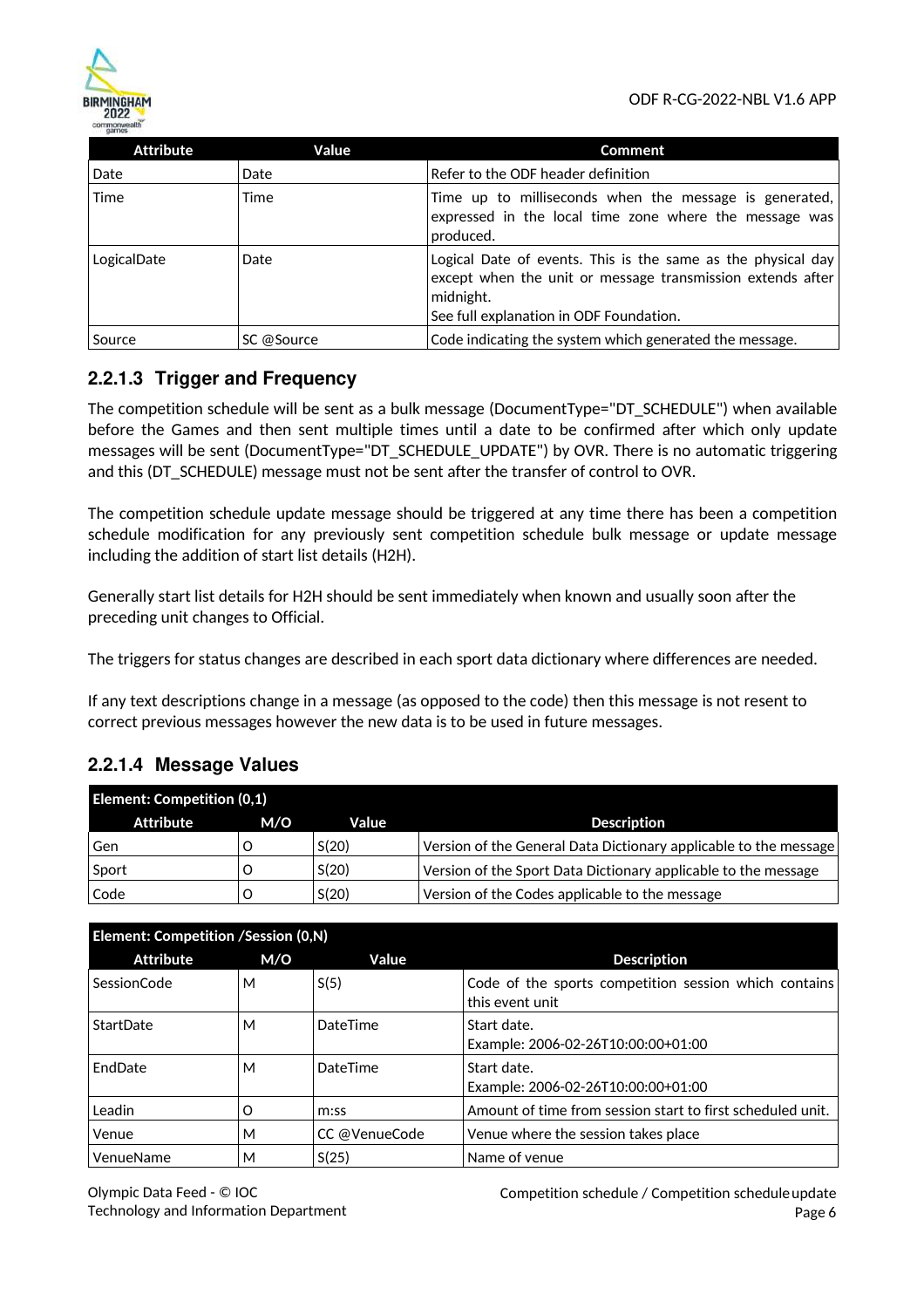

## **Element: Competition /Session (0,N)**

| <b>Attribute</b>          | M/O      | Value              | <b>Description</b>                                                                                                                       |
|---------------------------|----------|--------------------|------------------------------------------------------------------------------------------------------------------------------------------|
| ModificationIndicator   O |          | S(1)               | Attribute is mandatory in the DT_SCHEDULE_UPDATE<br>message.<br>$N = New$ or $U = Update$ .                                              |
| SessionStatus             | O        | CC @ScheduleStatus | Only use CANCELLED if applicable. All other sessions are<br>assumed to be scheduled. There is no change to running<br>or finished.       |
| SessionType               | $\Omega$ | CC @SessionType    | Session type of the session                                                                                                              |
| Medal                     | $\Omega$ | S(1)               | Send Y if this session includes at least one unit where a<br>medal (any type of medal) is to be decided.<br>Do not send if no such unit. |

| Element: Competition / Session / Session Name (1, N) |     |              |                                                                 |  |
|------------------------------------------------------|-----|--------------|-----------------------------------------------------------------|--|
| Attribute                                            | M/O | Value        | <b>Description</b>                                              |  |
| Language                                             | м   | CC @Language | Language of the Session Description                             |  |
| Value                                                |     | S(40)        | Name of the session. (if no other name then is session<br>code) |  |

| Element: Competition /Unit (0,N) |         |                    |                                                                                                                                                                                                                                                                                                                                                                                                                                                                              |
|----------------------------------|---------|--------------------|------------------------------------------------------------------------------------------------------------------------------------------------------------------------------------------------------------------------------------------------------------------------------------------------------------------------------------------------------------------------------------------------------------------------------------------------------------------------------|
| <b>Attribute</b>                 | M/O     | Value              | <b>Description</b>                                                                                                                                                                                                                                                                                                                                                                                                                                                           |
| Code                             | M       | CC @Unit           | Full RSC for the unit                                                                                                                                                                                                                                                                                                                                                                                                                                                        |
| PhaseType                        | M       | CC @PhaseType      | Phase type for the unit                                                                                                                                                                                                                                                                                                                                                                                                                                                      |
| UnitNum                          | O       | S(6)               | Match Number                                                                                                                                                                                                                                                                                                                                                                                                                                                                 |
| ScheduleStatus                   | M       | CC @ScheduleStatus | <b>Unit Status</b>                                                                                                                                                                                                                                                                                                                                                                                                                                                           |
| StartDate                        | O       | DateTime           | Start date. This attribute may not be sent when the<br>@ScheduleStatus is UNSCHEDULED. For other statuses<br>the StartDate is expected otherwise ordering is display is<br>incorrect (including CANCELLED and POSTPONED.<br>This is the scheduled Start date and time and will not be<br>updated when an event unit starts (updated only with<br>RESCHEDULED status)<br>Example: 2006-02-26T10:00:00+01:00                                                                   |
| HideStartDate                    | O       | S(1)               | Send 'Y' if StartDate (scheduled start time) should not be<br>displayed. It may be an estimate or 'fake' time.<br>Do not send if StartDate (scheduled start time) is to be<br>displayed.<br>Start times of some units depend on the finalisation of<br>previous event units and therefore there is no fixed start<br>time in these cases this field is set to 'Y'.<br>When the flag is set to 'Y' then the time is used for sorting<br>purposes but should not be displayed. |
| EndDate                          | O       | DateTime           | End date. This attribute may not be sent when the<br>@ScheduleStatus is UNSCHEDULED, POSTPONED<br>or<br>CANCELLED.<br>Example: 2006-02-26T10:00:00+01:00                                                                                                                                                                                                                                                                                                                     |
| HideEndDate                      | $\circ$ | S(1)               | Send 'Y' if EndDate scheduled end time is not to be<br>displayed.<br>Some event units have a scheduled end time well<br>bounded,<br>units<br>in<br>however,<br>event<br>some<br>some                                                                                                                                                                                                                                                                                         |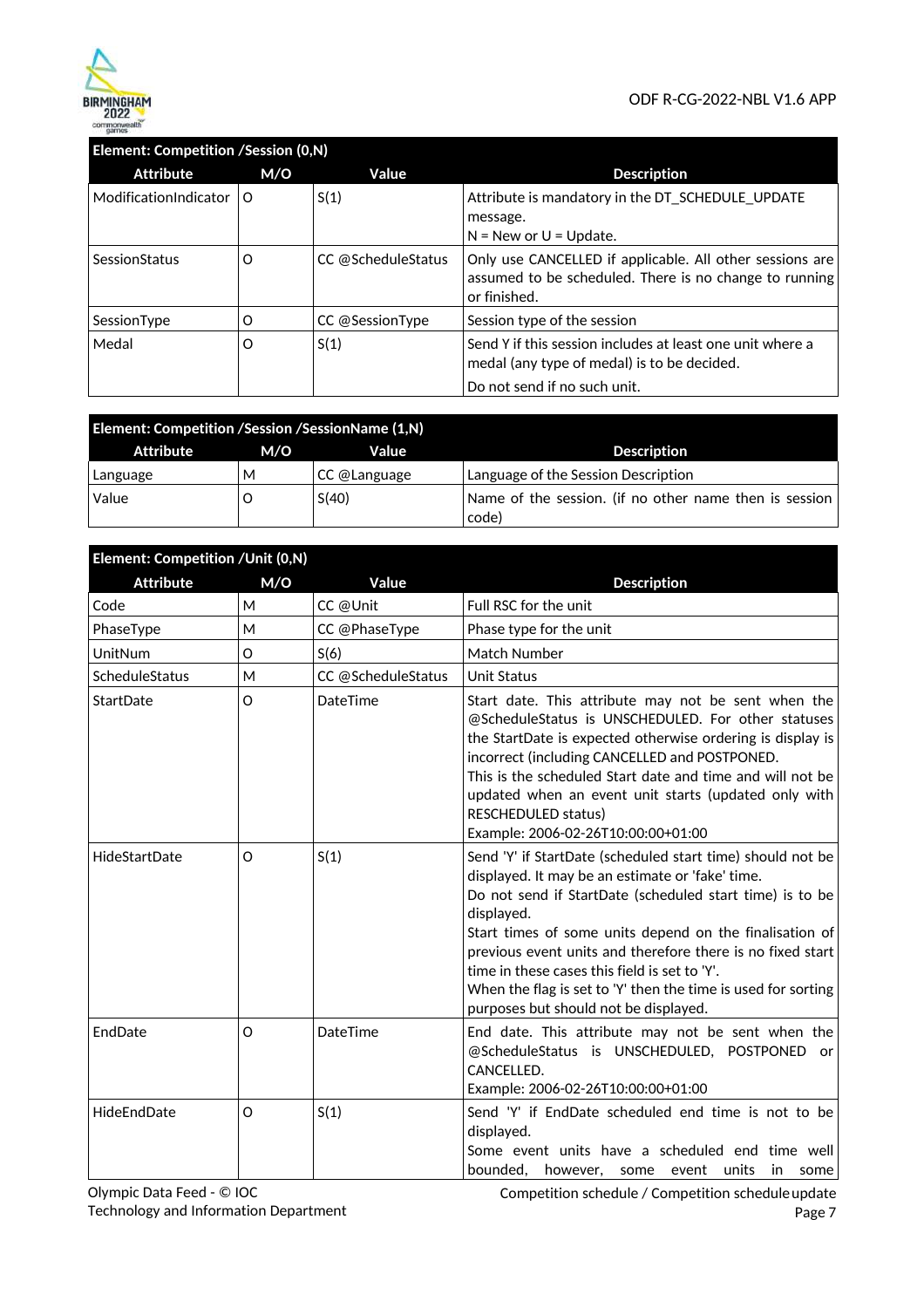

# **Element: Competition /Unit (0,N)**

| <b>Attribute</b>      | M/O      | Value             | <b>Description</b>                                                                                                                                                                                                                                                                                                               |
|-----------------------|----------|-------------------|----------------------------------------------------------------------------------------------------------------------------------------------------------------------------------------------------------------------------------------------------------------------------------------------------------------------------------|
|                       |          |                   | circumstances have a scheduled end time not quite<br>variable (example, some press conferences or tennis<br>matches, etc.) in these cases this field is set to 'Y' and<br>should not be displayed.                                                                                                                               |
| ActualStartDate       | O        | DateTime          | This attribute is expected once the event unit has started.<br>Example: 2006-02-26T10:03:22+01:00                                                                                                                                                                                                                                |
| ActualEndDate         | $\Omega$ | DateTime          | This attribute is expected once the event unit has<br>finished.<br>Example: 2006-02-26T12:43:51+01:00                                                                                                                                                                                                                            |
| Medal                 | O        | SC @UnitMedalType | Gold medal event unit or bronze medal event unit.<br>Do not send if not a medal event unit                                                                                                                                                                                                                                       |
| Venue                 | M        | CC @VenueCode     | Venue where the unit takes place<br>Use TBD if the Venue is not known yet (CC).                                                                                                                                                                                                                                                  |
| Location              | М        | CC @Location      | Location where the unit takes place<br>Use TBD if the Location is not known yet (CC) or a generic<br>code for the discipline.                                                                                                                                                                                                    |
| SessionCode           | O        | S(5)              | Code of the session which contains this event unit.                                                                                                                                                                                                                                                                              |
| ModificationIndicator | O        | N, U              | Attribute is mandatory in the DT SCHEDULE UPDATE<br>message only<br>N-New event unit<br>U-Update event unit<br>If ModificationIndicator='N', then include new event unit.<br>It will be rarely used as most added units were available<br>in "UNSCHEDULED" status.<br>If Modification Indicator="U", then update the event unit. |

### **Element: Competition /Unit /StartText (0,N)**

**This element is only used for Competition Schedules when HideStartDate is 'Y'. In this case, English Language is mandatory.** 

| Attribute | M/O | Value        | <b>Description</b>                                                                                                                                                                                                 |
|-----------|-----|--------------|--------------------------------------------------------------------------------------------------------------------------------------------------------------------------------------------------------------------|
| Language  | м   | CC @Language | Code Language of the @Value                                                                                                                                                                                        |
| Value     | М   | S(20)        | Text to be displayed in the case that StartDate is not to be<br>displayed (e.g. "After M.1" or "Followed by")<br>Using a code set or fixed text will also be directly<br>displayed and allow end user translation. |

|           | Element: Competition / Unit / ItemName (1,N) |              |                                                                                                                                                                                                                                                                                                                                               |  |
|-----------|----------------------------------------------|--------------|-----------------------------------------------------------------------------------------------------------------------------------------------------------------------------------------------------------------------------------------------------------------------------------------------------------------------------------------------|--|
| Attribute | M/O                                          | Value        | <b>Description</b>                                                                                                                                                                                                                                                                                                                            |  |
| Language  | M                                            | CC @Language | Code Language of the @Value                                                                                                                                                                                                                                                                                                                   |  |
| Value     | М                                            | S(40)        | Item Name / Unit Description.<br>For competition units show the short unit description<br>from common codes which matches the RSC. As in all<br>messages with a description only the ENG description is<br>expected.<br>non-competition schedules (where the item)<br>For<br>description is not in common codes) then add the<br>description. |  |

Olympic Data Feed - © IOC Technology and Information Department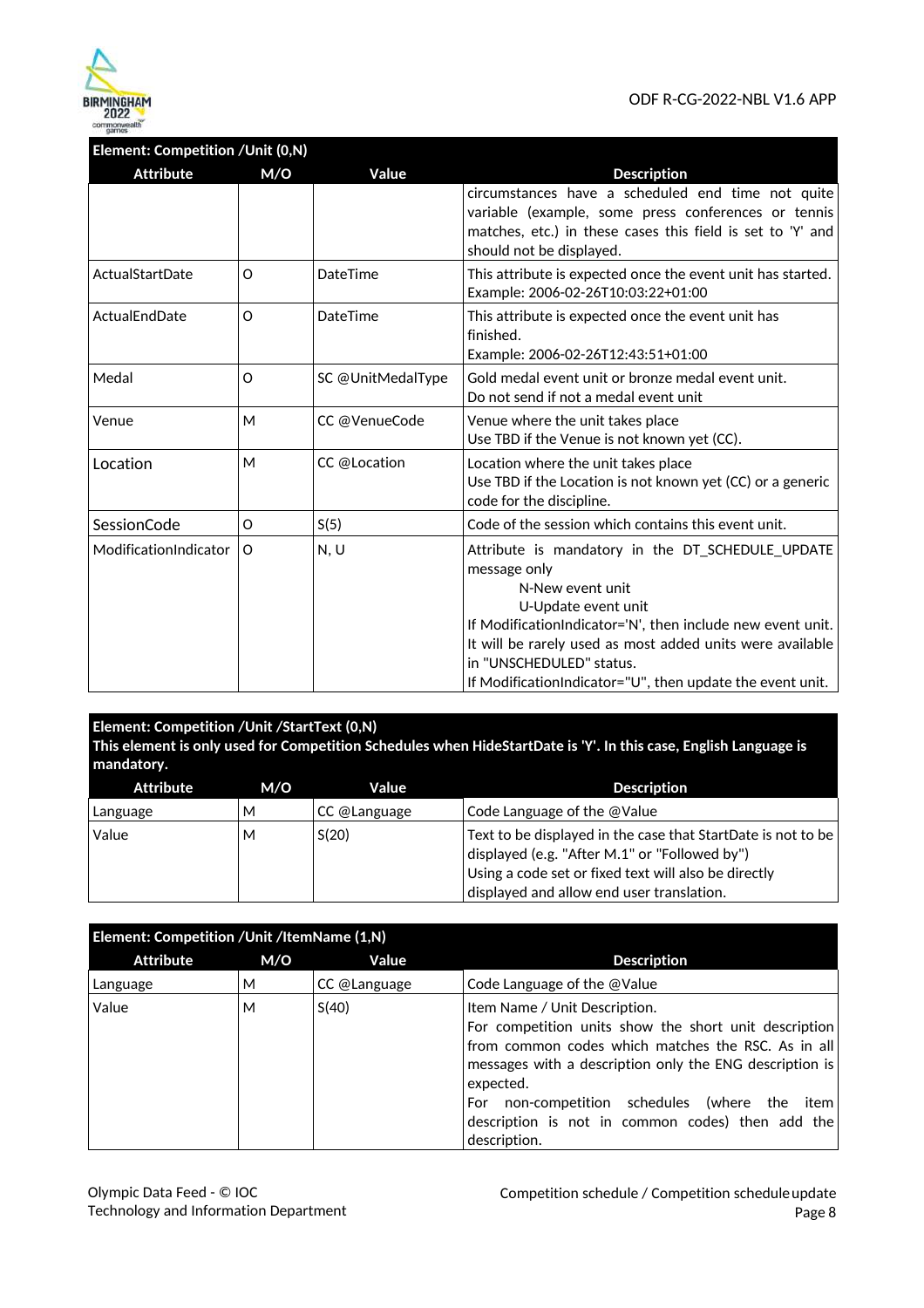

### **Element: Competition /Unit /VenueDescription (1,1)**

| Attribute    | M/O | Value | <b>Description</b>                                                           |
|--------------|-----|-------|------------------------------------------------------------------------------|
| VenueName    | м   | S(25) | Venue name in first language. This is the CC value from<br>unit/venue        |
| LocationName | М   | S(30) | Location name in first language. This is the CC value from<br>unit/location. |

### **Element: Competition /Unit /StartList /Start (1,N) StartList information is only sent in the case that the Unit type is one of HATH, HCOUP, HNOC or HTEAM and at least one of the competitors are known. (Sent as soon as known for applicable units)**

| Attribute  | M/O | Value          | Description                                                         |
|------------|-----|----------------|---------------------------------------------------------------------|
| StartOrder |     | <b>Numeric</b> | Competitor's start order                                            |
| SortOrder  | M   | <b>Numeric</b> | Used to sort competitors in an event unit (for example, if there is |
|            |     |                | no StartOrder). It is mainly used for display purposes.             |

| Element: Competition / Unit / StartList / Start / Competitor (1,1) |     |                           |                                                                                                                                                                                                                |
|--------------------------------------------------------------------|-----|---------------------------|----------------------------------------------------------------------------------------------------------------------------------------------------------------------------------------------------------------|
| Attribute                                                          | M/O | Value                     | <b>Description</b>                                                                                                                                                                                             |
| Code                                                               | М   | zeroes.<br>TBD or NOCOMP. | S(20) with no leading Competitor's ID, TBD in case that the competitor is not known at<br>this time AND the other competitor is known. NOCOMP is sent<br>when there is no competitor (and will not come later) |
| <b>Type</b>                                                        | М   |                           | T for team                                                                                                                                                                                                     |
| Organisation                                                       |     | CC @Organisation          | Should be sent when known                                                                                                                                                                                      |

| <b>Element: Competition / Unit / StartList / Start / Competitor / Description (0.1)</b> |     |       |                                                                |
|-----------------------------------------------------------------------------------------|-----|-------|----------------------------------------------------------------|
| Attribute                                                                               | M/O | Value | <b>Description</b>                                             |
| TeamName                                                                                | М   | S(73) | $\overline{a}$ Team Name where known, must send when available |

## **2.2.1.5 Message Sort**

The message is sorted by Unit@StartDate then by Unit@Order then Unit@Code.

In case of event unit with no Unit@StartDate defined (example, they are in an event unit status such as UNSCHEDULED), they will be listed at the end in Unit@Code order.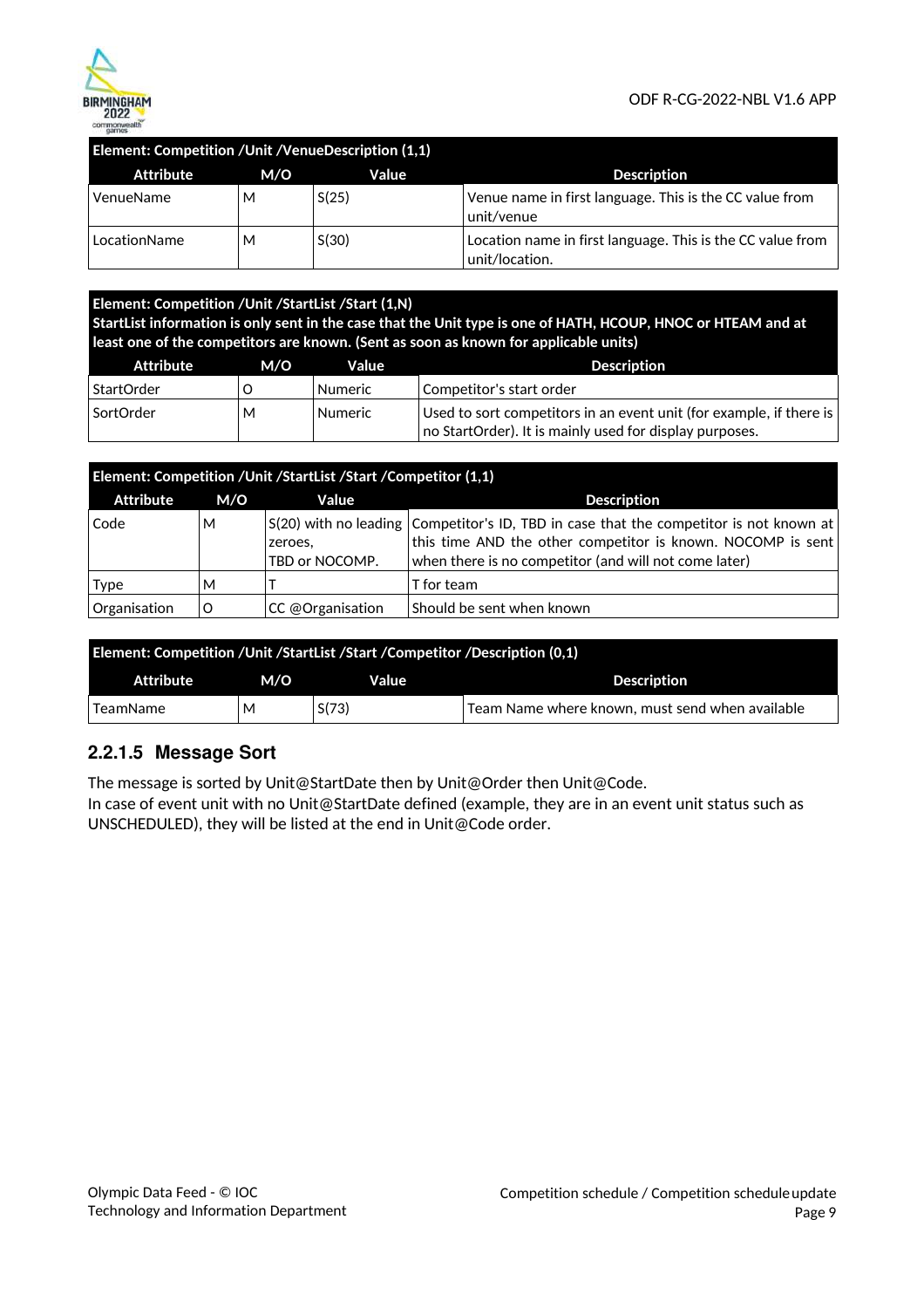

# **2.2.2 List of participants by discipline / List of participants by discipline update**

### **2.2.2.1 Description**

A participant is considered to be any individual (type athlete, participating or not in the current games) or any official in one or several disciplines or a competitor being part of a team (team member).

Although the participant may participate in more than one event or more than one discipline, this message just contains the information for the discipline of the message, listing the information of all the events for that discipline.

List of participants by discipline (DT\_PARTIC) is a bulk message, provided for each discipline. It is a complete participant information message for one particular discipline. The arrival of this message resets all the previous participants' information for one particular discipline. This message can include a list of current athletes, officials, coaches, guides, technical officials, Reserves and historical athletes regardless of status.

List of participants by discipline update (DT\_PARTIC\_UPDATE) is an update message. It is not a complete list of participants' information by discipline message, only the participant data being modified, i.e. if some data of one participant changes, the element Participant for it with all its children and attributes must be sent.

The key of the information updated consists of the following attribute: Participant @Code. Therefore, any new or updated Participant Discipline-Event will be identified by all these attributes.

### **2.2.2.2 Header Values**

| <b>Attribute</b>    | Value                         | <b>Comment</b>                                                                                                                                                                     |
|---------------------|-------------------------------|------------------------------------------------------------------------------------------------------------------------------------------------------------------------------------|
| CompetitionCode     | CC @Competition               | Unique ID for competition                                                                                                                                                          |
| <b>DocumentCode</b> | CC @Discipline                | RSC at the discipline level                                                                                                                                                        |
| DocumentType        | DT PARTIC<br>DT_PARTIC_UPDATE | List of participants by discipline message                                                                                                                                         |
| Version             | 1.1V                          | Version number<br>associated to the message's<br>content.<br>Ascendant number                                                                                                      |
| FeedFlag            | "P"-Production<br>"T"-Test    | Test message or production message.                                                                                                                                                |
| Date                | Date                          | Date when the message is generated, expressed in the local<br>time zone where the message was produced.                                                                            |
| Time                | Time                          | Time up to milliseconds when the message is generated,<br>expressed in the local time zone where the message was<br>produced.                                                      |
| LogicalDate         | Date                          | Logical Date of events. This is the same as the physical day<br>except when the unit or message transmission extends after<br>midnight.<br>See full explanation in ODF Foundation. |
| Source              | SC @Source                    | Code indicating the system which generated the message.                                                                                                                            |

The following table describes the message header attributes.

# **2.2.2.3 Trigger and Frequency**

Olympic Data Feed - © IOC Technology and Information Department List of participants by discipline / List of participants by disciplineupdate Page 10 The DT\_PARTIC message is sent as a bulk message approximately one month before the Games. It is sent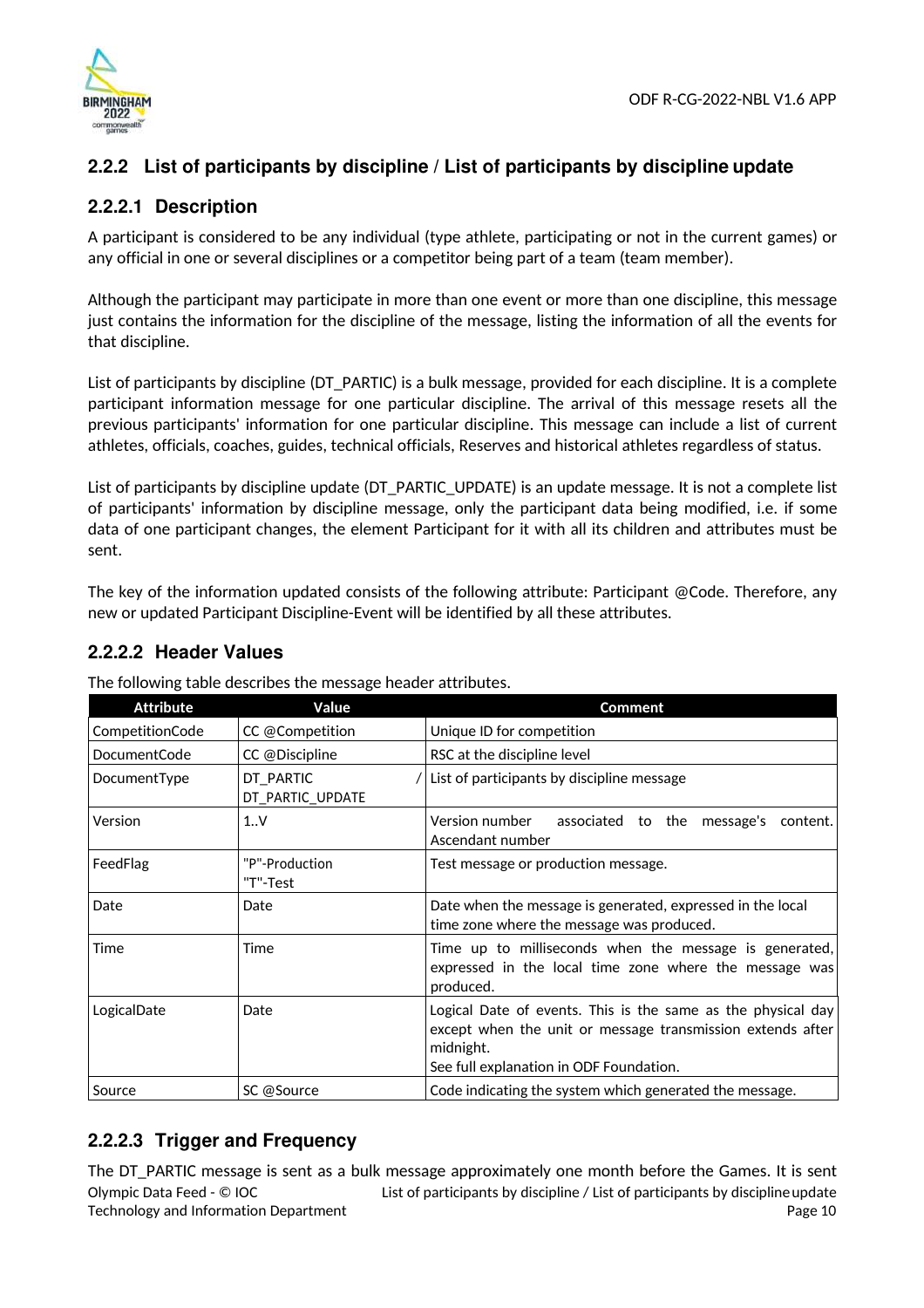

several times up to the date of transfer of control to OVR after which only DT\_PARTIC\_UPDATE messages are sent.

The DT\_PARTIC\_UPDATE message is triggered when there is a modification in the data for any individual after the transfer of control to OVR.

### **2.2.2.4 Message Values**

| <b>Element: Competition (0,1)</b> |     |       |                                                                  |
|-----------------------------------|-----|-------|------------------------------------------------------------------|
| Attribute                         | M/O | Value | <b>Description</b>                                               |
| Gen                               |     | S(20) | Version of the General Data Dictionary applicable to the message |
| Sport                             |     | S(20) | Version of the Sport Data Dictionary applicable to the message   |
| Code                              |     | S(20) | Version of the Codes applicable to the message                   |

| Element: Competition /Participant (1,N) |     |                                 |                                                                                                                                                                                                                                                                                                                                                                                                                                                                                                                                                                                                                                                                                                                                                                                                                                     |
|-----------------------------------------|-----|---------------------------------|-------------------------------------------------------------------------------------------------------------------------------------------------------------------------------------------------------------------------------------------------------------------------------------------------------------------------------------------------------------------------------------------------------------------------------------------------------------------------------------------------------------------------------------------------------------------------------------------------------------------------------------------------------------------------------------------------------------------------------------------------------------------------------------------------------------------------------------|
| <b>Attribute</b>                        | M/O | Value                           | <b>Description</b>                                                                                                                                                                                                                                                                                                                                                                                                                                                                                                                                                                                                                                                                                                                                                                                                                  |
| Code                                    | М   | S(20) with no leading<br>zeroes | Participant's ID.<br>It identifies an athlete or an official and the holding<br>participant's valid information for one particular period of                                                                                                                                                                                                                                                                                                                                                                                                                                                                                                                                                                                                                                                                                        |
|                                         |     |                                 | time.                                                                                                                                                                                                                                                                                                                                                                                                                                                                                                                                                                                                                                                                                                                                                                                                                               |
|                                         |     |                                 | It is used to link other messages to the participant's<br>information.                                                                                                                                                                                                                                                                                                                                                                                                                                                                                                                                                                                                                                                                                                                                                              |
|                                         |     |                                 | Participant's information (example @Organisation) will<br>not be the latest for the athlete/official, unless the @Code<br>attribute is the same as the @Parent attribute. However,<br>this information could be the one being valid in the<br>particular moment of a start list, event unit results, etc.                                                                                                                                                                                                                                                                                                                                                                                                                                                                                                                           |
|                                         |     |                                 | When the participant is an historical one, then this ID will<br>start with "A" when it is an Athlete, "C" when Coach and<br>"O" when Official.                                                                                                                                                                                                                                                                                                                                                                                                                                                                                                                                                                                                                                                                                      |
| Parent                                  | M   | S(20) with no leading<br>zeroes | Participant's parent ID, which is used to link to the latest<br>valid information for one participant. @Parent attribute<br>should be linked to the latest participant's information,<br>by retrieving that Athlete/Official whose @Code attribute<br>is the same as @Parent.<br>The participant containing @Code attribute being the<br>same as the @Parent attribute will be the one with the<br>latest information for the participant.<br>The @Parent attribute will only be different from @Code<br>in the case that critial personal information has changed<br>from previous competitions. The typical examples are<br>Organisation (for change of country)<br>or Name<br>(particularly for women changing their name at<br>marriage). Further to be clear, @Parent and @Code can<br>only be different if Current = "false". |
| Status                                  | O   | CC @ParticStatus                | Participant's accreditation status<br>atribute<br>this<br>is<br>Mandatory in the case of @Current="true" and it is<br>optional in the case that @Current="false".<br>To delete a participant, a specific value of the Status<br>attribute is used.                                                                                                                                                                                                                                                                                                                                                                                                                                                                                                                                                                                  |
| GivenName                               | O   | S(25)                           | Given name in WNPA format (mixed case)                                                                                                                                                                                                                                                                                                                                                                                                                                                                                                                                                                                                                                                                                                                                                                                              |

Olympic Data Feed - © IOC Technology and Information Department List of participants by discipline / List of participants by disciplineupdate Page 11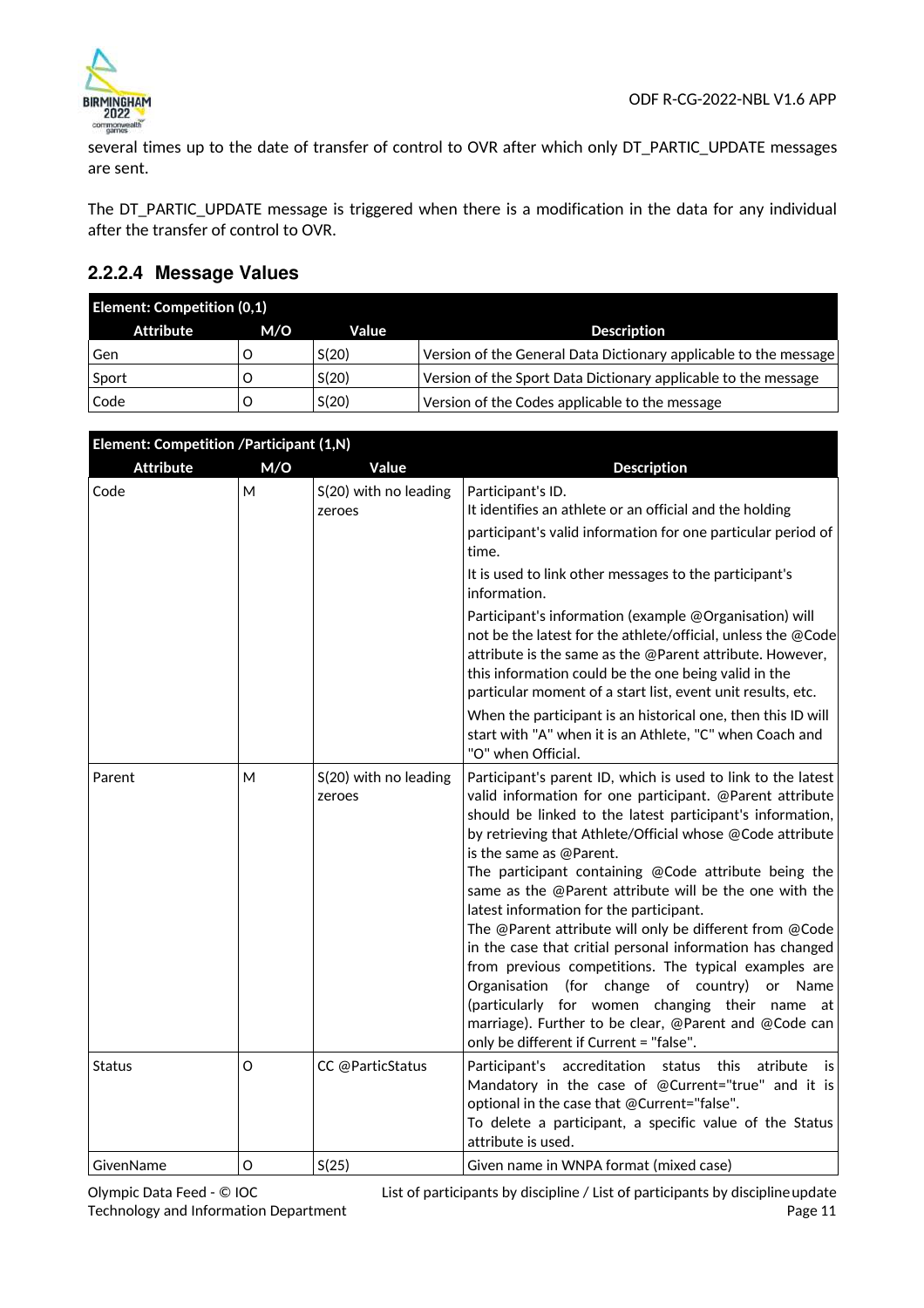

### **Element: Competition /Participant (1,N)**

| <b>Attribute</b>      | M/O | Value               | <b>Description</b>                                                                                                                                                                                        |
|-----------------------|-----|---------------------|-----------------------------------------------------------------------------------------------------------------------------------------------------------------------------------------------------------|
| FamilyName            | M   | S(25)               | Family name in WNPA format (mixed case)                                                                                                                                                                   |
| PassportGivenName     | O   | S(25)               | Passport Given Name (Uppercase).                                                                                                                                                                          |
| PassportFamilyName    | O   | S(25)               | Passport Family Name (Uppercase).                                                                                                                                                                         |
| PrintName             | M   | S(35)               | Print name (family name in upper case + given name in<br>mixed case)                                                                                                                                      |
| PrintInitialName      | M   | S(18)               | Print Initial name (for the given name it is sent just the<br>initial, without dot)                                                                                                                       |
| TVName                | M   | S(35)               | TV name                                                                                                                                                                                                   |
| TVInitialName         | Μ   | S(18)               | TV initial name                                                                                                                                                                                           |
| TVFamilyName          | М   | S(25)               | TV family name                                                                                                                                                                                            |
| LocalFamilyName       | O   | S(25)               | Family name in the local language in the appropriate case<br>for the local language (usually mixed case)                                                                                                  |
| LocalGivenName        | O   | S(25)               | Given name in the local language in the appropriate case<br>for the local language (usually mixed case)                                                                                                   |
| Gender                | M   | CC @PersonGender    | Participant's gender                                                                                                                                                                                      |
| Organisation          | M   | CC @Organisation    | Organisation ID                                                                                                                                                                                           |
| <b>BirthDate</b>      | O   | YYYY-MM-DD          | Date of birth. This information may not be known at the<br>very beginning, but it will be completed for all<br>participants after successive updates                                                      |
| Height                | O   | S(3)                | Height in centimetres. It will be included if this<br>information is available. This information is not needed in<br>the case of officials/referees.<br>"-" may be used where the data is not available.  |
| Weight                | O   | S(3)                | Weight in kilograms. It will be included if this information<br>is available.<br>This information is not needed in the case of<br>officials/referees.<br>"-" may be used where the data is not available. |
| PlaceofBirth          | O   | S(75)               | Place of Birth                                                                                                                                                                                            |
| CountryofBirth        | O   | CC @Country         | Country ID of Birth                                                                                                                                                                                       |
| PlaceofResidence      | O   | S(75)               | Place of Residence                                                                                                                                                                                        |
| CountryofResidence    | O   | CC @Country         | Country ID of Residence                                                                                                                                                                                   |
| Nationality           | O   | CC @Country         | Participant's nationality.<br>Although this attribute is optional, in very exceptional<br>situations it will not be known, and for this reason not<br>ready to be sent.                                   |
| MainFunctionId        | O   | CC @ResultsFunction | Main function<br>In the Case of Current="true" this attribute is Mandatory.                                                                                                                               |
| Current               | Μ   | boolean             | It defines if a participant is participating in the games<br>(true) or is a Historical participant (false).                                                                                               |
| OlympicSolidarity     | O   | S(1)                | 'Y' or 'N'<br>Flag to indicating if the participant participates in the<br>Olympic Scholarship program.                                                                                                   |
| ModificationIndicator | M   | S(1)                | 'N' or 'U'<br>Attribute is mandatory in the<br>DT_PARTIC_UPDATE<br>message only                                                                                                                           |

List of participants by discipline / List of participants by disciplineupdate Page 12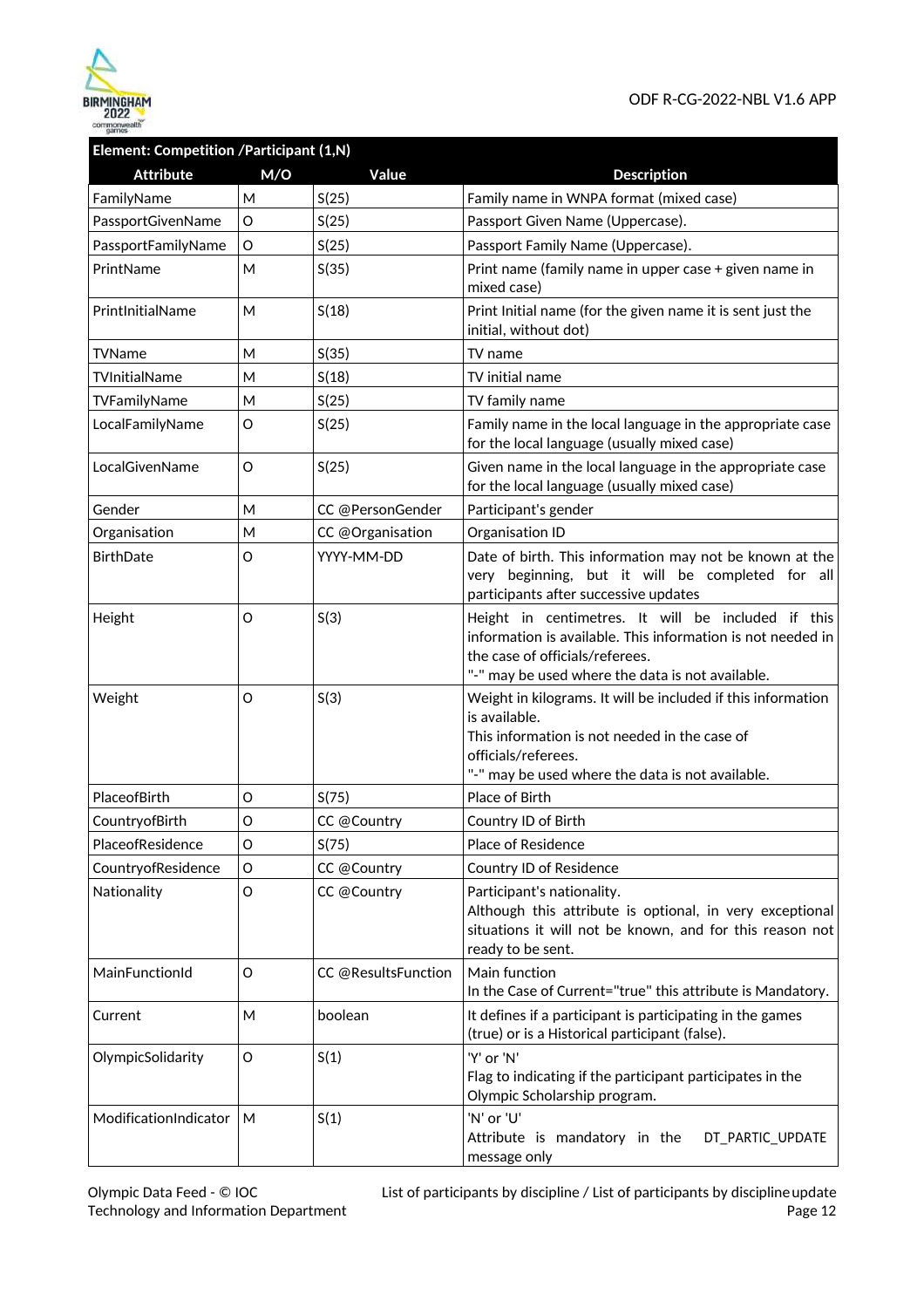

### **Element: Competition /Participant (1,N)**

| Attribute | M/O | Value | <b>Description</b>                                         |
|-----------|-----|-------|------------------------------------------------------------|
|           |     |       | N-New participant (in the case that this                   |
|           |     |       | information comes as a late entry)                         |
|           |     |       | U-Update participant                                       |
|           |     |       |                                                            |
|           |     |       | If ModificationIndicator='N', then include new participant |
|           |     |       | to the previous bulk-loaded list of participants           |
|           |     |       | If ModificationIndicator='U', then update the participant  |
|           |     |       | to the previous bulk-loaded list of participants           |
|           |     |       | To delete a participant, a specific value of the Status    |
|           |     |       | attribute is used.                                         |

### **Element: Competition /Participant /Discipline (1,1)**

**All participating athletes will be assigned at least one discipline, it could be more. Each accredited official will be assigned at least one discipline, but it could be more. If an athlete or official is assigned to more than one discipline, it will be included in the participant message of both disciplines.** 

| Attribute   | M/O | Value          | Description                                          |
|-------------|-----|----------------|------------------------------------------------------|
| Code        | M   | CC @Discipline | Full RSC of the discipline                           |
| <b>IFId</b> |     | S(16)          | Competitor's federation number for the corresponding |
|             |     |                | discipline.                                          |

### **Element: Competition /Participant /Discipline /RegisteredEvent (0,N)**

**All accredited athletes will be assigned to one or more events. There is one exception: in some sports, substitutes may be accredited without any associated event. Historical athletes are not registered to any event.** 

| Attribute   | M/O | Value             | <b>Description</b>                                                                                            |
|-------------|-----|-------------------|---------------------------------------------------------------------------------------------------------------|
| Event       | M   | CC @Event         | Full RSC of the event                                                                                         |
| Substitute_ |     | S(1)              | Flag that indicates when the competitor is an alternate.<br>Send "Y" if the competitor is an alternate player |
| Status      |     | SC @AthleteStatus | Participant status. As soon as information is known.                                                          |

| Element: Competition /Participant /Discipline /RegisteredEvent /EventEntry (0,N) |                  |                 |              |                                                                                                 |
|----------------------------------------------------------------------------------|------------------|-----------------|--------------|-------------------------------------------------------------------------------------------------|
|                                                                                  | <b>Type</b>      | Code            | Pos          | <b>Description</b>                                                                              |
| <b>ENTRY</b>                                                                     |                  | <b>POSITION</b> | N/A          | <b>Element Expected:</b>                                                                        |
|                                                                                  | <b>Attribute</b> | M/O             | Value        | <b>Description</b>                                                                              |
|                                                                                  | Value            | O               | CC @Position | Position Code in the Team                                                                       |
| <b>ENTRY</b>                                                                     |                  | INTERNAT_PLAYED | N/A          | Element Expected: As soon as it is<br>known (this information can be sent in<br>both messages). |
|                                                                                  | <b>Attribute</b> | M/O             | <b>Value</b> | <b>Description</b>                                                                              |
|                                                                                  | Value            | O               | Numeric ##0  | International games played                                                                      |
| <b>ENTRY</b>                                                                     |                  | <b>CAPTAIN</b>  | N/A          | Element Expected: As soon as it is<br>known (this information can be sent in<br>both messages). |
|                                                                                  | <b>Attribute</b> | M/O             | Value        | <b>Description</b>                                                                              |
|                                                                                  | Value            | O               | S(1)         | Send "Y" in case the participant is a<br>captain else do not send.                              |

Olympic Data Feed - © IOC Technology and Information Department

List of participants by discipline / List of participants by disciplineupdate Page 13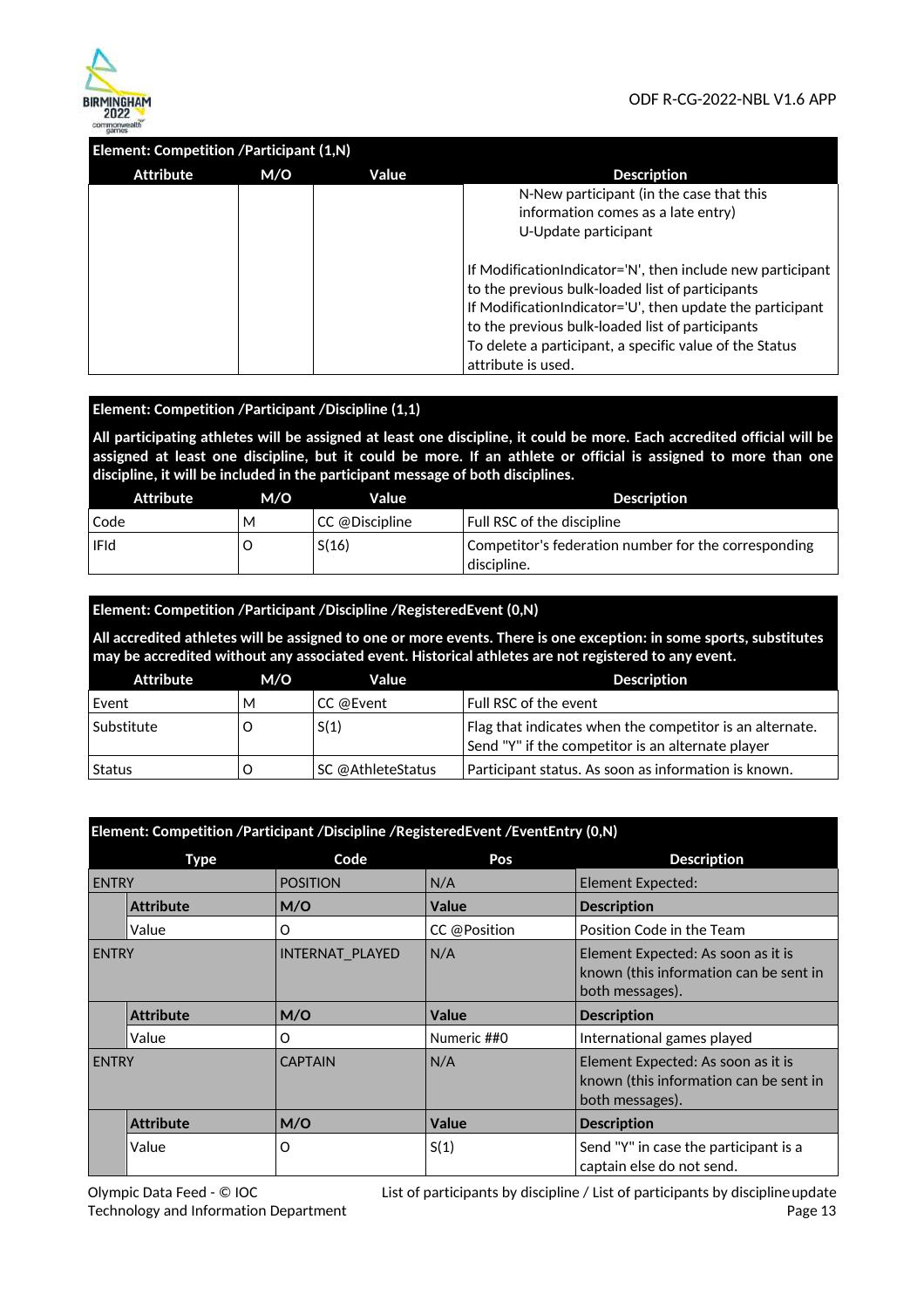

### **Element: Competition /Participant /Discipline /RegisteredEvent /EventEntry (0,N)**

|              | Type             | Code            | Pos   | <b>Description</b>                                                                              |
|--------------|------------------|-----------------|-------|-------------------------------------------------------------------------------------------------|
| <b>ENTRY</b> |                  | <b>VCAPTAIN</b> | N/A   | Element Expected: As soon as it is<br>known (this information can be sent in<br>both messages). |
|              | <b>Attribute</b> | M/O             | Value | <b>Description</b>                                                                              |
|              | Value            | O               | S(1)  | Send "Y" in case the participant is a<br>vice-captain else do not send.                         |
| <b>ENTRY</b> |                  | <b>CCAPTAIN</b> | N/A   | Element Expected: As soon as it is<br>known (this information can be sent in<br>both messages). |
| 54           | <b>Attribute</b> | M/O             | Value | <b>Description</b>                                                                              |
|              | Value            | O               | S(1)  | Send "Y" in case the participant is a co-<br>captain else do not send.                          |

### **Sample (General)**

<Discipline Code="NBL ------------------------------- " IFId="203258" > <RegisteredEvent Event="NBLWTEAM7 ------------------------ " > <EventEntry Type="ENTRY" Code="POSITION" Value="GK" /> <EventEntry Type="ENTRY" Code="INTERNAT\_PLAYED" Value="34" /> </RegisteredEvent> </Discipline>

## **2.2.2.5 Message Sort**

The message is sorted by Participant @Code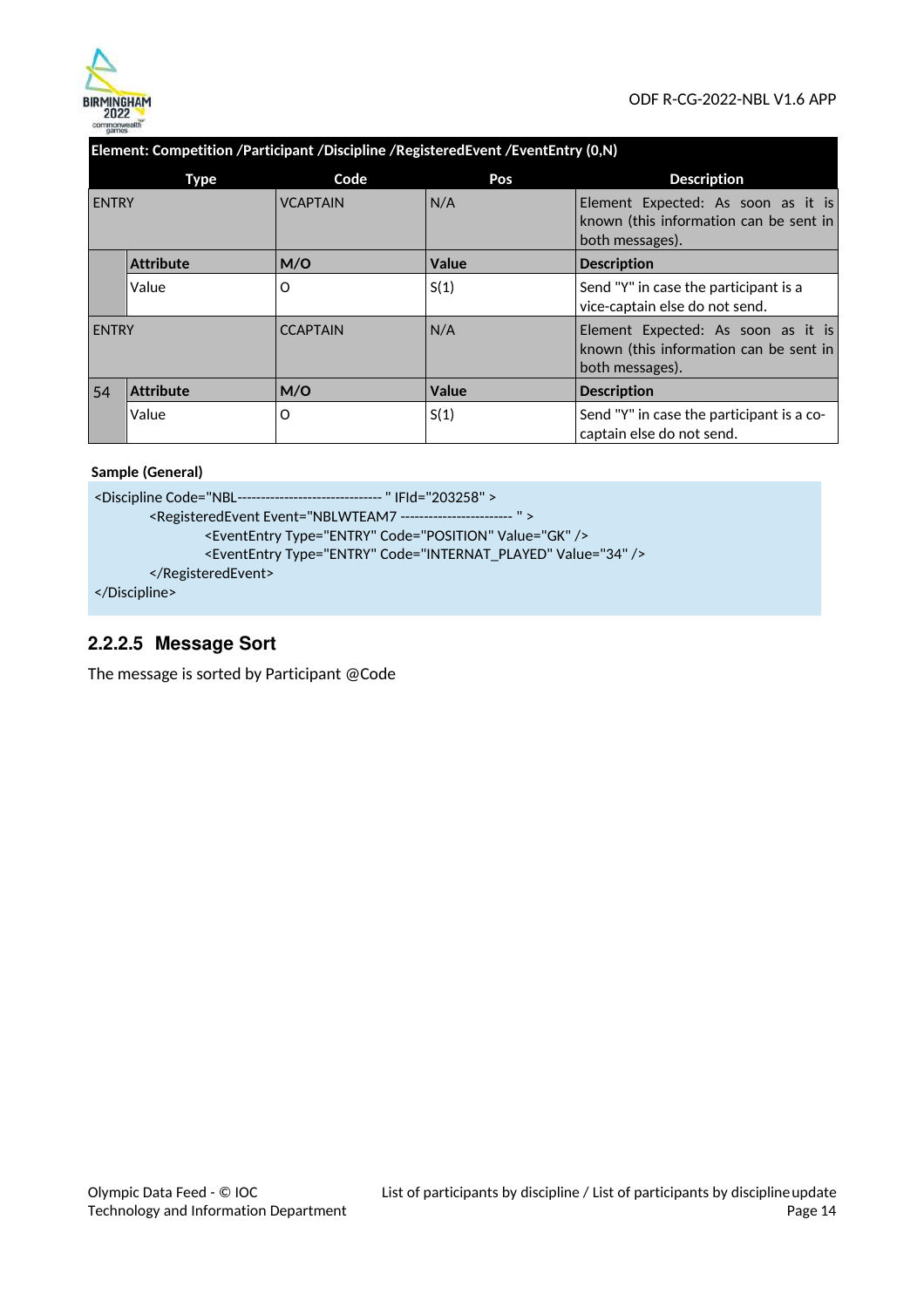

### **2.2.3 List of teams / List of teams update**

### **2.2.3.1 Description**

DT\_PARTIC\_TEAMS contains the list of teams related to the current competition.

List of teams (DT\_PARTIC\_TEAMS) is a bulk message by discipline. The list is always complete. The arrival of this message resets all the previous participant teams' information for that discipline. It is assumed that all teams appearing in this list are valid, in the meaning that they are participating or they could participate in one event.

List of teams update (DT\_PARTIC\_TEAMS\_UPDATE) is an update message. It is not a complete list of teams' information message. It only contains the data of a team being modified.

### **2.2.3.2 Header Values**

The following table describes the message header attributes.

| <b>Attribute</b> | Value                                     | Comment                                                                                                                                                                            |
|------------------|-------------------------------------------|------------------------------------------------------------------------------------------------------------------------------------------------------------------------------------|
| CompetitionCode  | CC @Competition                           | Unique ID for competition                                                                                                                                                          |
| DocumentCode     | CC @Discipline                            | RSC at the discipline level                                                                                                                                                        |
| DocumentType     | DT_PARTIC_TEAMS<br>DT_PARTIC_TEAMS_UPDATE | List of participant teams message                                                                                                                                                  |
| Version          | 1.0V                                      | Version number associated to the message's content.<br>Ascendant number                                                                                                            |
| FeedFlag         | "P"-Production<br>"T"-Test                | Test message or production message.                                                                                                                                                |
| Date             | Date                                      | Date when the message is generated, expressed in the<br>local time zone where the message was produced.                                                                            |
| Time             | Time                                      | Time up to milliseconds when the message is generated,<br>expressed in the local time zone where the message was<br>produced.                                                      |
| LogicalDate      | Date                                      | Logical Date of events. This is the same as the physical day<br>except when the unit or message transmission extends<br>after midnight.<br>See full explanation in ODF Foundation. |
| Source           | SC @Source                                | Code indicating the system which generated the message.                                                                                                                            |

### **2.2.3.3 Trigger and Frequency**

The DT\_PARTIC\_TEAMS message is sent as a bulk message approximately one month before the Games. It is sent several times up to the date of transfer of control to OVR after which only DT\_PARTIC\_TEAMS\_UPDATE messages are sent.

The DT\_PARTIC\_TEAMS\_UPDATE message is triggered when there is a modification in the data for any team after the transfer of control to OVR.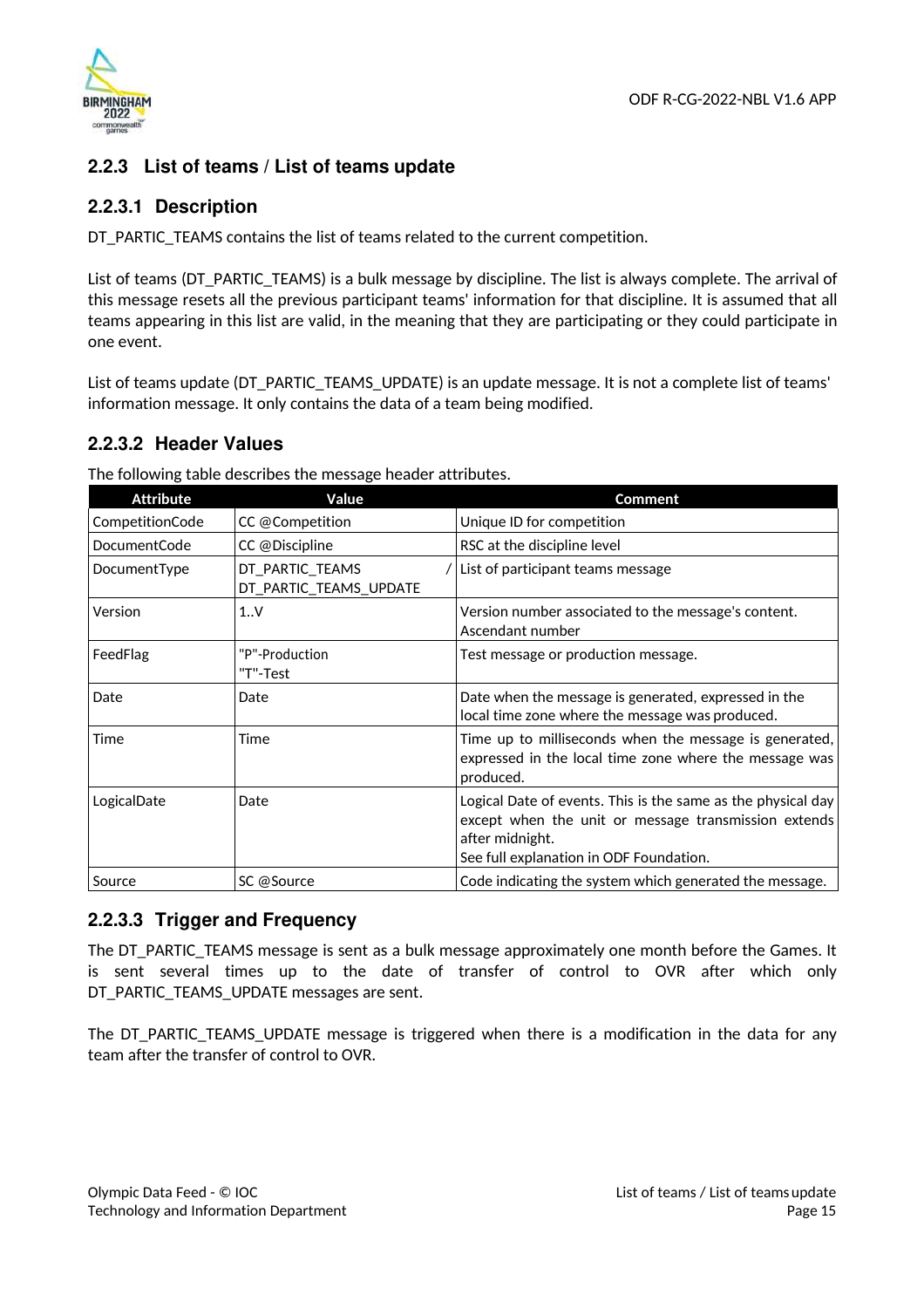

# **2.2.3.4 Message Values**

| <b>Element: Competition (0,1)</b> |     |       |                                                                  |  |
|-----------------------------------|-----|-------|------------------------------------------------------------------|--|
| Attribute                         | M/O | Value | <b>Description</b>                                               |  |
| Gen                               |     | S(20) | Version of the General Data Dictionary applicable to the message |  |
| Sport                             |     | S(20) | Version of the Sport Data Dictionary applicable to the message   |  |
| Code                              |     | S(20) | Version of the Codes applicable to the message                   |  |

| Element: Competition /Team (1,N) |         |                                 |                                                                                                                                                                                                                                                                                                                                                                                                                                                            |  |
|----------------------------------|---------|---------------------------------|------------------------------------------------------------------------------------------------------------------------------------------------------------------------------------------------------------------------------------------------------------------------------------------------------------------------------------------------------------------------------------------------------------------------------------------------------------|--|
| <b>Attribute</b>                 | M/O     | Value                           | <b>Description</b>                                                                                                                                                                                                                                                                                                                                                                                                                                         |  |
| Code                             | M       | S(20) with no leading<br>zeroes | Team's ID<br>When the Team is an historical one, then this ID starts<br>with "T".                                                                                                                                                                                                                                                                                                                                                                          |  |
| Organisation                     | M       | CC @Organisation                | Team organisation's ID                                                                                                                                                                                                                                                                                                                                                                                                                                     |  |
| Number                           | $\circ$ | Numeric #0                      | Team's number.<br>If there is not more than one team for one organisation<br>participating in one event, it is 1. Otherwise, it will be<br>incremental, 1 for the first organisation's team, 2 for<br>the second organisation's team, etc.<br>Required in the case of current teams.                                                                                                                                                                       |  |
| Name                             | O       | S(73)                           | Team's name.                                                                                                                                                                                                                                                                                                                                                                                                                                               |  |
| ShortName                        | O       | S(40)                           | <b>Team Short Name</b>                                                                                                                                                                                                                                                                                                                                                                                                                                     |  |
| <b>TVTeamName</b>                | M       | S(21)                           | <b>TV Team Name</b>                                                                                                                                                                                                                                                                                                                                                                                                                                        |  |
| Gender                           | M       | CC @DisciplineGender            | Discipline Gender Code of the Team                                                                                                                                                                                                                                                                                                                                                                                                                         |  |
| Current                          | м       | Boolean                         | It defines if a team is participating in the games (true) or<br>it is a Historical team (false)                                                                                                                                                                                                                                                                                                                                                            |  |
| ModificationIndicator            | M       | N, U, D                         | Attribute<br>is<br>mandatory<br>the<br>in<br>DT_PARTIC_TEAMS_UPDATE message only<br>N-New team (in the case that this information<br>comes as a late entry)<br>U-Update team D-Delete team<br>If ModificationIndicator='N', then include new team to<br>the previous bulk-loaded list of teams<br>If ModificationIndicator='U', then update the team to<br>the previous bulk-loaded list of teams<br>If ModificationIndicator='D', then delete the team to |  |
|                                  |         |                                 | the previous bulk-loaded list of teams                                                                                                                                                                                                                                                                                                                                                                                                                     |  |

| Element: Competition /Team /Composition /Athlete (0,N)<br>In the case of current teams the number of athletes is 2 or more. |   |                                   |                                                         |
|-----------------------------------------------------------------------------------------------------------------------------|---|-----------------------------------|---------------------------------------------------------|
| <b>Attribute</b><br><b>Description</b><br>M/O<br>Value                                                                      |   |                                   |                                                         |
| Code                                                                                                                        | м | $S(20)$ with no leading<br>zeroes | Athlete's ID of the listed team's member.               |
|                                                                                                                             |   |                                   | Therefore, he/she makes part of the team's composition. |
| Order                                                                                                                       |   | <b>Numeric</b>                    | Team member order                                       |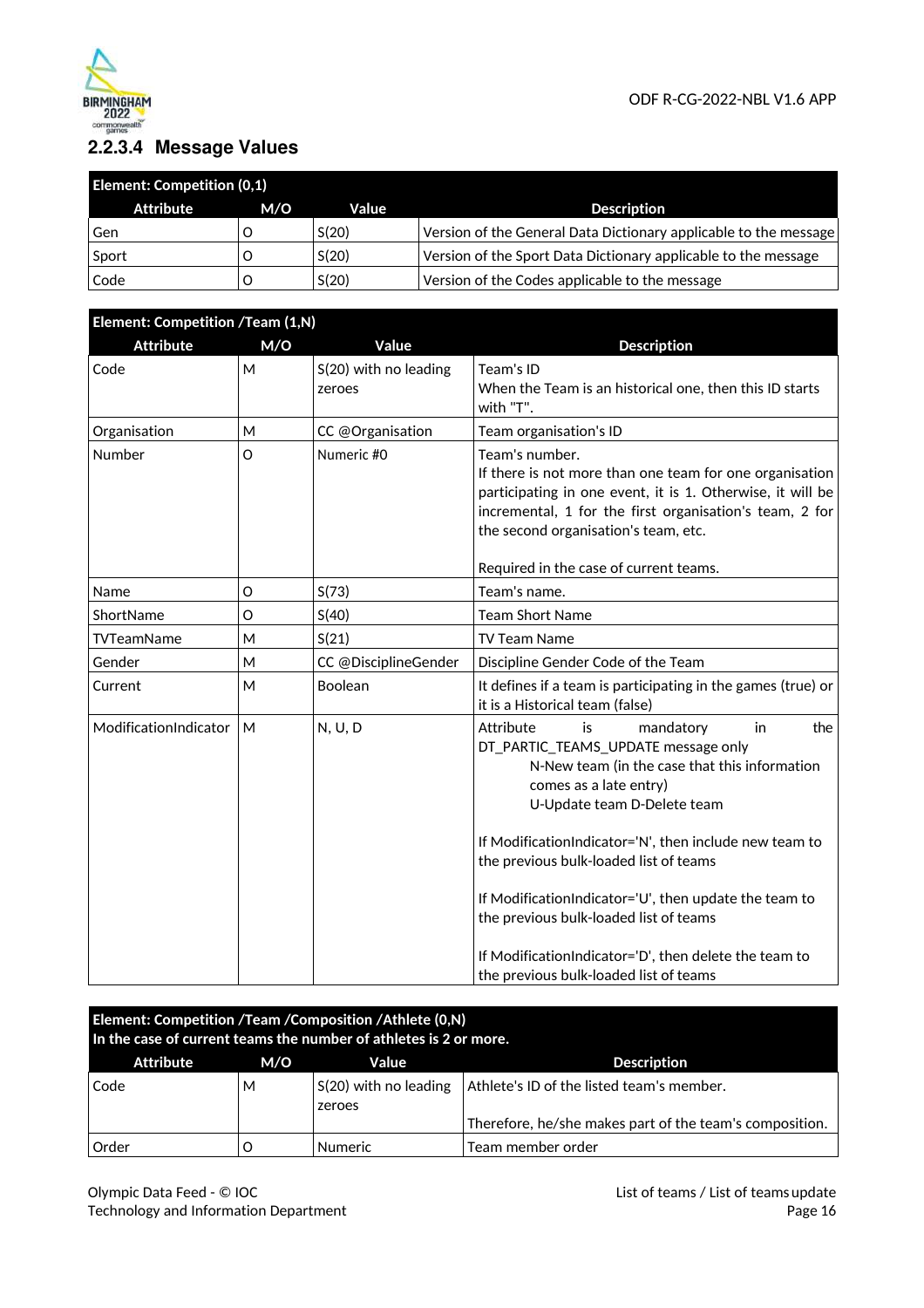

| Element: Competition / Team / Team Officials / Official (1,N)<br>Send if there are specific officials for the team. Does not apply to historical teams. |                                    |                                   |                                                                                                       |  |  |  |
|---------------------------------------------------------------------------------------------------------------------------------------------------------|------------------------------------|-----------------------------------|-------------------------------------------------------------------------------------------------------|--|--|--|
| Attribute                                                                                                                                               | <b>Description</b><br>Value<br>M/O |                                   |                                                                                                       |  |  |  |
| Code                                                                                                                                                    | м                                  | $S(20)$ with no leading<br>zeroes | Official's ID of the listed team's official.<br>Therefore, he/she makes part of the team's officials. |  |  |  |
| <b>Function</b>                                                                                                                                         | м                                  | CC @ResultsFunction               | Official's function for the team.                                                                     |  |  |  |
| Order                                                                                                                                                   |                                    | Numeric #0                        | Official's order in the team.                                                                         |  |  |  |

| Element: Competition $\sqrt{\phantom{a}}$ Team /Discipline (0,1)<br>Each team is assigned just to one discipline. Discipline is expected unless Modification Indicator="D" |     |       |                            |  |
|----------------------------------------------------------------------------------------------------------------------------------------------------------------------------|-----|-------|----------------------------|--|
| Attribute                                                                                                                                                                  | M/O | Value | <b>Description</b>         |  |
| CC @Discipline<br>l Code<br>м                                                                                                                                              |     |       | Full RSC of the discipline |  |

| Element: Competition / Team / Discipline / Registered Event (0,1)<br>Each current team is assigned to one event. Historical teams will not be registered to any event. |     |           |                       |  |
|------------------------------------------------------------------------------------------------------------------------------------------------------------------------|-----|-----------|-----------------------|--|
| Attribute                                                                                                                                                              | M/O | Value     | Description           |  |
| I Event                                                                                                                                                                | м   | CC @Event | Full RSC of the event |  |

### **Element: Competition /Team /Discipline /RegisteredEvent /EventEntry (0,N) Send if there are specific team's event entries.**

| Type         |                  | Code           | Pos        | <b>Description</b>                                                                                                                                                     |
|--------------|------------------|----------------|------------|------------------------------------------------------------------------------------------------------------------------------------------------------------------------|
| <b>ENTRY</b> |                  | <b>UNIFORM</b> | Numeric 0  | Pos Description:<br>Send 1,2 to indicate the number of the<br>shirt<br>Element Expected:<br>As soon as it is known (this information<br>can be sent in both messages). |
|              | <b>Attribute</b> | M/O            | Value      | <b>Description</b>                                                                                                                                                     |
|              | Value            | O              | S(25)      | Uniform Colour                                                                                                                                                         |
| <b>ENTRY</b> |                  | <b>SEED</b>    | N/A        | Element Expected:<br>As soon as it is known (this information<br>can be sent in both messages).                                                                        |
|              | <b>Attribute</b> | M/O            | Value      | <b>Description</b>                                                                                                                                                     |
|              | Value            | O              | Numeric #0 | The position in which the team is<br>seeded for the competition.                                                                                                       |
| <b>ENTRY</b> |                  | <b>GROUP</b>   | N/A        | Element Expected:<br>As soon as it is known (this information<br>can be sent in both messages).                                                                        |
|              | <b>Attribute</b> | M/O            | Value      | <b>Description</b>                                                                                                                                                     |
|              | Value            | O              | S(1)       | Team's Preliminary Group                                                                                                                                               |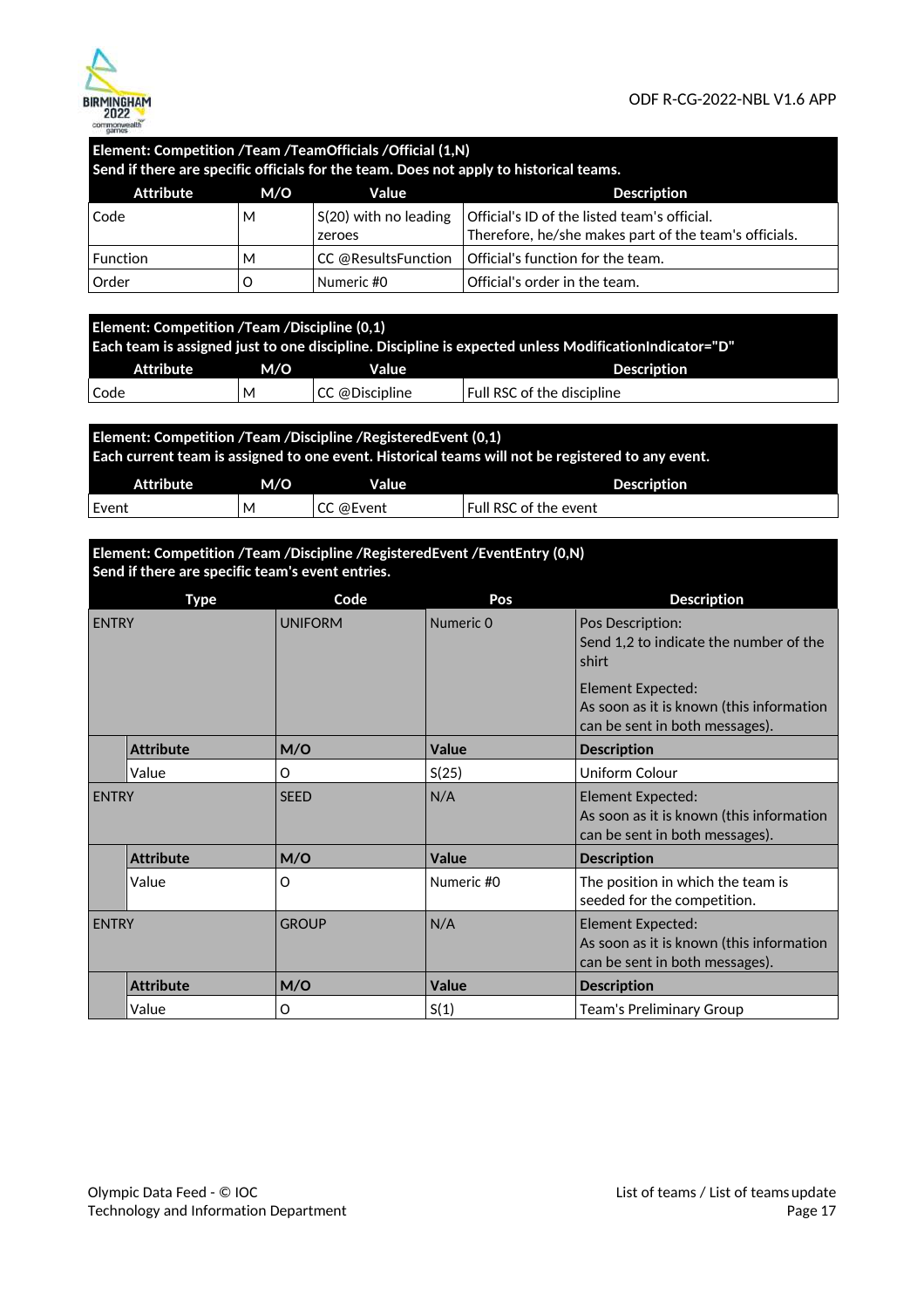



### **Sample (General)**

|                 | <team <="" code="NBLWTEAM7-----CAN01" gender="M" name="Canada" number="1" organisation="CAN" th=""><th></th></team> |  |  |  |  |  |  |  |
|-----------------|---------------------------------------------------------------------------------------------------------------------|--|--|--|--|--|--|--|
|                 | Current="true" TVTeamName="Canada">                                                                                 |  |  |  |  |  |  |  |
|                 | <composition></composition>                                                                                         |  |  |  |  |  |  |  |
|                 | <athlete code="1063192" order="1"></athlete>                                                                        |  |  |  |  |  |  |  |
|                 | <athlete code="1063249" order="2"></athlete>                                                                        |  |  |  |  |  |  |  |
|                 | <athlete code="1067349" order="3"></athlete>                                                                        |  |  |  |  |  |  |  |
|                 |                                                                                                                     |  |  |  |  |  |  |  |
|                 |                                                                                                                     |  |  |  |  |  |  |  |
|                 | <teamofficials></teamofficials>                                                                                     |  |  |  |  |  |  |  |
|                 | <official code="7380748" function="TM_MGR"></official>                                                              |  |  |  |  |  |  |  |
|                 | <official code="7380750" function="COACH"></official>                                                               |  |  |  |  |  |  |  |
|                 | <official code="7380751" function="AST_COA"></official>                                                             |  |  |  |  |  |  |  |
|                 |                                                                                                                     |  |  |  |  |  |  |  |
|                 | <discipline code="NBL-------------------------------"></discipline>                                                 |  |  |  |  |  |  |  |
|                 | <registeredevent event="NBLWTEAM7 ------------------------"></registeredevent>                                      |  |  |  |  |  |  |  |
|                 | <evententry code="UNIFORM" pos="1" type="ENTRY" value="Red"></evententry>                                           |  |  |  |  |  |  |  |
|                 | <evententry code="UNIFORM" pos="2" type="ENTRY" value="White"></evententry>                                         |  |  |  |  |  |  |  |
|                 |                                                                                                                     |  |  |  |  |  |  |  |
|                 | <evententry code="GROUP" type="ENTRY" value="A"></evententry>                                                       |  |  |  |  |  |  |  |
|                 | <evententry code="SEED" type="ENTRY" value="4"></evententry>                                                        |  |  |  |  |  |  |  |
|                 |                                                                                                                     |  |  |  |  |  |  |  |
|                 |                                                                                                                     |  |  |  |  |  |  |  |
| $\langle$ Team> |                                                                                                                     |  |  |  |  |  |  |  |
|                 |                                                                                                                     |  |  |  |  |  |  |  |

# **2.2.3.5 Message Sort**

The message is sorted by Team @Code.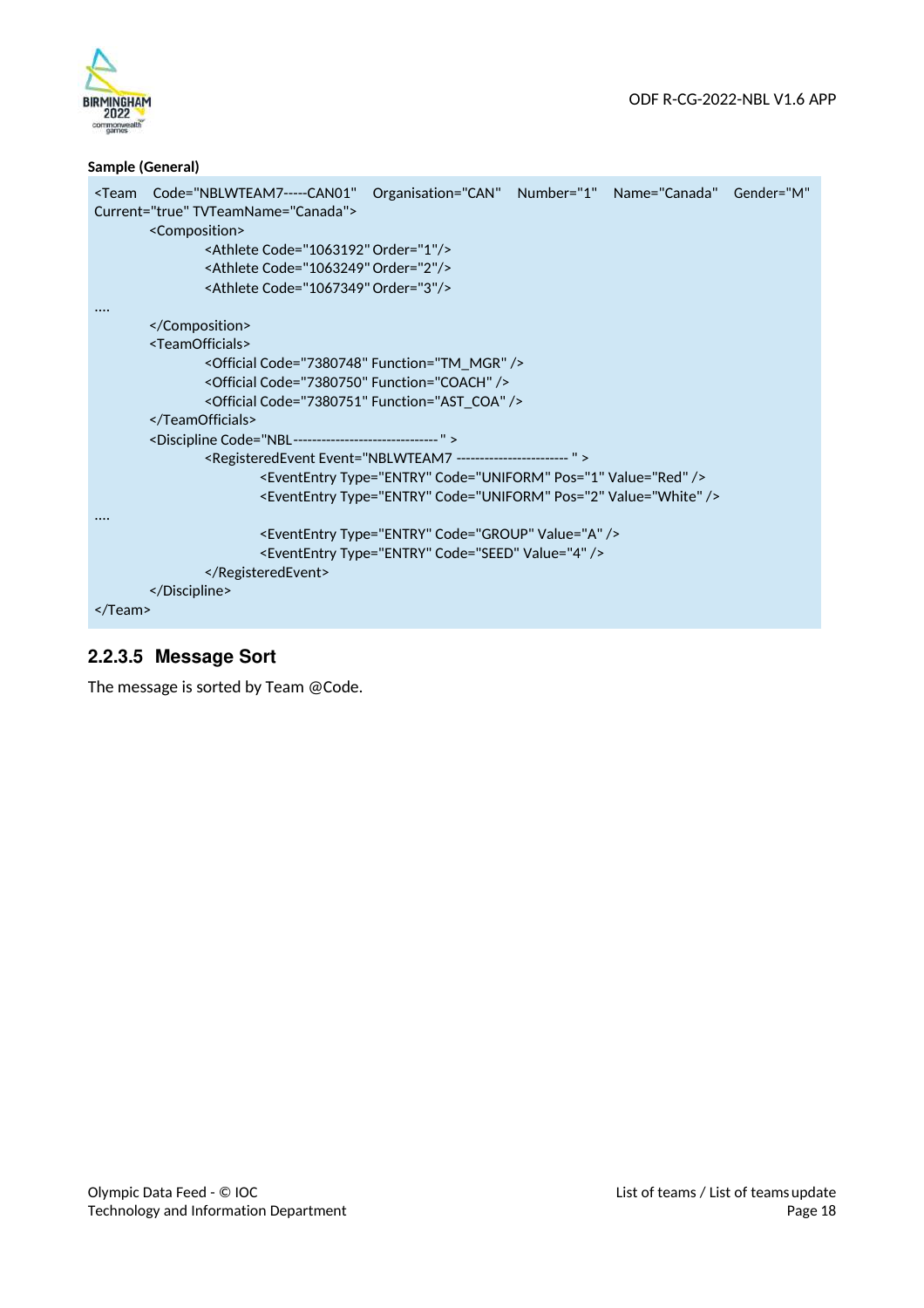

# **2.2.4 Event Unit Start List and Results**

### **2.2.4.1 Description**

The Event Unit Start List and Results is a message containing both the start list and results information of the competitors in one (individual or team) event unit.

The Event Unit Start List and Results is a mandatory message for all sports. The definition includes as much generic information as possible due to the fact that each discipline and event has its own format for the results information (example: score of a match, time in a race, distance in a throw...).

This is always a full message and all applicable elements and attributes are always sent.

## **2.2.4.2 Header Values**

The following table describes the message header attributes.

| <b>Attribute</b> | Value                      | <b>Comment</b>                                                                                                                                                                                                                                 |
|------------------|----------------------------|------------------------------------------------------------------------------------------------------------------------------------------------------------------------------------------------------------------------------------------------|
| CompetitionCode  | CC @Competition            | Unique ID for competition                                                                                                                                                                                                                      |
| DocumentCode     | <b>Full RSC</b>            | Full RSC of the event unit                                                                                                                                                                                                                     |
| DocumentType     | DT_RESULT                  | Event Unit Start List and Results message                                                                                                                                                                                                      |
| Version          | 1.0V                       | Version number associated to the message's content. Ascendant<br>number                                                                                                                                                                        |
| ResultStatus     | SC @ResultStatus           | It indicates whether the result is official or unofficial (or intermediate<br>etc).<br>START_LIST<br>INTERMEDIATE (After each period)<br>LIVE (used during the competition when nothing else applies).<br><b>OFFICIAL</b><br><b>UNOFFICIAL</b> |
| FeedFlag         | "P"-Production<br>"T"-Test | Test message or production message.                                                                                                                                                                                                            |
| Date             | Date                       | Date when the message is generated, expressed in the local time zone<br>where the message was produced.                                                                                                                                        |
| Time             | Time                       | Time up to milliseconds when the message is generated, expressed in<br>the local time zone where the message was produced.                                                                                                                     |
| LogicalDate      | Date                       | Logical Date of events. This is the same as the physical day except<br>when the unit or message transmission extends after midnight.<br>See full explanation in ODF Foundation.                                                                |
| Source           | SC @Source                 | Code indicating the system which generated the message.                                                                                                                                                                                        |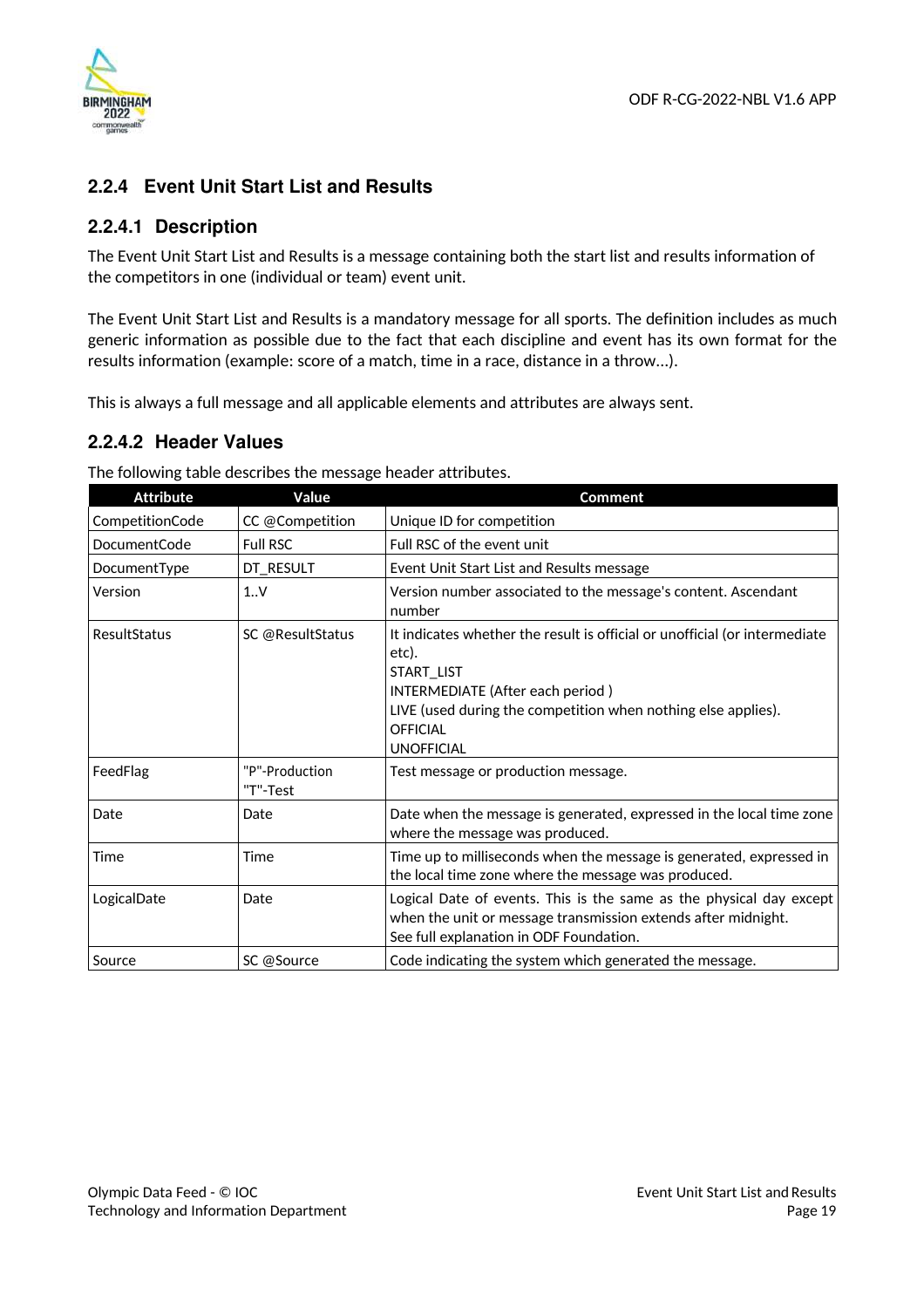



# **2.2.4.3 Trigger and Frequency**

- -START LIST: As soon as the team/teams are known.
- -START LIST: As soon as any of the line-up and starters are known and any change/addition to these.
- -LIVE: At the beginning of each period.
- -LIVE: After every change in any data [scores, substitute etc].
- -INTERMEDIATE: After each period (if it is not the last period).
- -UNOFFICIAL / OFFICIAL: After the match (unit).

### **2.2.4.4 Message Values**

| <b>Element: Competition (0,1)</b> |     |       |                                                                  |  |
|-----------------------------------|-----|-------|------------------------------------------------------------------|--|
| Attribute                         | M/O | Value | <b>Description</b>                                               |  |
| Gen                               |     | S(20) | Version of the General Data Dictionary applicable to the message |  |
| Sport                             |     | S(20) | Version of the Sport Data Dictionary applicable to the message   |  |
| Code                              |     | S(20) | Version of the Codes applicable to the message                   |  |

| <b>Element: Competition /ExtendedInfos / UnitDateTime (0,1)</b> |     |                 |                                                           |  |
|-----------------------------------------------------------------|-----|-----------------|-----------------------------------------------------------|--|
| Attribute                                                       | M/O | Value           | <b>Description</b>                                        |  |
| StartDate                                                       |     | DateTime        | Actual start date-time. Do not include until unit starts. |  |
| EndDate                                                         |     | <b>DateTime</b> | Actual end date-time.                                     |  |

|                | Element: Competition /ExtendedInfos /ExtendedInfo (0,N) |                |                                   |                                                                                                                                                                                  |  |  |
|----------------|---------------------------------------------------------|----------------|-----------------------------------|----------------------------------------------------------------------------------------------------------------------------------------------------------------------------------|--|--|
|                | Type                                                    | Code           | Pos                               | <b>Description</b>                                                                                                                                                               |  |  |
| UI             |                                                         | <b>PERIOD</b>  | N/A                               | Element Expected:<br>Beginning of each period. Remove when official.                                                                                                             |  |  |
|                | <b>Attribute</b>                                        | M/O            | Value                             | <b>Description</b>                                                                                                                                                               |  |  |
|                | Value                                                   | O              | SC @Period                        | Send current period                                                                                                                                                              |  |  |
| <b>DISPLAY</b> |                                                         | <b>CURRENT</b> | Numeric #0                        | Pos Description: Send a unique number for each competitor on<br>the court.<br>Element Expected: When available when the unit is LIVE and<br>only for those players on the court. |  |  |
|                | <b>Attribute</b>                                        | M/O            | Value                             | <b>Description</b>                                                                                                                                                               |  |  |
|                | Value                                                   | М              | $S(20)$ without<br>leading zeroes | Send the competitor ID of the player.                                                                                                                                            |  |  |

### **Sample (General)**

<ExtendedInfos>

<ExtendedInfo Type="UI" Code="PERIOD" Value="Q1" /> </ExtendedInfos>

| Element: Competition /ExtendedInfos /SportDescription (0,1)<br><b>Sport Descriptions in Text.</b> |     |                      |                                              |  |  |
|---------------------------------------------------------------------------------------------------|-----|----------------------|----------------------------------------------|--|--|
| Attribute                                                                                         | M/O | Value                | <b>Description</b>                           |  |  |
| <b>DisciplineName</b>                                                                             | м   | S(40)                | Discipline name (not code) from Common Codes |  |  |
| EventName                                                                                         | М   | S(40)                | Event name (not code) from Common Codes      |  |  |
| Gender                                                                                            | м   | CC @DisciplineGender | Gender code for the event unit               |  |  |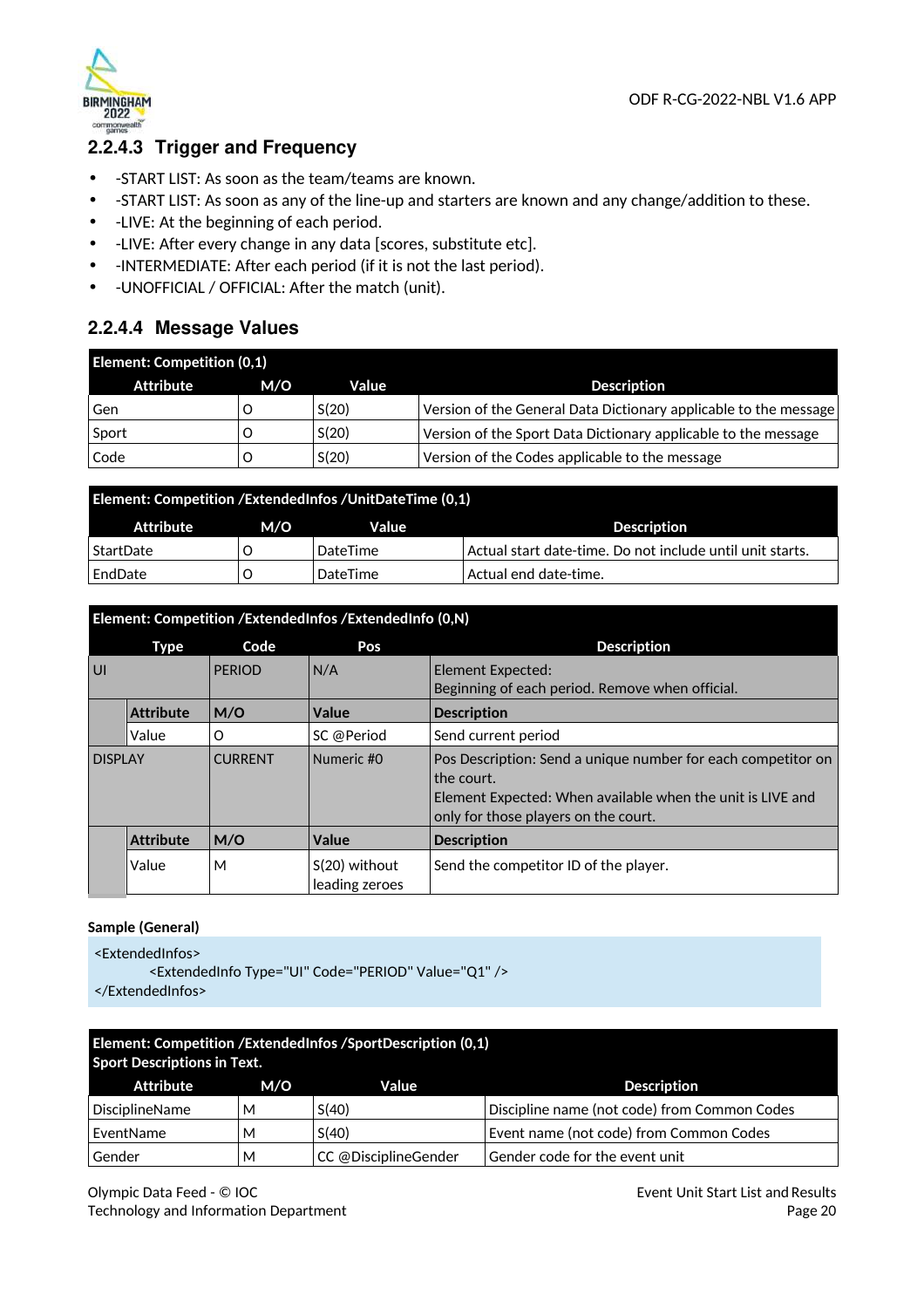

# **Element: Competition /ExtendedInfos /SportDescription (0,1)**

| <b>Sport Descriptions in Text.</b> |     |       |                                                   |  |
|------------------------------------|-----|-------|---------------------------------------------------|--|
| Attribute                          | M/O | Value | <b>Description</b>                                |  |
| l SubEventName                     | м   | S(40) | EventUnit short name (not code) from Common Codes |  |
| UnitNum                            |     | S(6)  | Match number                                      |  |

# **Element: Competition /ExtendedInfos /VenueDescription (0,1)**

| <b>Venue Names in Text.</b> |     |               |                                                  |  |
|-----------------------------|-----|---------------|--------------------------------------------------|--|
| Attribute                   | M/O | Value         | <b>Description</b>                               |  |
| Venue                       | м   | CC @VenueCode | Venue Code                                       |  |
| VenueName                   | м   | S(25)         | Venue short name (not code) from Common Codes    |  |
| Location                    | м   | CC @Location  | Location code                                    |  |
| LocationName                | м   | S(30)         | Location short name (not code) from Common Codes |  |

| Element: Competition / Officials / Official (1,N) |     |                                         |                                                |  |  |
|---------------------------------------------------|-----|-----------------------------------------|------------------------------------------------|--|--|
| Attribute                                         | M/O | Value                                   | <b>Description</b>                             |  |  |
| Code                                              | м   | $\mathsf{S}(20)$ with no leading zeroes | Official's code                                |  |  |
| $\sf{Function}$                                   | M   | CC @ResultsFunction                     | Send the umpires (2 Umpires, 1 Reserve Umpire) |  |  |
| Order                                             | м   | <b>Numeric</b>                          | Send by Order as on official score sheet       |  |  |

# **Element: Competition /Officials /Official /Description (1,1)**

| <b>Officials extended information.</b> |     |                  |                                         |  |  |
|----------------------------------------|-----|------------------|-----------------------------------------|--|--|
| Attribute                              | M/O | Value            | <b>Description</b>                      |  |  |
| GivenName                              |     | S(25)            | Given name in WNPA format (mixed case)  |  |  |
| FamilyName                             | м   | S(25)            | Family name in WNPA format (mixed case) |  |  |
| Gender                                 | M   | CC @PersonGender | Gender of the official                  |  |  |
| Organisation                           | M   | CC @Organisation | Officials' organisation                 |  |  |

### **Sample (General)**

```
<Officials> 
   <Official Code="1138266" Function="UM" Order="1"> 
      <Description GivenName="Jane" FamilyName="Smith" Gender="F" Organisation="ENG" /> 
   </Official> 
   <Official Code="1105079" Function="UM" Order="2"> 
      <Description GivenName="Ann" FamilyName="Jones" Gender="F" Organisation="SCO" /> 
   </Official>
```
...

</Officials>

| <b>Element: Competition / Periods (0,1)</b> |     |                              |                           |  |  |
|---------------------------------------------|-----|------------------------------|---------------------------|--|--|
| Attribute                                   | M/O | <b>Value</b>                 | <b>Description</b>        |  |  |
| Home                                        | М   | S(20) with no leading zeroes | Home Competitor ID        |  |  |
| Away                                        | м   | S(20) with no leading zeroes | <b>Away Competitor ID</b> |  |  |

| <b>Element: Competition /Periods /Period (1,N)</b> |     |            |                    |  |
|----------------------------------------------------|-----|------------|--------------------|--|
| <b>Attribute</b>                                   | M/O | Value      | <b>Description</b> |  |
| Code                                               | M   | SC @Period | Period code        |  |

Olympic Data Feed - © IOC Technology and Information Department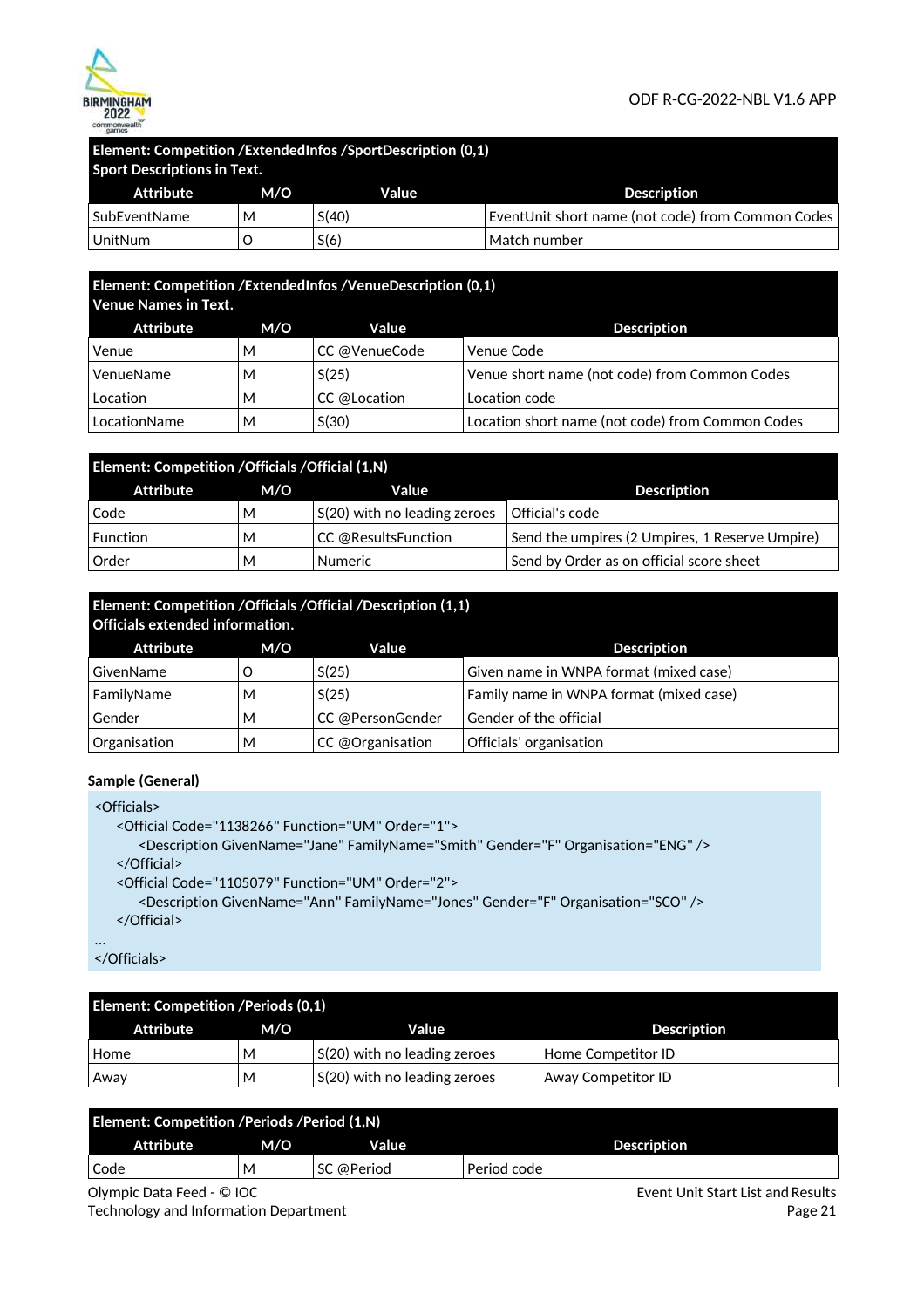

|                        | Element: Competition /Periods /Period (1,N) |             |                                                                                                            |  |  |
|------------------------|---------------------------------------------|-------------|------------------------------------------------------------------------------------------------------------|--|--|
| <b>Attribute</b>       | M/O                                         | Value       | <b>Description</b>                                                                                         |  |  |
| HomeScore              | М                                           | Numeric ##0 | Overall score of the first named competitor at the end of<br>the period.<br>Excluding goals scored at SOC  |  |  |
| AwayScore              | М                                           | Numeric ##0 | Overall score of the second named competitor at the end<br>of the period.<br>Excluding goals scored at SOC |  |  |
| <b>HomePeriodScore</b> | Ω                                           | Numeric #0  | Score of the first named competitor just for each period.                                                  |  |  |
| AwayPeriodScore        | O                                           | Numeric #0  | Score of the second named competitor just for each<br>period.                                              |  |  |

| Element: Competition / Result (1, N) |     |                |                                                                                                   |  |
|--------------------------------------|-----|----------------|---------------------------------------------------------------------------------------------------|--|
| <b>Attribute</b>                     | M/O | Value          | <b>Description</b>                                                                                |  |
| Result                               | O   | Numeric ##0    | Result of the Team for the particular event unit.                                                 |  |
| <b>IRM</b>                           | O   | SC @IRM        | IRM of the Team for the particular event unit                                                     |  |
|                                      |     |                | Send just in the case @ResultType both Points and IRM<br>(see codes section)                      |  |
| <b>WLT</b>                           | O   | SC @WLT        | The code whether a competitor won, lost or tied.                                                  |  |
| SortOrder                            | М   | <b>Numeric</b> | This attribute is a sequential number with the order of<br>the Home named (1) and the Visitor (2) |  |
| StartOrder                           | М   | <b>Numeric</b> | Send 1 for first named team, send 2 for second named<br>team                                      |  |
| <b>StartSortOrder</b>                | М   | <b>Numeric</b> | Same @StartOrder                                                                                  |  |
| ResultType                           | O   | SC @ResultType | Result type, either points or IRM with points for the<br>corresponding event unit                 |  |

### **Element: Competition /Result /Competitor (1,1) Competitor related to the result of one event unit.**

| <b>Attribute</b> | M/O | Value                                 | <b>Description</b>                                                                                                             |
|------------------|-----|---------------------------------------|--------------------------------------------------------------------------------------------------------------------------------|
| Code             | М   | TRD.<br>or<br>zeroes<br><b>NOCOMP</b> | $S(20)$ with no leading Competitor's ID or TBD in case that the competitor is unknown<br>or at this time but will be available |
|                  |     |                                       | NOCOMP is sent when there is no competitor (and will not<br>come later)                                                        |
| Type             | M   |                                       | T for team                                                                                                                     |
| Organisation     | O   | CC @Organisation                      | Competitor's organisation                                                                                                      |

| Element: Competition / Result / Competitor / Description (0.1) |     |       |                    |  |
|----------------------------------------------------------------|-----|-------|--------------------|--|
| Attribute                                                      | M/O | Value | <b>Description</b> |  |
| ' TeamName                                                     |     | S(73) | Name of the team   |  |

| Element: Competition /Result /Competitor /Coaches /Coach (1,N) |     |                              |                                   |  |
|----------------------------------------------------------------|-----|------------------------------|-----------------------------------|--|
| Attribute                                                      | M/O | Value                        | <b>Description</b>                |  |
| Code                                                           | М   | S(20) with no leading zeroes | Official code.                    |  |
| Order                                                          | м   | <b>Numeric</b>               | Coach followed by assistant coach |  |
| <b>Function</b><br>_ _ _ _ _ _                                 | м   | CC @ResultsFunction          | Coach function                    |  |

Olympic Data Feed - © IOC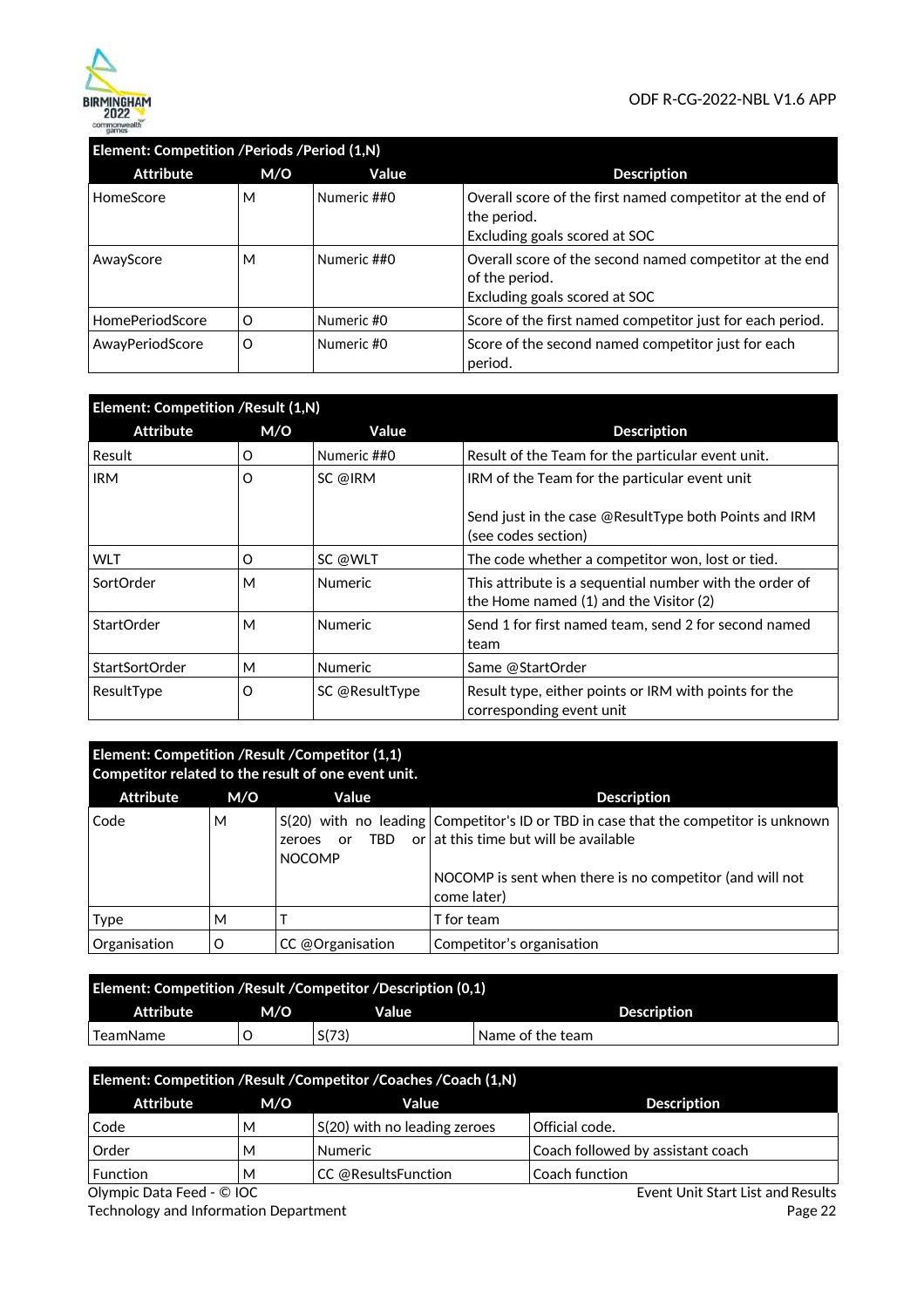

| Element: Competition /Result /Competitor /Coaches /Coach /Description (1,1)<br><b>Coach extended information.</b> |     |                  |                                         |  |
|-------------------------------------------------------------------------------------------------------------------|-----|------------------|-----------------------------------------|--|
| Attribute                                                                                                         | M/O | Value            | <b>Description</b>                      |  |
| GivenName                                                                                                         |     | S(25)            | Given name in WNPA format (mixed case)  |  |
| FamilyName                                                                                                        | м   | S(25)            | Family name in WNPA format (mixed case) |  |
| Gender                                                                                                            | м   | CC @PersonGender | Gender of the official                  |  |
| <b>Nationality</b>                                                                                                | М   | CC @Country      | Coach's nationality                     |  |

### **Element: Competition /Result /Competitor /EventUnitEntry (0,N) For team event information**

|            | Type             | Code             | Pos           | <b>Description</b>                      |  |  |
|------------|------------------|------------------|---------------|-----------------------------------------|--|--|
| <b>EUE</b> |                  | <b>HOME AWAY</b> | N/A           | Element Expected:<br>When available     |  |  |
|            | <b>Attribute</b> | M/O              | <b>Value</b>  | <b>Description</b>                      |  |  |
|            | Value            | O                | SC @Home      | Send Home or Away designator            |  |  |
| <b>EUE</b> |                  | <b>UNIFORM</b>   | N/A           | Element Expected:<br>If it is available |  |  |
|            | <b>Attribute</b> | M/O              | Value         | <b>Description</b>                      |  |  |
|            | Value            | O                | <b>String</b> | Uniform colour of the team              |  |  |

#### **Sample (General)**

```
.... 
<Competitor Code="NBLWTEAM7 ---- RSA01" Type="T" Organisation="RSA"> 
   <Description TeamName="South Africa"/> 
   <Coaches> 
      <Coach Code="1161886" Function="COACH" Order="1"> 
      <Description GivenName="Ann" FamilyName="Jones" Gender="F" Nationality="RSA" /> 
      </Coach> 
      <Coach Code="1104950" Function="AST_COA" Order="2">
      <Description GivenName="Jack" FamilyName="Spratt" Gender="M" Nationality="NZL" /> 
      </Coach>
```
</Coaches>

```
<EventUnitEntry Type="EUE" Code="HOME_AWAY" Value="HOME"/>
```

```
<EventUnitEntry Type="EUE" Code="UNIFORM" Value="Red" />
```
....

|           | Element: Competition / Result / Competitor / StatsItems / StatsItem (1,N) |             |              |                                                                                                                                                                                             |  |
|-----------|---------------------------------------------------------------------------|-------------|--------------|---------------------------------------------------------------------------------------------------------------------------------------------------------------------------------------------|--|
| Type      |                                                                           | Code        | Pos          | <b>Description</b>                                                                                                                                                                          |  |
| <b>ST</b> |                                                                           | <b>SHOT</b> | SC @Period   | <b>Pos Description:</b><br>Send period including TOT for total<br>Element Expected:<br>Always, if the information is available,<br>shots and made should always be sent<br>at the same time |  |
|           | <b>Attribute</b>                                                          | M/O         | <b>Value</b> | <b>Description</b>                                                                                                                                                                          |  |
|           | Value                                                                     | O           | N/A          | Do not send anything                                                                                                                                                                        |  |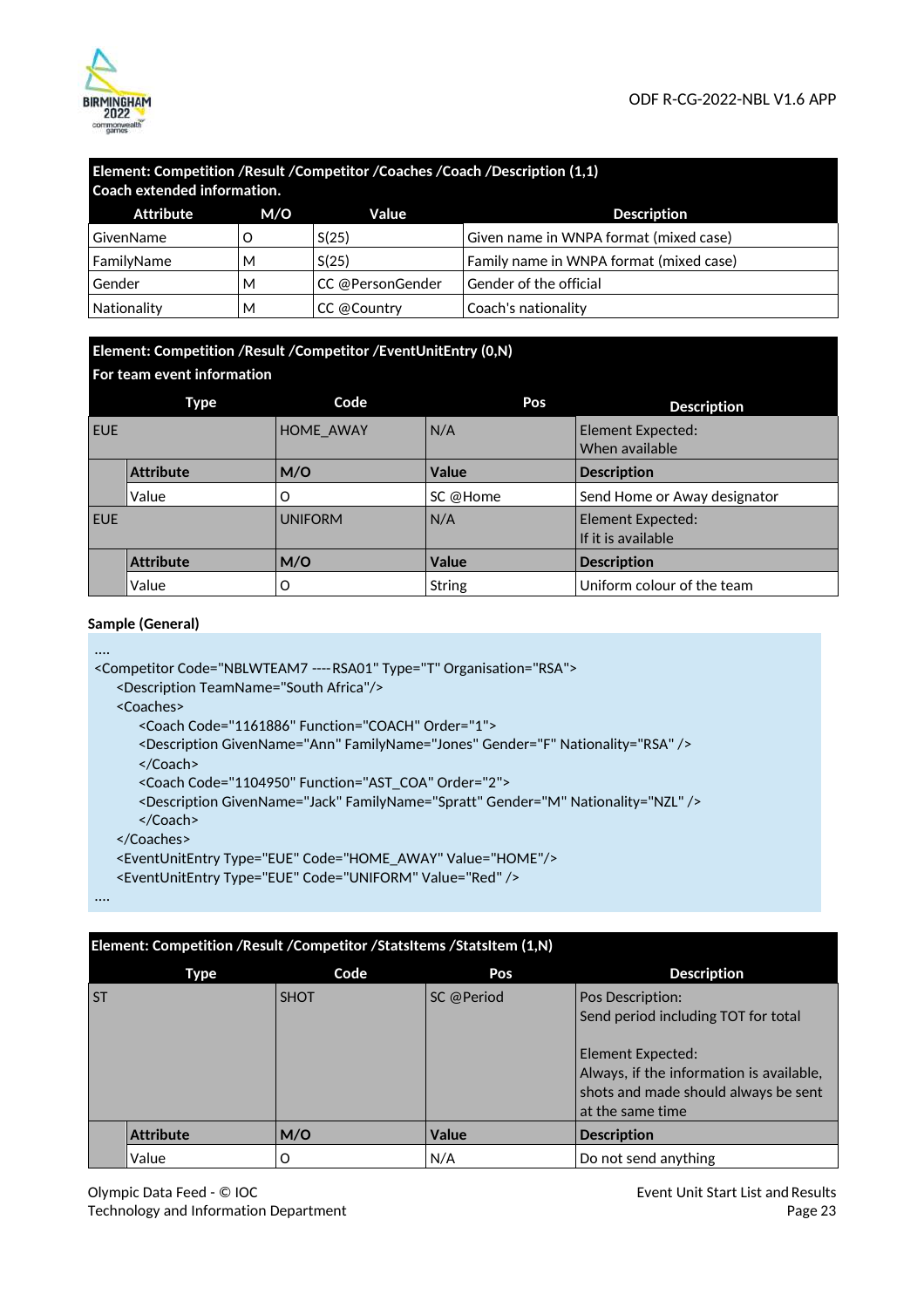

|           | Element: Competition /Result /Competitor /StatsItems /StatsItem (1,N) |                                                                                                              |                    |                                                                                                                                                                                                                                        |  |  |
|-----------|-----------------------------------------------------------------------|--------------------------------------------------------------------------------------------------------------|--------------------|----------------------------------------------------------------------------------------------------------------------------------------------------------------------------------------------------------------------------------------|--|--|
|           | <b>Type</b>                                                           | Code                                                                                                         | Pos                | <b>Description</b>                                                                                                                                                                                                                     |  |  |
|           |                                                                       | Sub Element: Competition /Result /Competitor /StatsItems /StatsItem /ExtendedStat                            |                    |                                                                                                                                                                                                                                        |  |  |
|           | <b>Attribute</b>                                                      | Value                                                                                                        | <b>Description</b> |                                                                                                                                                                                                                                        |  |  |
|           | Code                                                                  | <b>MADE</b>                                                                                                  |                    |                                                                                                                                                                                                                                        |  |  |
|           | Pos                                                                   | N/A                                                                                                          | N/A                |                                                                                                                                                                                                                                        |  |  |
|           | Value                                                                 | Numeric ##0                                                                                                  | Goals made         |                                                                                                                                                                                                                                        |  |  |
|           |                                                                       | Sub Element: Competition /Result /Competitor /StatsItems /StatsItem /ExtendedStat                            |                    |                                                                                                                                                                                                                                        |  |  |
|           | <b>Attribute</b>                                                      | <b>Value</b>                                                                                                 | <b>Description</b> |                                                                                                                                                                                                                                        |  |  |
|           | Code                                                                  | ATT                                                                                                          |                    |                                                                                                                                                                                                                                        |  |  |
|           | Pos                                                                   | N/A                                                                                                          | N/A                |                                                                                                                                                                                                                                        |  |  |
|           | Value                                                                 | Numeric ##0                                                                                                  | Shots taken        |                                                                                                                                                                                                                                        |  |  |
|           |                                                                       | Sub Element: Competition /Result /Competitor /StatsItems /StatsItem /ExtendedStat                            |                    |                                                                                                                                                                                                                                        |  |  |
|           | <b>Attribute</b>                                                      | <b>Value</b>                                                                                                 | <b>Description</b> |                                                                                                                                                                                                                                        |  |  |
|           | Code                                                                  | <b>PERCENT</b>                                                                                               |                    |                                                                                                                                                                                                                                        |  |  |
|           | Pos                                                                   | N/A                                                                                                          | N/A                |                                                                                                                                                                                                                                        |  |  |
|           | Value                                                                 | Numeric ##0                                                                                                  |                    | Total Conversion percentage. Send only for TOT                                                                                                                                                                                         |  |  |
| <b>ST</b> |                                                                       | <b>TO</b><br><b>INT</b><br><b>DFL</b><br><b>CON</b><br><b>OBS</b><br><b>PTY</b>                              | SC@Period          | <b>Code Description:</b><br><b>TO: Turnovers</b><br><b>INT: Interceptions</b><br><b>DFL: Deflections</b><br><b>CON: Contact Penalty</b><br><b>OBS: Obstruction Penalty</b><br><b>PTY: Total Penalties</b><br>Pos Description:          |  |  |
|           |                                                                       |                                                                                                              |                    | Send period including TOT for total<br><b>Element Expected:</b><br>Always, if the information is available.                                                                                                                            |  |  |
|           | <b>Attribute</b>                                                      | M/O                                                                                                          | <b>Value</b>       | <b>Description</b>                                                                                                                                                                                                                     |  |  |
|           | Value                                                                 | O                                                                                                            | Numeric #0         | Number of stat items for this @Pos                                                                                                                                                                                                     |  |  |
| <b>ST</b> |                                                                       | <b>POSSESS</b>                                                                                               | SC@Period          | Pos Description:<br>Send period including TOT for total<br><b>Element Expected:</b><br>Always, if the information is available.                                                                                                        |  |  |
|           | <b>Attribute</b>                                                      | M/O                                                                                                          | <b>Value</b>       | <b>Description</b>                                                                                                                                                                                                                     |  |  |
|           | Value                                                                 | O                                                                                                            | m:ss               | Time in possession for the period                                                                                                                                                                                                      |  |  |
| <b>ST</b> |                                                                       | <b>ASSIST</b><br><b>FIC</b><br><b>CPR</b><br>PU<br>GAI<br><b>REB</b><br><b>OR</b><br><b>DR</b><br><b>OFS</b> | N/A                | Code Description:<br><b>ASSIST: Assist</b><br>FIC: Feed into Centre<br><b>CPR: Centre Pass Receives</b><br>PU: Pick-Ups<br><b>GAI: Gains</b><br><b>REB: Rebounds</b><br>OR: Offensive Rebound<br>DR: Defensive Rebound<br>OFS: Offside |  |  |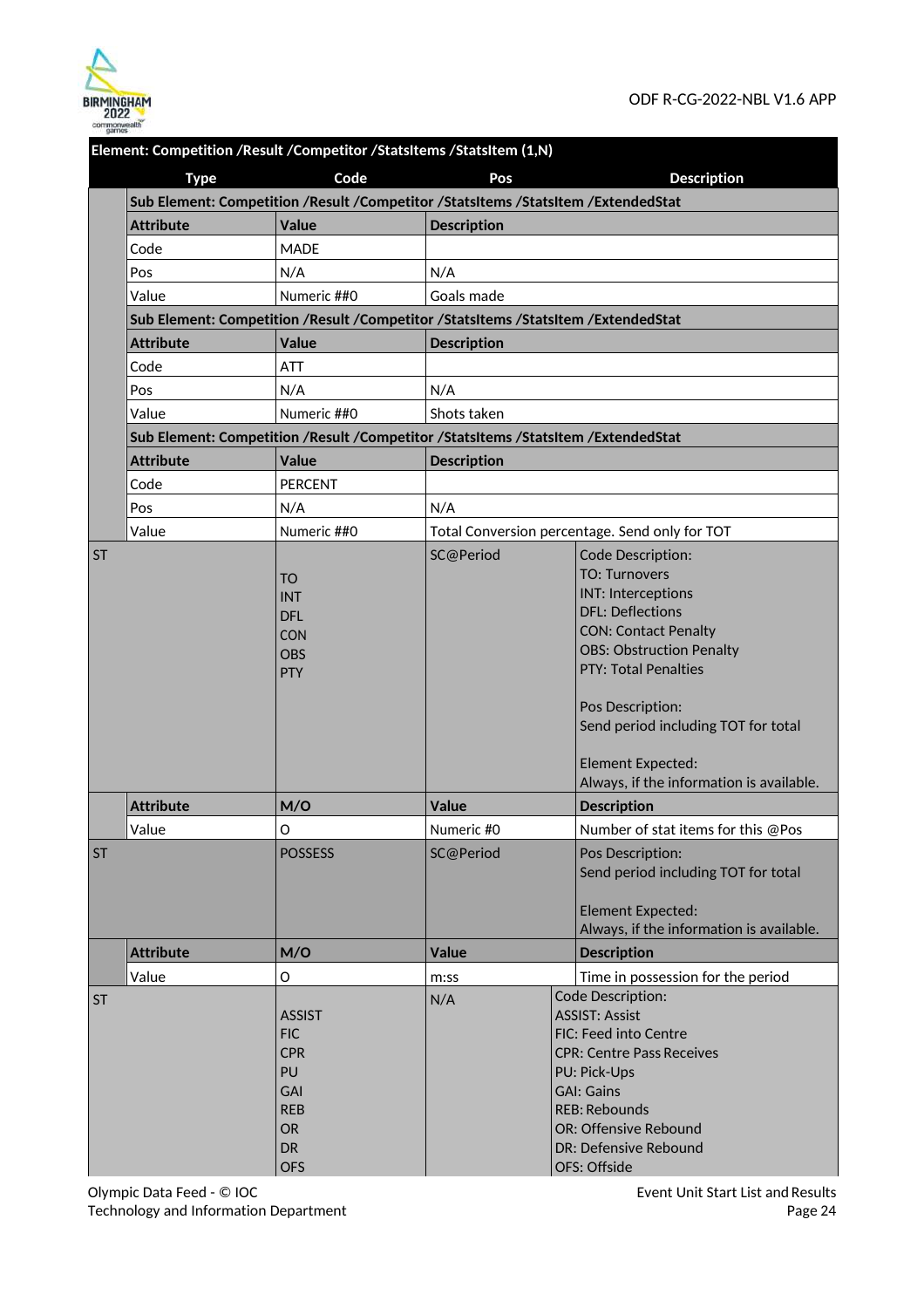

| Element: Competition /Result /Competitor /StatsItems /StatsItem (1.N) |            |              |                                         |
|-----------------------------------------------------------------------|------------|--------------|-----------------------------------------|
| Type                                                                  | Code       | Pos          | <b>Description</b>                      |
|                                                                       | <b>BPA</b> |              | <b>BPA: Bad Pass</b>                    |
|                                                                       | <b>BHA</b> |              | <b>BHA: Handling Error</b>              |
|                                                                       | <b>OTH</b> |              | OTH: Other Errors                       |
|                                                                       | <b>MPE</b> |              | <b>MPE: Total Match Play Errors</b>     |
|                                                                       | FW         |              | <b>FW: Foot Work</b>                    |
|                                                                       |            |              | Element Expected:                       |
|                                                                       |            |              | Always, if the information is available |
| <b>Attribute</b>                                                      | M/O        | <b>Value</b> | <b>Description</b>                      |
| Value                                                                 | O          | Numeric #0   | Number of stat items                    |

#### **Element: Competition /Result /Competitor /StatsItems /StatsItem (1,N)**

#### **Sample (General)**

# <StatsItems>

```
<StatsItem Type="ST" Code="SHOT" Pos="TOT"> 
                <ExtendedStat Code="MADE" Value="4" /> 
                <ExtendedStat Code="ATT" Value="5" /> 
                <ExtendedStat Code="PERCENT" Value="80" /> 
        </StatsItem> 
        <StatsItem Type="ST" Code="TO" Pos="Q1" Value="2" /> 
…
        <StatsItem Type="ST" Code="BHA" Value="2" /> 
        <StatsItem Type="ST" Code="BPA" Value="1" /> 
…
```

```
</StatsItems>
```
#### **Element: Competition /Result /Competitor /Composition /Athlete (1,N) Attribute M/O Value Description**  Code  $\vert M \vert$  S(20) with no leading zeroes Athlete's ID. Can belong to a team member or an individual athlete. Order M Numeric #0 Order attribute used to sort team members in a team. Before the competition this will be the same as the StartSortOrder and is used as the primary sort. During competition any sort order change from the initial start list order for any competitor will be provided in this attribute. StartSortOrder M Numeric **Order the competitor should appear in the Start List. Start** with starters, substitutes and then suspended.

### **Element: Competition /Result /Competitor /Composition /Athlete /Description (1,1) Athletes extended information.**

| <b>Attribute</b> | M/O | Value                                            | <b>Description</b>                                                         |
|------------------|-----|--------------------------------------------------|----------------------------------------------------------------------------|
| GivenName        |     | S(25)                                            | Given name in WNPA format (mixed case)                                     |
| FamilyName       | M   | S(25)<br>Family name in WNPA format (mixed case) |                                                                            |
| Gender           | M   | CC @PersonGender                                 | Gender of the athlete                                                      |
| Organisation     | М   | CC @Organisation                                 | Athletes' organisation                                                     |
| BirthDate        | O   | Date                                             | Birth date (example: YYYY-MM-DD). Must include if the<br>data is available |

Olympic Data Feed - © IOC Technology and Information Department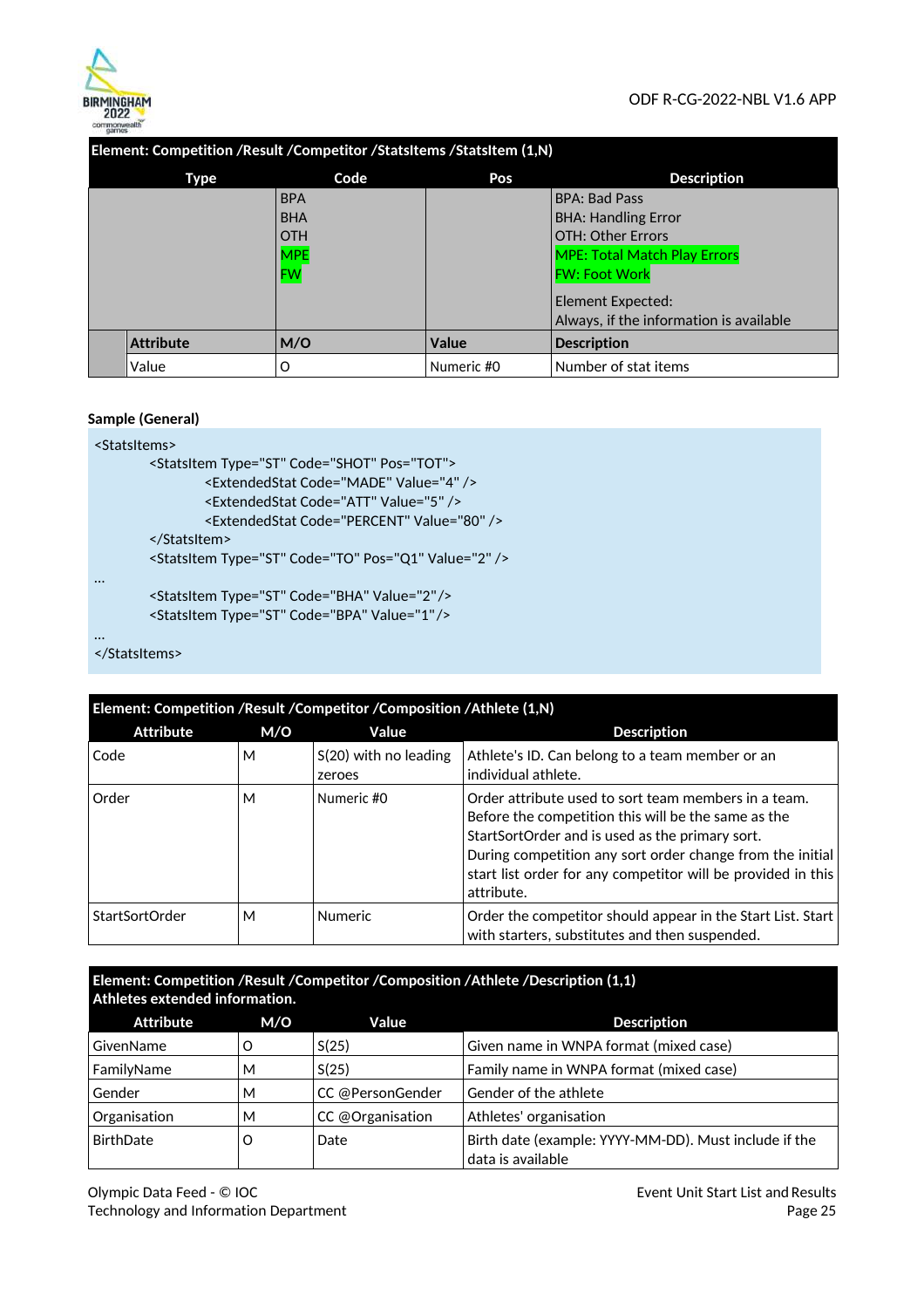

|            | Individual entry information. |                 | Element: Competition /Result /Competitor /Composition /Athlete /EventUnitEntry (0,N) |                                                                                                    |  |
|------------|-------------------------------|-----------------|--------------------------------------------------------------------------------------|----------------------------------------------------------------------------------------------------|--|
|            | <b>Type</b>                   | Code            | Pos                                                                                  | <b>Description</b>                                                                                 |  |
| <b>EUE</b> |                               | <b>STATUS</b>   | N/A                                                                                  | Element Expected:<br>Send just for those players                                                   |  |
|            | <b>Attribute</b>              | M/O             | <b>Value</b>                                                                         | <b>Description</b>                                                                                 |  |
|            | Value                         | O               | SC @AthleteStatus                                                                    | Send the appropriate code is applicable.                                                           |  |
| <b>EUE</b> |                               | <b>CAPTAIN</b>  | N/A                                                                                  | Element Expected:<br>Send the code just for the captain<br>(when this information is known)        |  |
|            | <b>Attribute</b>              | M/O             | Value                                                                                | <b>Description</b>                                                                                 |  |
|            | Value                         | O               | S(1)                                                                                 | Send "Y" only if the player is the captain                                                         |  |
| <b>EUE</b> |                               | <b>VCAPTAIN</b> | N/A                                                                                  | <b>Element Expected:</b><br>Send the code just for the captain<br>(when this information is known) |  |
|            | <b>Attribute</b>              | M/O             | <b>Value</b>                                                                         | <b>Description</b>                                                                                 |  |
|            | Value                         | O               | S(1)                                                                                 | Send "Y" only if the player is a vice-<br>captain                                                  |  |
| <b>EUE</b> |                               | <b>CCAPTAIN</b> | N/A                                                                                  | Element Expected:<br>Send the code just for the captain<br>(when this information is known)        |  |
|            | <b>Attribute</b>              | M/O             | <b>Value</b>                                                                         | <b>Description</b>                                                                                 |  |
|            | Value                         | O               | S(1)                                                                                 | Send "Y" only if the player is a co-<br>captain                                                    |  |
| <b>EUE</b> |                               | <b>STARTER</b>  | N/A                                                                                  | Element Expected:<br>Send just for those Starter players                                           |  |
|            | <b>Attribute</b>              | M/O             | Value                                                                                | <b>Description</b>                                                                                 |  |
|            | Value                         | $\circ$         | S(1)                                                                                 | Send "Y" if the competitor is a Starter                                                            |  |
| <b>EUE</b> |                               | <b>POSITION</b> | N/A                                                                                  | <b>Element Expected:</b><br>As soon as it is known                                                 |  |
|            | <b>Attribute</b>              | M/O             | <b>Value</b>                                                                         | <b>Description</b>                                                                                 |  |
|            | Value                         | O               | CC @Position                                                                         | Position of the player in the team.                                                                |  |
| <b>EUE</b> |                               | <b>AGE</b>      | N/A                                                                                  | <b>Element Expected:</b><br>For all listed athletes where DOB is<br>known                          |  |
|            | <b>Attribute</b>              | M/O             | <b>Value</b>                                                                         | <b>Description</b>                                                                                 |  |
|            | Value                         | O               | Numeric #0                                                                           | Player age at the day of the match.                                                                |  |

# **Sample (General)**

| <athlete code="1125142" order="4"></athlete> |                                                                                                                                  |                    |            |                    |
|----------------------------------------------|----------------------------------------------------------------------------------------------------------------------------------|--------------------|------------|--------------------|
|                                              | <description <="" givenname="Jane" td=""><td>FamilyName="Smith"</td><td>Gender="F"</td><td>Organisation="RSA"</td></description> | FamilyName="Smith" | Gender="F" | Organisation="RSA" |
| BirthDate="1992-12-15" />                    |                                                                                                                                  |                    |            |                    |
|                                              | <eventunitentry code="POSITION" type="EUE" value="GK"></eventunitentry>                                                          |                    |            |                    |
|                                              | <eventunitentry code="STARTER" type="EUE" value="Y"></eventunitentry>                                                            |                    |            |                    |
|                                              | <eventunitentry code="AGE" type="EUE" value="23"></eventunitentry>                                                               |                    |            |                    |
|                                              |                                                                                                                                  |                    |            |                    |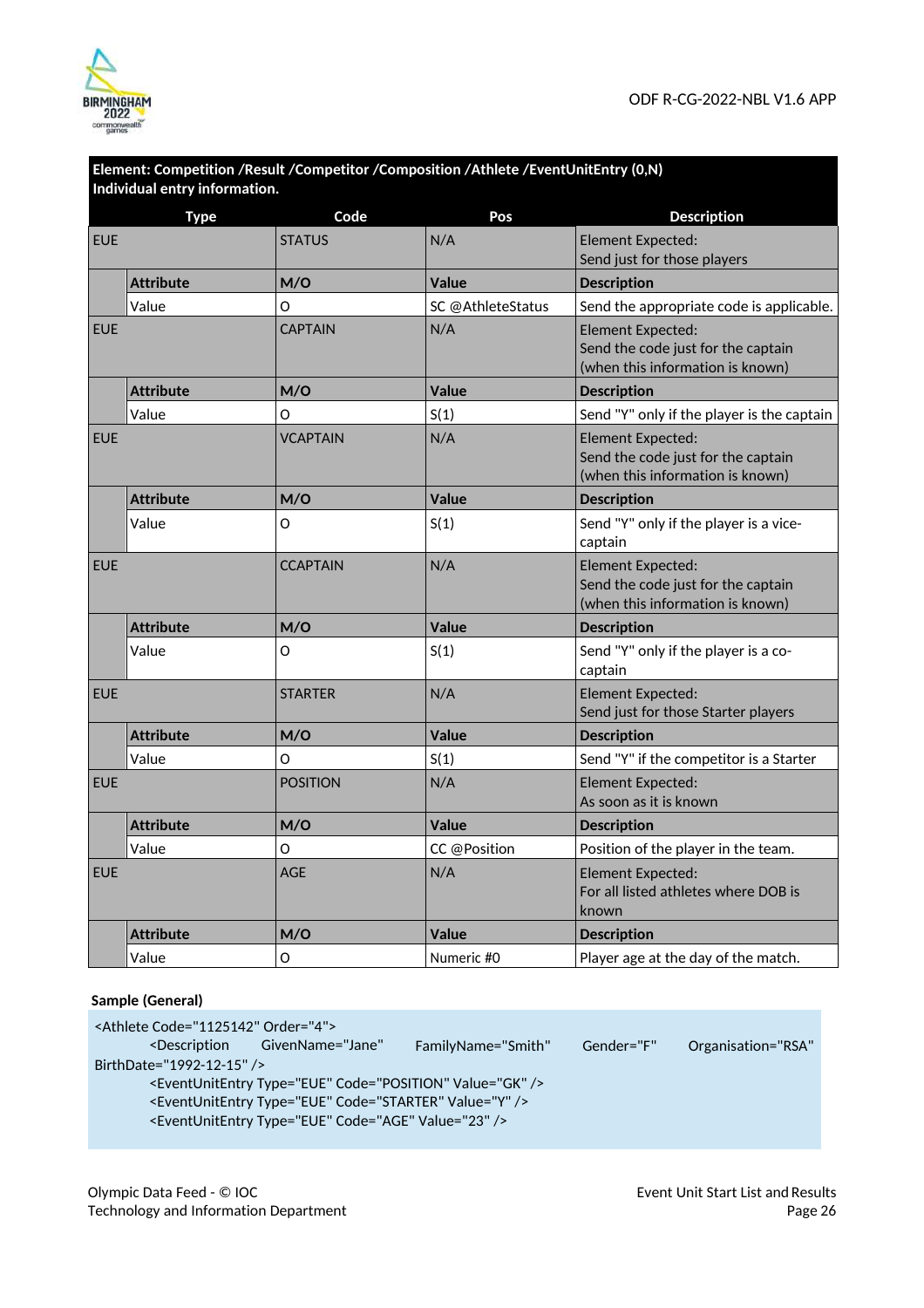

### **Element: Competition /Result /Competitor /Composition /Athlete /ExtendedResults /ExtendedResult**

|           | Type             | Code            | Pos          | <b>Description</b>                                         |
|-----------|------------------|-----------------|--------------|------------------------------------------------------------|
| <b>ER</b> |                  | <b>POSITION</b> | SC @Period   | Element Expected:<br>At start of each period               |
|           | <b>Attribute</b> | M/O             | <b>Value</b> | <b>Description</b>                                         |
|           | Value            |                 | CC @Position | Position of the player at the start of the<br>period @Pos. |

|           | Element: Competition /Result /Competitor /Composition /Athlete /StatsItems /StatsItem (1,N)             |                                                                                                                                                                                                                                                  |                                    |                                                                                                                                                                                                                                                                                                                                                                                                                                                                                                           |  |  |  |  |
|-----------|---------------------------------------------------------------------------------------------------------|--------------------------------------------------------------------------------------------------------------------------------------------------------------------------------------------------------------------------------------------------|------------------------------------|-----------------------------------------------------------------------------------------------------------------------------------------------------------------------------------------------------------------------------------------------------------------------------------------------------------------------------------------------------------------------------------------------------------------------------------------------------------------------------------------------------------|--|--|--|--|
|           | <b>Type</b>                                                                                             | Code                                                                                                                                                                                                                                             | Pos                                | <b>Description</b>                                                                                                                                                                                                                                                                                                                                                                                                                                                                                        |  |  |  |  |
| <b>ST</b> |                                                                                                         | <b>SHOT</b>                                                                                                                                                                                                                                      | N/A                                | Element Expected:<br>Always, if the information is available.                                                                                                                                                                                                                                                                                                                                                                                                                                             |  |  |  |  |
|           | <b>Attribute</b>                                                                                        | M/O                                                                                                                                                                                                                                              | <b>Value</b>                       | <b>Description</b>                                                                                                                                                                                                                                                                                                                                                                                                                                                                                        |  |  |  |  |
|           | Value                                                                                                   | O                                                                                                                                                                                                                                                | N/A                                | Do not send anything                                                                                                                                                                                                                                                                                                                                                                                                                                                                                      |  |  |  |  |
|           | Sub Element: Competition /Result /Competitor /Composition /Athlete /StatsItems /StatsItem /ExtendedStat |                                                                                                                                                                                                                                                  |                                    |                                                                                                                                                                                                                                                                                                                                                                                                                                                                                                           |  |  |  |  |
|           | <b>Attribute</b>                                                                                        | Value                                                                                                                                                                                                                                            | <b>Description</b>                 |                                                                                                                                                                                                                                                                                                                                                                                                                                                                                                           |  |  |  |  |
|           | Code                                                                                                    | <b>MADE</b>                                                                                                                                                                                                                                      |                                    |                                                                                                                                                                                                                                                                                                                                                                                                                                                                                                           |  |  |  |  |
|           | Pos                                                                                                     | N/A                                                                                                                                                                                                                                              | N/A                                |                                                                                                                                                                                                                                                                                                                                                                                                                                                                                                           |  |  |  |  |
|           | Value                                                                                                   | Numeric ##0                                                                                                                                                                                                                                      | Goals made                         |                                                                                                                                                                                                                                                                                                                                                                                                                                                                                                           |  |  |  |  |
|           |                                                                                                         |                                                                                                                                                                                                                                                  |                                    | Sub Element: Competition /Result /Competitor /Composition /Athlete /StatsItems /StatsItem /ExtendedStat                                                                                                                                                                                                                                                                                                                                                                                                   |  |  |  |  |
|           | <b>Attribute</b>                                                                                        | <b>Value</b>                                                                                                                                                                                                                                     | <b>Description</b>                 |                                                                                                                                                                                                                                                                                                                                                                                                                                                                                                           |  |  |  |  |
|           | Code                                                                                                    | <b>ATT</b>                                                                                                                                                                                                                                       |                                    |                                                                                                                                                                                                                                                                                                                                                                                                                                                                                                           |  |  |  |  |
|           | Pos                                                                                                     | N/A                                                                                                                                                                                                                                              | N/A                                |                                                                                                                                                                                                                                                                                                                                                                                                                                                                                                           |  |  |  |  |
|           | Value                                                                                                   | Numeric ##0                                                                                                                                                                                                                                      | Shots taken                        |                                                                                                                                                                                                                                                                                                                                                                                                                                                                                                           |  |  |  |  |
|           | Sub Element: Competition /Result /Competitor /Composition /Athlete /StatsItems /StatsItem /ExtendedStat |                                                                                                                                                                                                                                                  |                                    |                                                                                                                                                                                                                                                                                                                                                                                                                                                                                                           |  |  |  |  |
|           | <b>Attribute</b>                                                                                        | <b>Value</b>                                                                                                                                                                                                                                     | <b>Description</b>                 |                                                                                                                                                                                                                                                                                                                                                                                                                                                                                                           |  |  |  |  |
|           | Code                                                                                                    | <b>PERCENT</b>                                                                                                                                                                                                                                   |                                    |                                                                                                                                                                                                                                                                                                                                                                                                                                                                                                           |  |  |  |  |
|           | Pos                                                                                                     | N/A                                                                                                                                                                                                                                              | N/A                                |                                                                                                                                                                                                                                                                                                                                                                                                                                                                                                           |  |  |  |  |
|           | Value                                                                                                   | Numeric ##0                                                                                                                                                                                                                                      | <b>Total Conversion percentage</b> |                                                                                                                                                                                                                                                                                                                                                                                                                                                                                                           |  |  |  |  |
| <b>ST</b> |                                                                                                         | <b>TO</b><br><b>INT</b><br><b>DFL</b><br><b>CON</b><br><b>OBS</b><br><b>PTY</b><br><b>ASSIST</b><br><b>FIC</b><br><b>CPR</b><br>PU<br><b>GAI</b><br><b>REB</b><br><b>OR</b><br><b>DR</b><br><b>OFS</b><br><b>BPA</b><br><b>BHA</b><br><b>OTH</b> | N/A                                | Code Description:<br><b>TO: Turnovers</b><br><b>INT: Interceptions</b><br><b>DFL: Deflections</b><br><b>CON: Contact Penalty</b><br><b>OBS: Obstruction Penalty</b><br><b>PTY: Total Penalties</b><br><b>ASSIST: Assist</b><br>FIC: Feed into Centre<br><b>CPR: Centre Pass Receives</b><br><b>PU: Pick-Ups</b><br><b>GAI: Gains</b><br><b>REB: Rebounds</b><br>OR: Offensive Rebound<br>DR: Defensive Rebound<br>OFS: Offside<br><b>BPA: Bad Pass</b><br><b>BHA: Handling Error</b><br>OTH: Other Errors |  |  |  |  |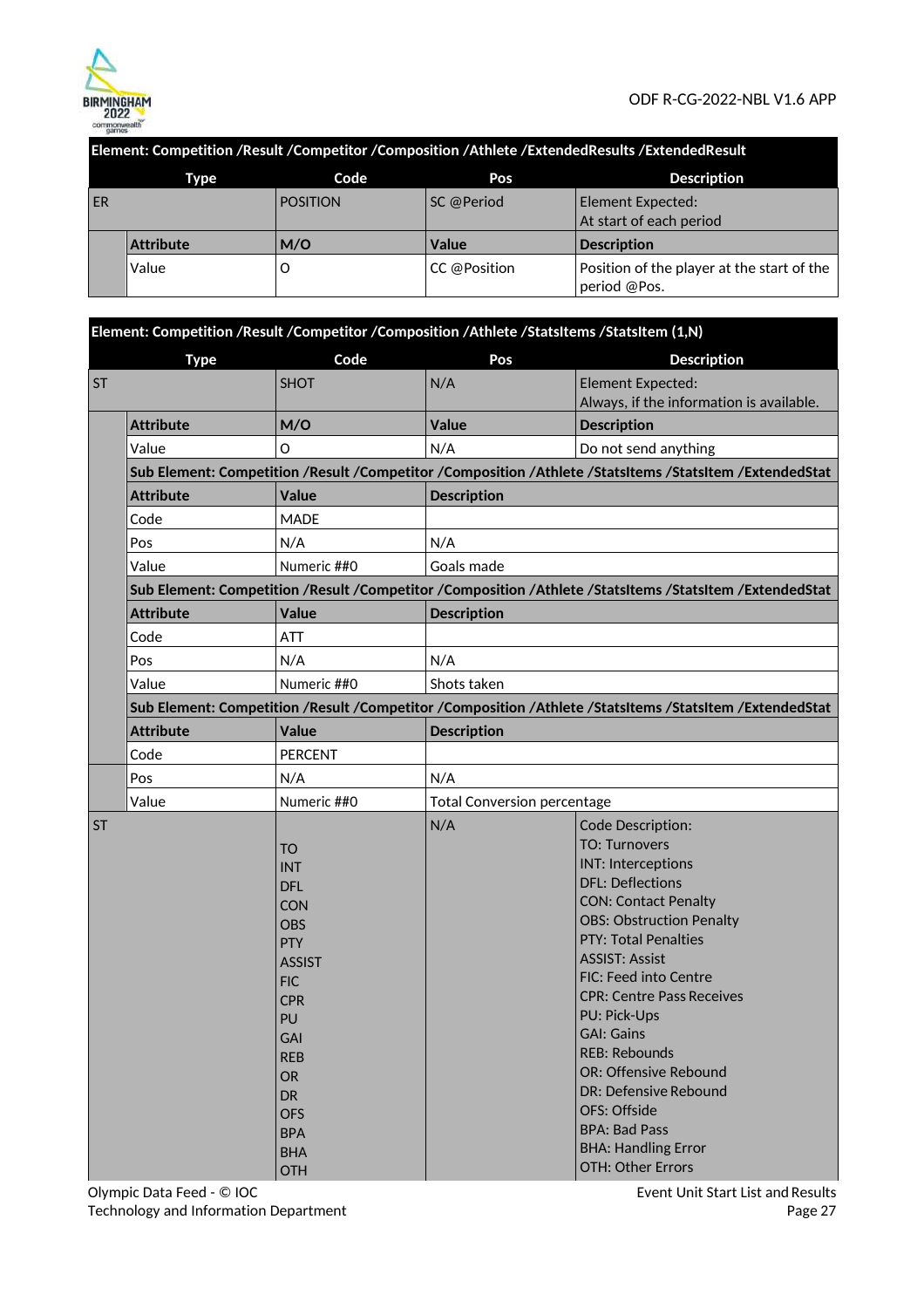

**Element: Competition /Result /Competitor /Composition /Athlete /StatsItems /StatsItem (1,N)** 

|           | <b>Type</b>      | Code        | Pos          | <b>Description</b>                       |
|-----------|------------------|-------------|--------------|------------------------------------------|
|           |                  | <b>MPE</b>  |              | <b>MPE: Total Match Play Errors</b>      |
|           |                  | <b>FW</b>   |              | <b>FW: Foot Work</b>                     |
|           |                  |             |              | Element Expected:                        |
|           |                  |             |              | Always, if the information is available. |
|           | <b>Attribute</b> | M/O         | Value        | <b>Description</b>                       |
|           | Value            | O           | Numeric #0   | Number of stat items for this code       |
| <b>ST</b> |                  | <b>MINS</b> | N/A          | Element Expected:                        |
|           |                  |             |              | Always, if the information is available  |
|           | <b>Attribute</b> | M/O         | <b>Value</b> | <b>Description</b>                       |
|           | Value            | O           | Numeric #0   | Minutes played                           |

### **Sample (General)**

```
<StatsItems> 
       <StatsItem Type="ST" Code="SHOT"> 
                <ExtendedStat Code="MADE" Value="1" /> 
                <ExtendedStat Code="ATT" Value="4" /> 
                <ExtendedStat Code="PERCENT" Value="25" /> 
        </StatsItem> 
        <StatsItem Type="ST" Code="OR" Value="1" />
```
</StatsItems>

# **2.2.4.5 Message Sort**

Sort by Result @SortOrder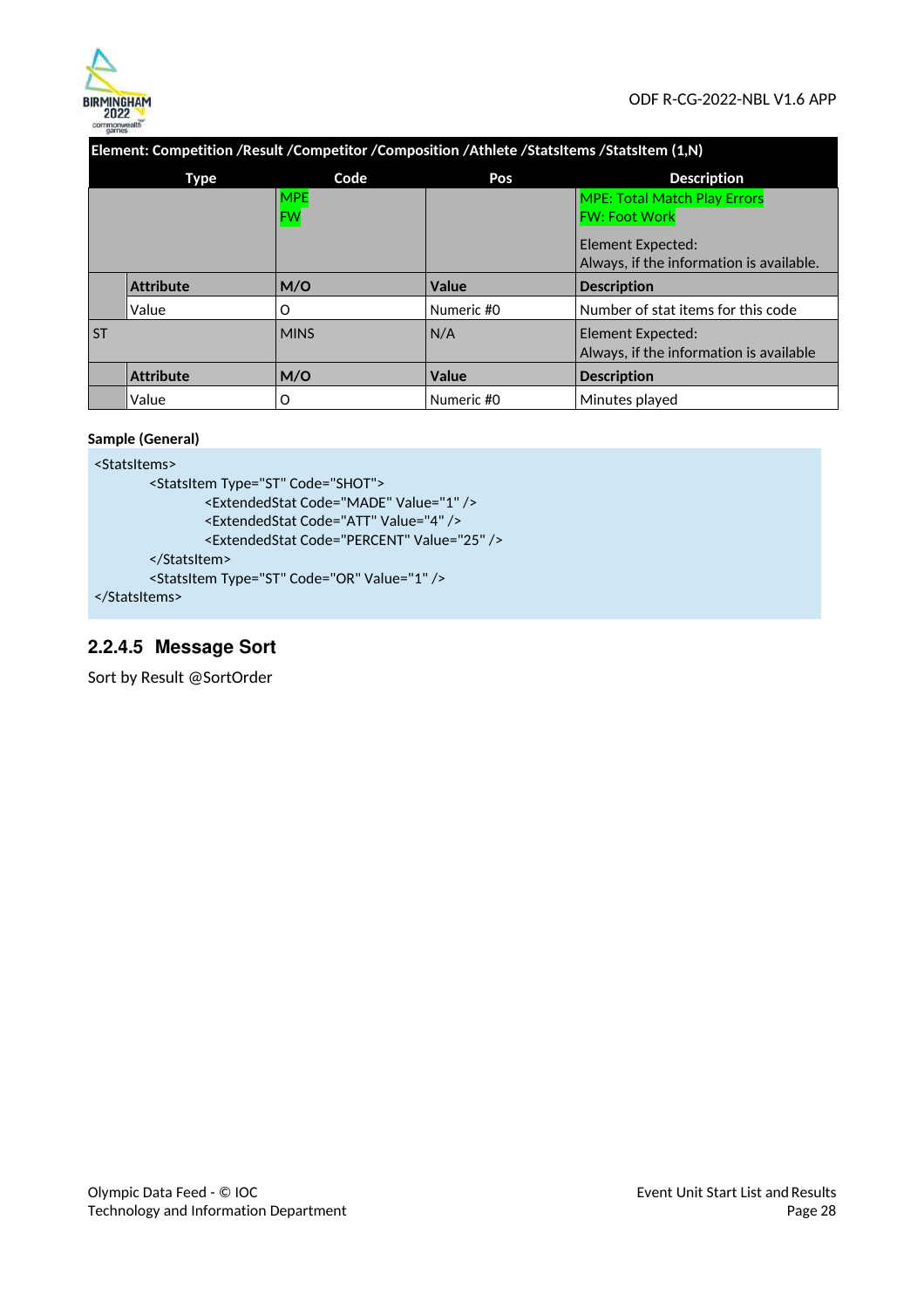



# **2.2.5.1 Description**

The Play by Play is a message containing official raw data from the results provider for each action.

The message contains a generic definition that can be used to provide results data of different nature as well as all of the actions in a unit.

### **2.2.5.2 Header Values**

The following table describes the message header attributes.

| <b>Attribute</b> | Value                      | <b>Comment</b>                                                                                                                                                                                                                                              |
|------------------|----------------------------|-------------------------------------------------------------------------------------------------------------------------------------------------------------------------------------------------------------------------------------------------------------|
| CompetitionCode  | CC @Competition            | Unique ID for competition                                                                                                                                                                                                                                   |
| DocumentCode     | <b>Full RSC</b>            | RSC of the unit                                                                                                                                                                                                                                             |
| DocumentType     | DT_PLAY_BY_PLAY            | Play by Play message                                                                                                                                                                                                                                        |
| DocumentSubtype  | S(8)                       | Send "ACTION"                                                                                                                                                                                                                                               |
| Version          | 1.0V                       | Version number<br>associated to the message's<br>content.<br>Ascendant number                                                                                                                                                                               |
| ResultStatus     | SC @ResultStatus           | Status of the message. Possible values are:<br>START LIST (only used if there are actions before the start)<br>LIVE (used during the competition when nothing else applies)<br><b>INTERMEDIATE</b><br><b>UNOFFICIAL</b><br>OFFICIAL (when results official) |
| FeedFlag         | "P"-Production<br>"T"-Test | Test message or production message.                                                                                                                                                                                                                         |
| Date             | Date                       | Date when the message is generated, expressed in the local<br>time zone where the message was produced.                                                                                                                                                     |
| Time             | Time                       | Time up to milliseconds when the message is generated,<br>expressed in the local time zone where the message was<br>produced.                                                                                                                               |
| LogicalDate      | Date                       | Logical Date of events. This is the same as the physical day<br>except when the unit or message transmission extends after<br>midnight.<br>See full explanation in ODF Foundation.                                                                          |
| Source           | SC @Source                 | Code indicating the system which generated the message.                                                                                                                                                                                                     |

# **2.2.5.3 Trigger and Frequency**

- -After every action
- -After each period (half).
- -After extra time and shoot-out (if any).
- -After the match (unit).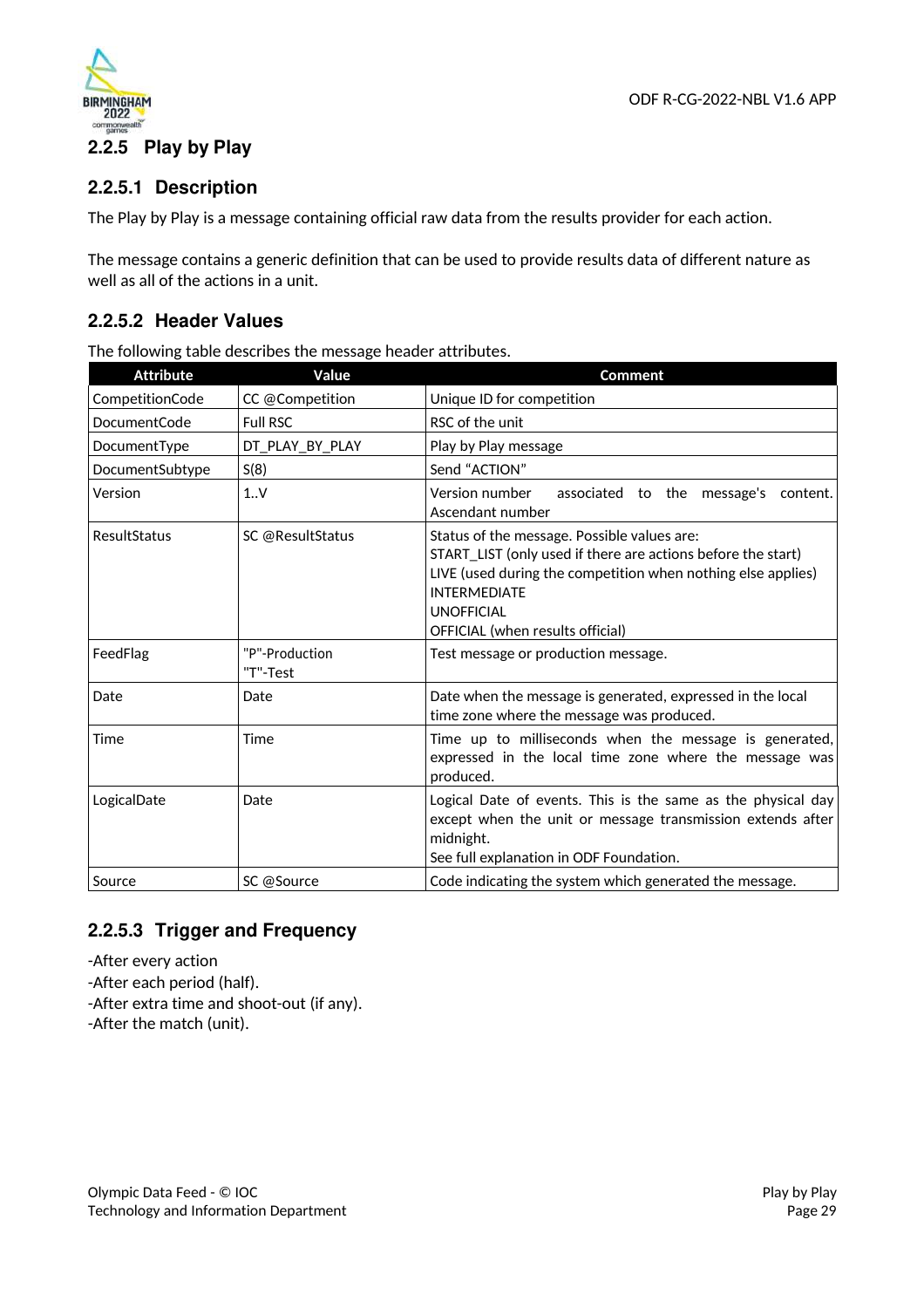

# **2.2.5.4 Message Values**

| <b>Element: Competition (0,1)</b> |     |       |                                                                  |  |  |
|-----------------------------------|-----|-------|------------------------------------------------------------------|--|--|
| Attribute                         | M/O | Value | <b>Description</b>                                               |  |  |
| Gen                               |     | S(20) | Version of the General Data Dictionary applicable to the message |  |  |
| Sport                             |     | S(20) | Version of the Sport Data Dictionary applicable to the message   |  |  |
| Code                              |     | S(20) | Version of the Codes applicable to the message                   |  |  |

# **Element: Competition /ExtendedInfos /SportDescription (0,1)**

| <b>Sport Descriptions in Text.</b> |     |                      |                                                    |  |  |
|------------------------------------|-----|----------------------|----------------------------------------------------|--|--|
| Attribute                          | M/O | Value                | <b>Description</b>                                 |  |  |
| <b>DisciplineName</b>              | м   | S(40)                | Discipline name (not code) from Common Codes       |  |  |
| EventName                          | м   | S(40)                | Event name (not code) from Common Codes            |  |  |
| SubEventName                       | м   | S(40)                | Text short description of the Event Unit, not code |  |  |
| Gender                             | м   | CC @DisciplineGender | Gender code for the event unit                     |  |  |

# **Element: Competition /ExtendedInfos /VenueDescription (0,1) Venue Names in Text.**

| Attribute    | M/O | <b>Value</b>  | <b>Description</b>                               |
|--------------|-----|---------------|--------------------------------------------------|
| Venue        | м   | CC @VenueCode | Venue Code                                       |
| VenueName    | М   | S(25)         | Venue short name (not code) from Common Codes    |
| Location     | м   | CC @Location  | Location code                                    |
| LocationName | М   | S(30)         | Location short name (not code) from Common Codes |

| <b>Element: Competition /Actions (0,1)</b> |     |                                      |                           |  |  |
|--------------------------------------------|-----|--------------------------------------|---------------------------|--|--|
| Attribute                                  | M/O | Value                                | <b>Description</b>        |  |  |
| Home                                       | M   | $\vert$ S(20) with no leading zeroes | Home Competitor ID        |  |  |
| Away                                       | м   | $\vert$ S(20) with no leading zeroes | <b>Away Competitor ID</b> |  |  |

| Element: Competition /Actions /Action (1,N) |     |                |                                                                                                                                                                                                                                                                                                       |  |
|---------------------------------------------|-----|----------------|-------------------------------------------------------------------------------------------------------------------------------------------------------------------------------------------------------------------------------------------------------------------------------------------------------|--|
| <b>Attribute</b>                            | M/O | Value          | <b>Description</b>                                                                                                                                                                                                                                                                                    |  |
| Id                                          | М   | S(36)          | Unique identifier for the action within the message                                                                                                                                                                                                                                                   |  |
| Period                                      | M   | SC @Period     | Period within the match                                                                                                                                                                                                                                                                               |  |
| Order                                       | M   | <b>Numeric</b> | Unique sequential number for all of the actions from 1 to n. It is<br>used to sort Action                                                                                                                                                                                                             |  |
| Action                                      | O   | SC @Action     | Actions in the game, Send one action code<br>The first action of each period should always be "STARTP".<br>The last action of each period should always be "ENDP".<br>For Player substituted action send two Athlete Elements:<br>1st Player Out (Action Role=OUT),<br>2nd Player In (ActionRole=IN). |  |
| When                                        | O   | m:ss           | Time in minutes and seconds in which the action occurred.<br>Remove leading zeros.<br>Substitutions between periods are at time 0:00 in the new period.                                                                                                                                               |  |
| Result                                      | O   | SC @ResAction  | Result of the Action for the player/team                                                                                                                                                                                                                                                              |  |
| ScoreH                                      | O   | Numeric #0     | Total Home Score of the game after the action<br>Send if there is a score change for either team                                                                                                                                                                                                      |  |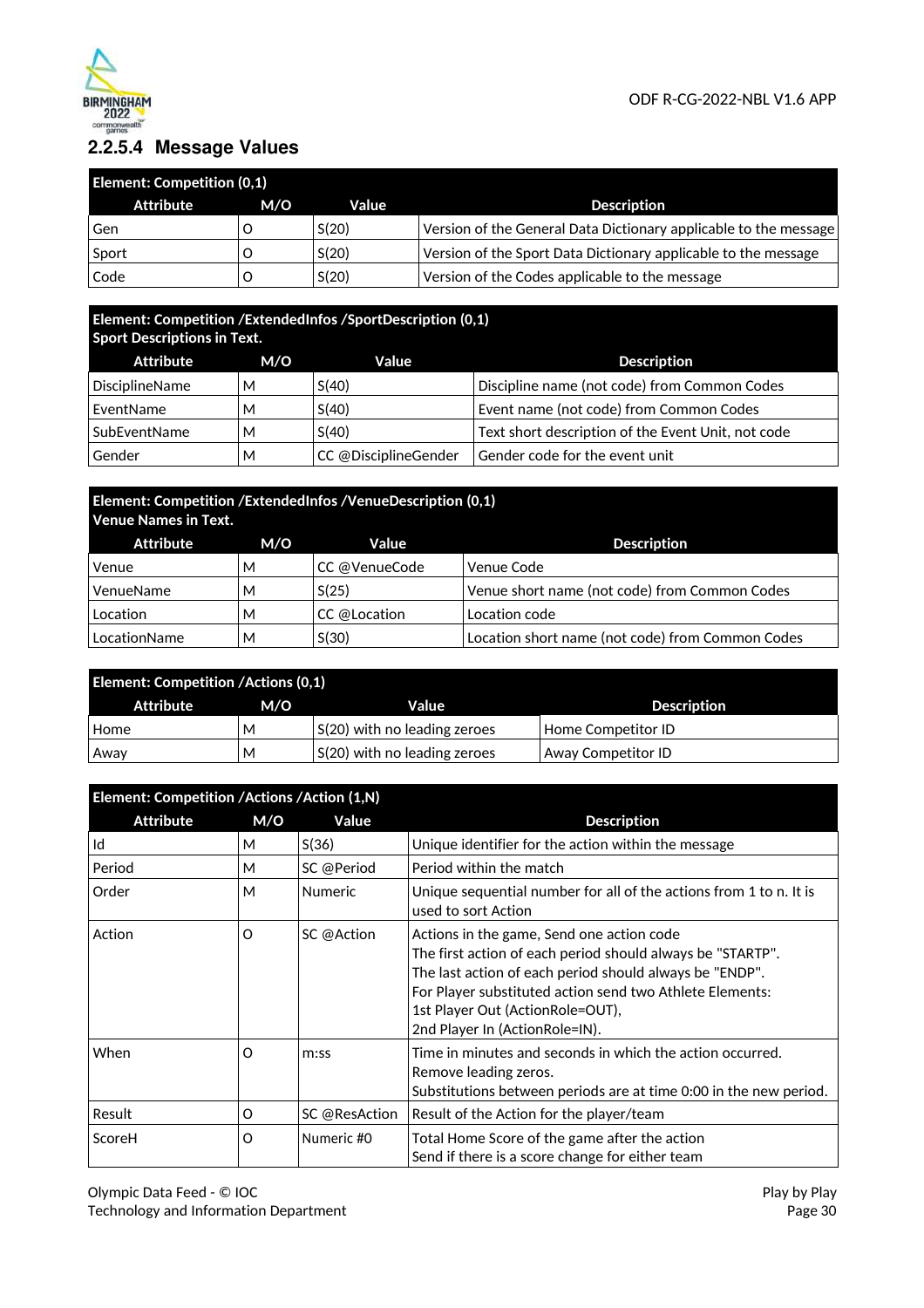

| Element: Competition / Actions / Action (1,N) |     |            |                                                                                                  |  |  |
|-----------------------------------------------|-----|------------|--------------------------------------------------------------------------------------------------|--|--|
| Attribute                                     | M/O | Value      | <b>Description</b>                                                                               |  |  |
| <b>ScoreA</b>                                 |     | Numeric #0 | Total Away Score of the game after the action<br>Send if there is a score change for either team |  |  |

| Element: Competition /Actions /Action /Competitor (0,N)<br>Competitor participating in the Action. Used when the Action is related to a competitor. |   |                              |                                                                                                     |  |  |  |
|-----------------------------------------------------------------------------------------------------------------------------------------------------|---|------------------------------|-----------------------------------------------------------------------------------------------------|--|--|--|
| <b>Attribute</b><br><b>Description</b><br>M/O<br>Value                                                                                              |   |                              |                                                                                                     |  |  |  |
| Code                                                                                                                                                | м | S(20) with no leading zeroes | Competitor's ID                                                                                     |  |  |  |
| <b>Type</b>                                                                                                                                         | м |                              | T for team                                                                                          |  |  |  |
| Order                                                                                                                                               | O | <b>Numeric</b>               | Order in which the competitor should appear for<br>the action, if there is more than one competitor |  |  |  |
| Organisation<br>CC @Organisation<br>м                                                                                                               |   |                              | Competitors' organisation                                                                           |  |  |  |

| Element: Competition /Actions /Action /Competitor /Composition /Athlete (1,N) |     |                              |                                                                                                                  |  |  |
|-------------------------------------------------------------------------------|-----|------------------------------|------------------------------------------------------------------------------------------------------------------|--|--|
| <b>Attribute</b>                                                              | M/O | Value                        | <b>Description</b>                                                                                               |  |  |
| Code                                                                          | М   | S(20) with no leading zeroes | Athlete's ID (individual athlete or team member)<br>related to the action                                        |  |  |
| Order                                                                         | O   | <b>Numeric</b>               | Order of the athletes. Used to order the athletes when<br>there are more than one athlete related to the action. |  |  |
| Role                                                                          | O   | SC @ActionRole               | Role of the player in the action, according to the<br>available codes.                                           |  |  |

### **Element: Competition /Actions /Action /Competitor /Composition /Athlete /Description (1,1) Athletes extended information**

| <b>Attribute</b> | M/O | Value            | <b>Description</b>                                                         |
|------------------|-----|------------------|----------------------------------------------------------------------------|
| GivenName        |     | S(25)            | Given name in WNPA format (mixed case)                                     |
| FamilyName       | M   | S(25)            | Family name in WNPA format (mixed case)                                    |
| Gender           | М   | CC @PersonGender | Gender of the athlete                                                      |
| Organisation     | M   | CC @Organisation | Athletes' organisation                                                     |
| BirthDate        | O   | Date             | Birth date (example: YYYY-MM-DD). Must include if the<br>data is available |
| <b>IFId</b>      |     | S(16)            | International Federation ID                                                |

### **Sample**

```
<Action Id="123456" Period="Q1" Order="3" Action="SHOT" When="2:14" Result="GOAL" ScoreH="0"
ScoreA="1" > 
   <Competitor Code="NBLWTEAM7 ----- SA01" Type="T" Organisation="RSA" Order="1"> 
      <Description TeamName="South Africa"/> 
      <Composition> 
         <Athlete Code="1106655" Order="1" >
             <Description    GivenName="Jane"
BirthDate="1993-05-12" />
         </Athlete> 
      </Composition> 
   </Competitor> 
</Action>
                                               FamilyName="Smith" Gender="F" Organisation="RSA"
```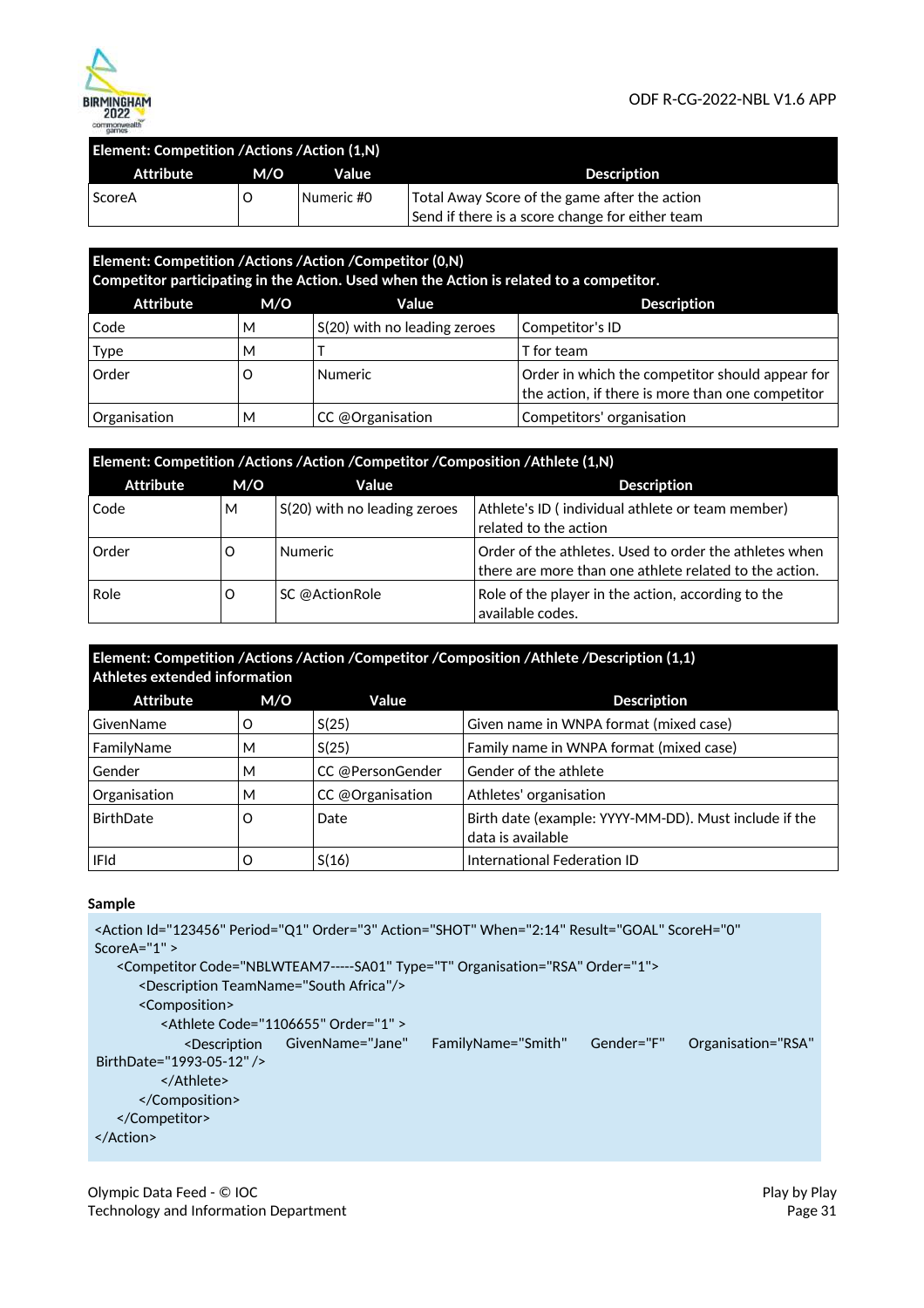

Actions /Action @Order

ODF R-CG-2022-NBL V1.6 APP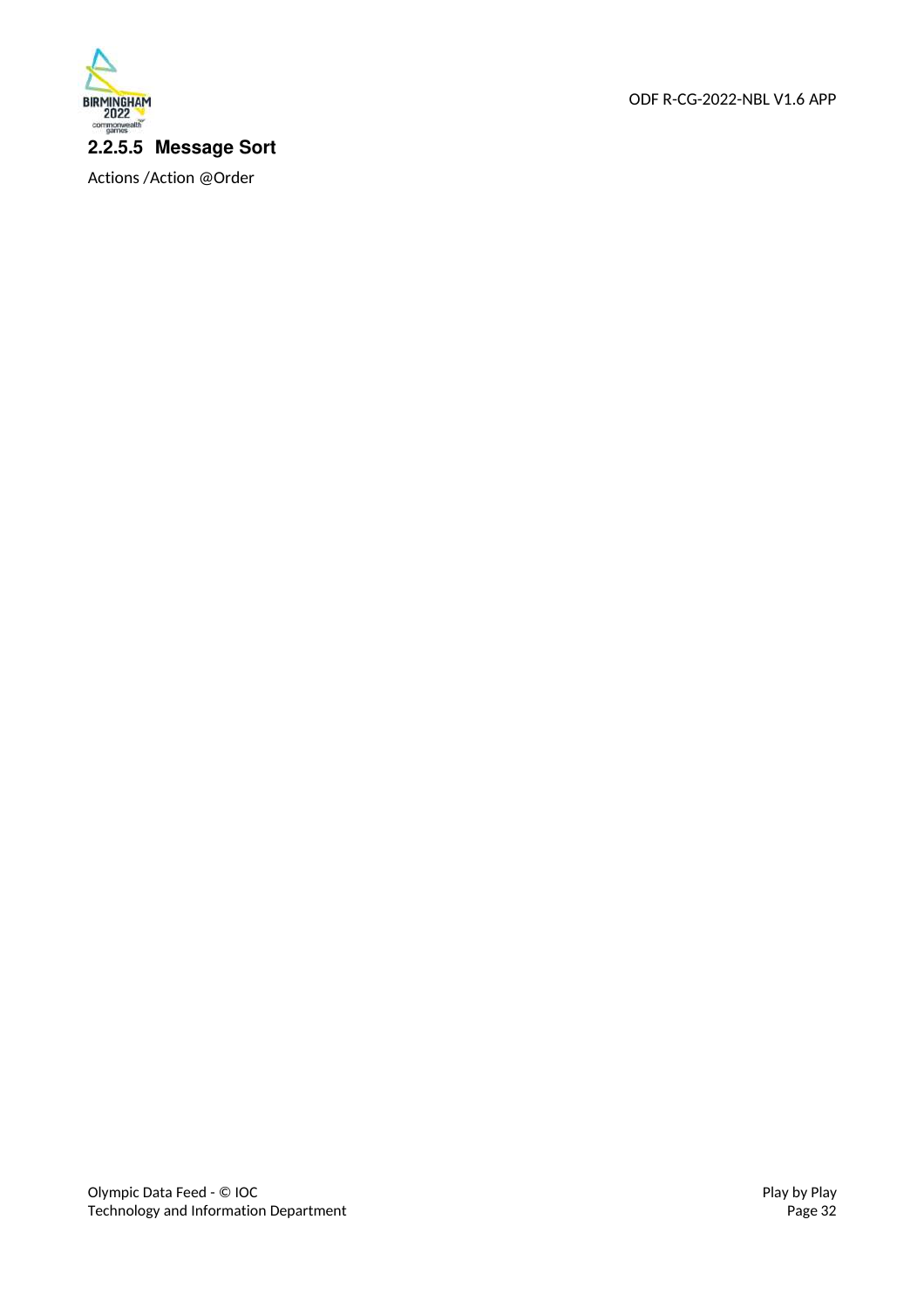

# **2.2.6 Current Information**

### **2.2.6.1 Description**

The Current message is a message containing the current information in a competition which is live. The message is used to send the latest applicable information and in team with a running clock, also the clock.

## **2.2.6.2 Header Values**

The following table describes the message header attributes.

| <b>Attribute</b>    | Value                      | <b>Comment</b>                                                                                                                                                                     |
|---------------------|----------------------------|------------------------------------------------------------------------------------------------------------------------------------------------------------------------------------|
| CompetitionCode     | CC @Competition            | Unique ID for competition                                                                                                                                                          |
| <b>DocumentCode</b> | <b>Full RSC</b>            |                                                                                                                                                                                    |
| DocumentType        | DT_CURRENT                 | Current message                                                                                                                                                                    |
| Version             | 1.0 <sub>Y</sub>           | Version number<br>associated to the message's content.<br>Ascendant number                                                                                                         |
| FeedFlag            | "P"-Production<br>"T"-Test | Test message or production message.                                                                                                                                                |
| Date                | Date                       | Date when the message is generated, expressed in the local<br>time zone where the message was produced.                                                                            |
| Time                | Time                       | Time up to milliseconds when the message is generated,<br>expressed in the local time zone where the message was<br>produced.                                                      |
| LogicalDate         | Date                       | Logical Date of events. This is the same as the physical day<br>except when the unit or message transmission extends after<br>midnight.<br>See full explanation in ODF Foundation. |
| Source              | SC @Source                 | Code indicating the system which generated the message.                                                                                                                            |

## **2.2.6.3 Trigger and Frequency**

-At the start/end of every period (to start/stop clock)

-Immediately after every change in the score and when the clock start/stops.

-During play i.e. after start and not during period breaks, Every 1 minute after the last DT\_CURRENT message when there is no other activity.

## **2.2.6.4 Message Values**

| <b>Element: Competition (0,1)</b> |     |       |                                                                  |
|-----------------------------------|-----|-------|------------------------------------------------------------------|
| Attribute                         | M/O | Value | <b>Description</b>                                               |
| Gen                               |     | S(20) | Version of the General Data Dictionary applicable to the message |
| Sport                             |     | S(20) | Version of the Sport Data Dictionary applicable to the message   |
| Code                              |     | S(20) | Version of the Codes applicable to the message                   |

| Element: Competition / Clock (0,1) |     |            |                                                                                                                            |
|------------------------------------|-----|------------|----------------------------------------------------------------------------------------------------------------------------|
| <b>Attribute</b>                   | M/O | Value      | <b>Description</b>                                                                                                         |
| Period                             |     | SC @Period | Current Period                                                                                                             |
| Time                               | М   | mm:ss      | Value of the clock                                                                                                         |
| Running                            | M   | S(1)       | Indicates if the clock is currently running.<br>Y to indicate the clock is running; N to indicate the clock is<br>stopped. |

Olympic Data Feed - © IOC

Technology and Information Department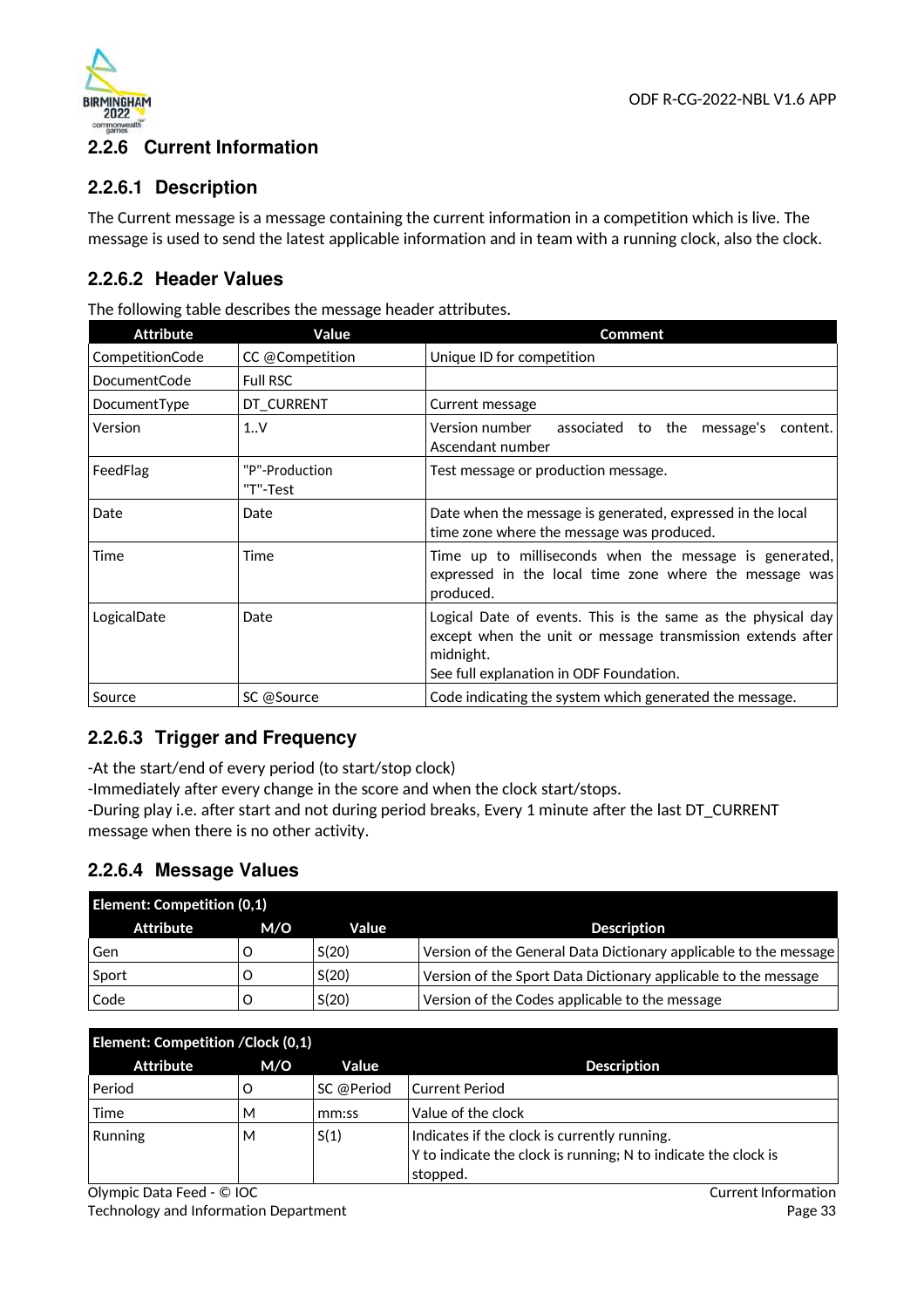

| <b>Element: Competition /Periods (0,1)</b> |     |                                      |                           |  |
|--------------------------------------------|-----|--------------------------------------|---------------------------|--|
| Attribute                                  | M/O | Value                                | <b>Description</b>        |  |
| Home                                       | м   | S(20) with no leading zeroes         | Home Competitor ID        |  |
| Away                                       | M   | $\vert$ S(20) with no leading zeroes | <b>Away Competitor ID</b> |  |

### **Element: Competition /Periods /Period (1,N)**

|  | Period in which the event unit message arrives. |
|--|-------------------------------------------------|
|  |                                                 |
|  |                                                 |
|  |                                                 |

| <b>Attribute</b>       | M/O | Value       | <b>Description</b>                                                        |
|------------------------|-----|-------------|---------------------------------------------------------------------------|
| Code                   | м   | SC @Period  | Period's code                                                             |
| HomeScore              | М   | Numeric ##0 | Overall score of the first named competitor at the end of the<br>period.  |
| AwayScore              | М   | Numeric ##0 | Overall score of the second named competitor at the end of the<br>period. |
| <b>HomePeriodScore</b> | М   | Numeric #0  | Score of the first named competitor just for each period.                 |
| AwayPeriodScore        | М   | Numeric #0  | Score of the second named competitor just for each period.                |

#### **Sample**

```
<Competition>
```

```
<Clock Period="Q2" Time="1:34" Running="Y" />
```

```
<Periods Home="NBLWTEAM7-----RSA01" Away="NBLWTEAM7 ----- NZL01" >
```

```
<Period Code="Q1" AwayPeriodScore="3" HomePeriodScore="0" AwayScore="3" HomeScore="0"/> 
  <Period Code="Q2" AwayPeriodScore="1" HomePeriodScore="1" AwayScore="4" HomeScore="1"/> 
</Periods>
```
</Competition>

## **2.2.6.5 Message Sort**

Sort by Result @SortOrder.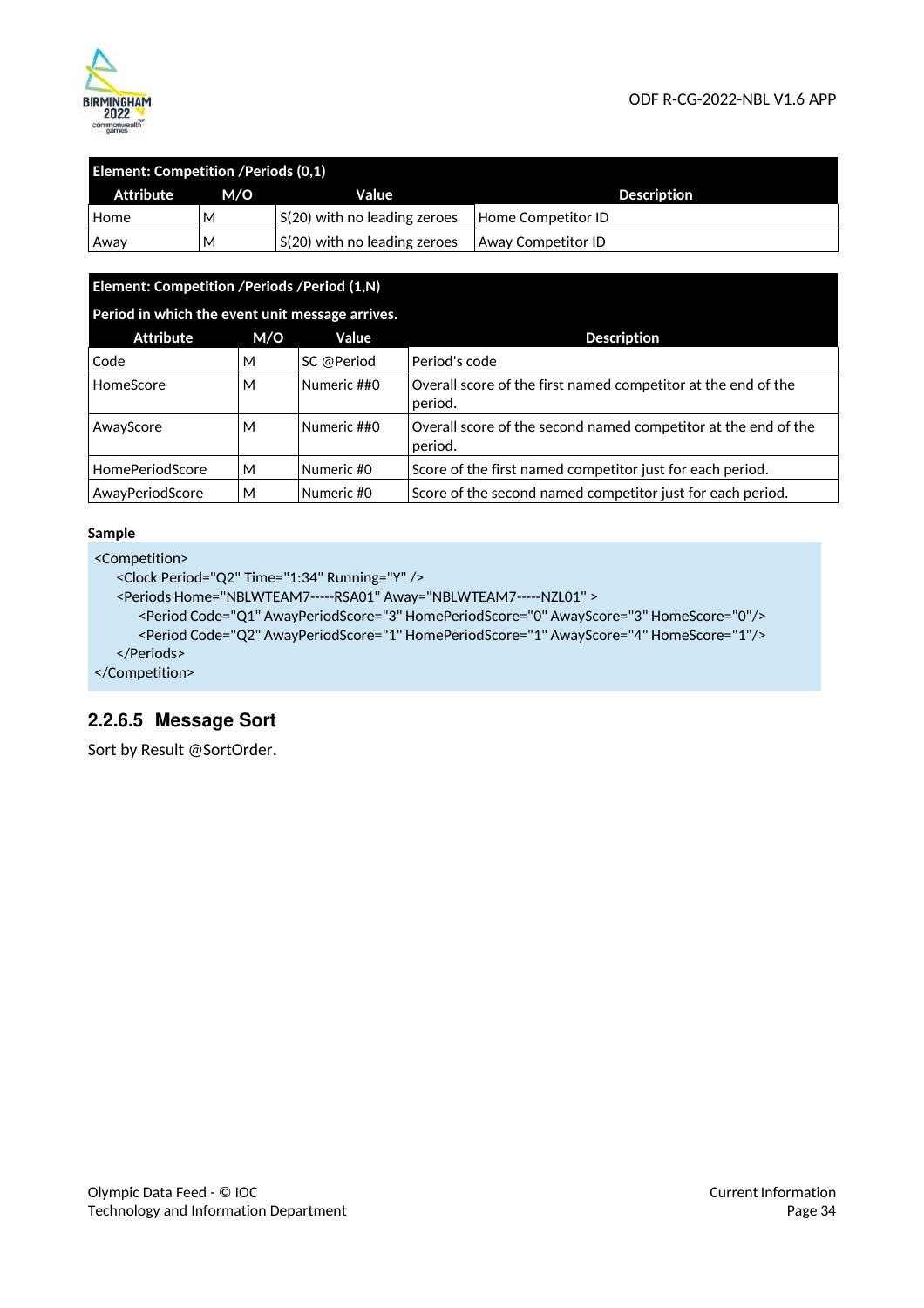

# **2.2.7 Pool Standings**

### **2.2.7.1 Description**

The pool standings message contains the standings of a group in a competition. It is similar to the Phase Results message, except in the frequency and trigger. Here the message is triggered at the start of OVR operations and then after each event unit (game, match, etc.).

This report is sent independently for each of the groups / pools of the competition in a particular phase, and the group / pool can be determined from the message header (DocumentCode).

### **2.2.7.2 Header Values**

| <b>Attribute</b>    | Value                      | <b>Comment</b>                                                                                                                                                                   |
|---------------------|----------------------------|----------------------------------------------------------------------------------------------------------------------------------------------------------------------------------|
| CompetitionCode     | CC @Competition            | Unique ID for competition                                                                                                                                                        |
| <b>DocumentCode</b> | CC @Phase                  | RSC for the pool/group                                                                                                                                                           |
| DocumentType        | DT_POOL_STANDING           | Pool Standings message                                                                                                                                                           |
| Version             | 1.1V                       | Version number<br>associated to the message's<br>content.<br>Ascendant number                                                                                                    |
| ResultStatus        | SC @ResultStatus           | Status of the message. Expected statuses are:<br>INTERMEDIATE (before and during the phase)<br>UNOFFICIAL (if last match is unofficial)<br>OFFICIAL (after all matches official) |
| FeedFlag            | "P"-Production<br>"T"-Test | Test message or production message.                                                                                                                                              |
| Date                | Date                       | Date when the message is generated, expressed in the local<br>time zone where the message was produced.                                                                          |
| Time                | Time                       | Time up to milliseconds when the message is generated,<br>expressed in the local time zone where the message was<br>produced.                                                    |
| LogicalDate         | Date                       | Logical Date of events. This is the same as the physical day<br>except when the unit or message transmission extends after<br>midnight.                                          |
|                     |                            | See full explanation in ODF Foundation.                                                                                                                                          |
| Source              | SC @Source                 | Code indicating the system which generated the message.                                                                                                                          |

The following table describes the message header attributes.

## **2.2.7.3 Trigger and Frequency**

The general rule is that this message is sent:

- Before the start of the competition to build in the initial tables. The message has status INTERMEDIATE.
- When an event unit of the corresponding phase finishes (not waiting for official). The message has status INTERMEDIATE.
- When the phase finishes (there are no more event units/games to compete). The message has status OFFICIAL.

Trigger also after any change.

Olympic Data Feed - © IOC Technology and Information Department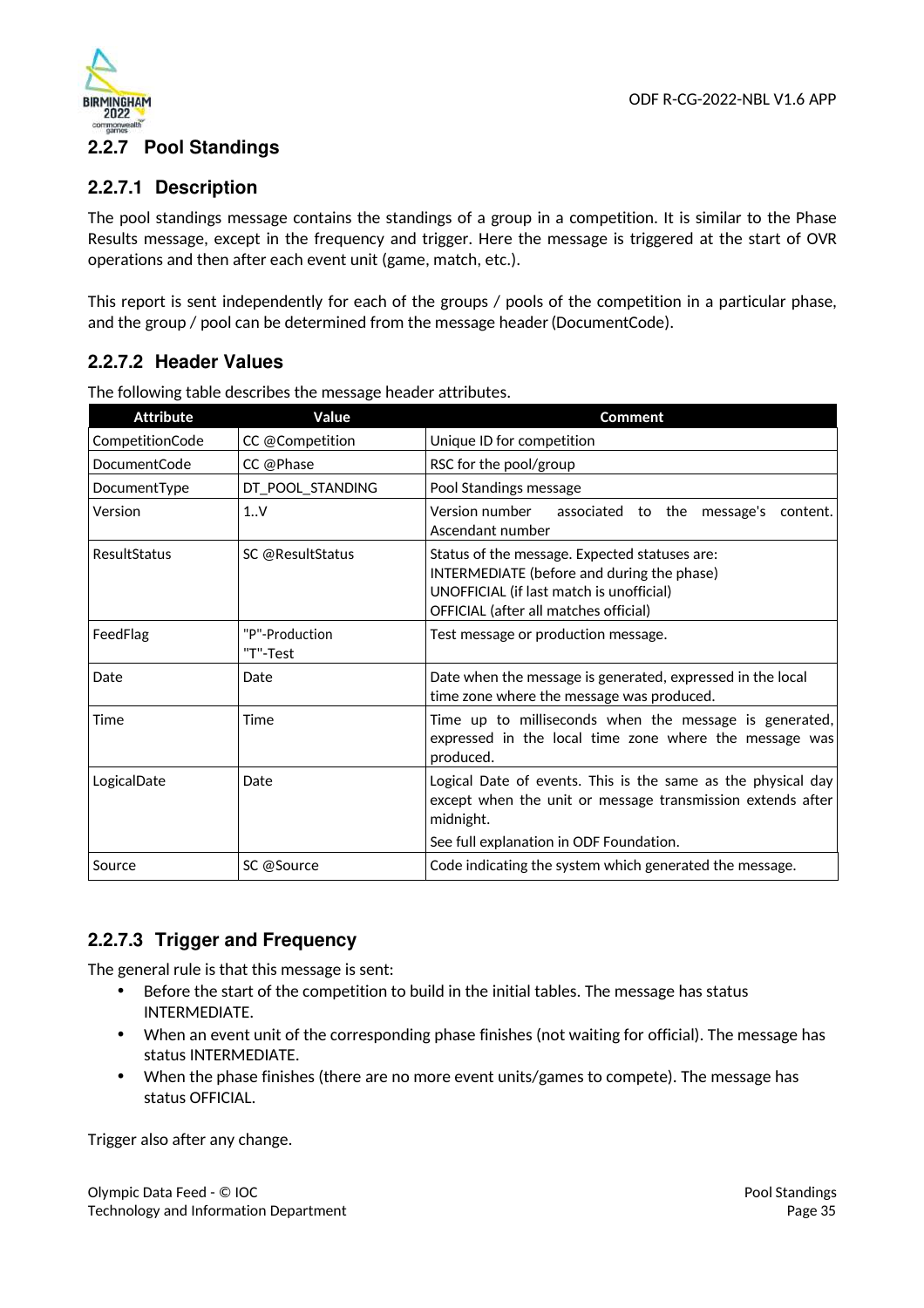

# **2.2.7.4 Message Values**

| <b>Element: Competition (0,1)</b> |     |       |                                                                  |
|-----------------------------------|-----|-------|------------------------------------------------------------------|
| Attribute                         | M/O | Value | <b>Description</b>                                               |
| Gen                               |     | S(20) | Version of the General Data Dictionary applicable to the message |
| Sport                             |     | S(20) | Version of the Sport Data Dictionary applicable to the message   |
| Code                              |     | S(20) | Version of the Codes applicable to the message                   |

### **Element: Competition /ExtendedInfos /ExtendedInfo (0,N)**

|    | Type             | Code             | Pos         | <b>Description</b>                                                                                  |
|----|------------------|------------------|-------------|-----------------------------------------------------------------------------------------------------|
| UI |                  | <b>LAST UNIT</b> | N/A         | Element Expected:                                                                                   |
|    |                  |                  |             | After at least one unit is complete.                                                                |
|    | <b>Attribute</b> | M/O              | Value       | <b>Description</b>                                                                                  |
|    | Value            | M                | CC @Unit    | Send the full RSC of the most recently unit made<br>official for the pool included in this message. |
| U  |                  | UNITS TOTAL      | N/A         | <b>Element Expected: Always</b>                                                                     |
|    | <b>Attribute</b> | M/O              | Value       | <b>Description</b>                                                                                  |
|    | Value            | M                | Numeric ##0 | Total number of units (games) to be played in the<br>pool included in the message.                  |
| U  |                  | UNITS COMPLETE   | N/A         | <b>Element Expected: Always</b>                                                                     |
|    | <b>Attribute</b> | M/O              | Value       | <b>Description</b>                                                                                  |
|    | Value            | M                | Numeric ##0 | Total number of units (games) which are official in<br>the pool included in this message.           |

| Element: Competition / Extended Infos / Progress (0,1) |     |             |                                                                                                     |
|--------------------------------------------------------|-----|-------------|-----------------------------------------------------------------------------------------------------|
| <b>Attribute</b>                                       | M/O | Value       | <b>Description</b>                                                                                  |
| LastUnit                                               | Ő   | CC @Unit    | Send the full RSC of the most recently unit made<br>official for the pool included in this message. |
| UnitsTotal                                             | Ő   | Numeric ##0 | Total number of units (games) to be played in the pool<br>included in themessage.                   |
| UnitsComplete                                          | Ő   | Numeric ##0 | Total number of units (games) which are official in the<br>pool included in this message.           |

### **Element: Competition /ExtendedInfos /SportDescription (0,1) Sport Descriptions in Text.**

| Attribute             | M/O | Value                | <b>Description</b>                                  |
|-----------------------|-----|----------------------|-----------------------------------------------------|
| <b>DisciplineName</b> | м   | S(40)                | Discipline name (not code) from Common Codes        |
| EventName             | M   | S(40)                | Event name (not code) from Common Codes             |
| SubEventName          | M   | S(40)                | Text short description of the Event Phase, not code |
| Gender                | М   | CC @DisciplineGender | Gender code for the event unit                      |

| Element: Competition / Extended Infos / Venue Description (0,1)<br>Venue Names in Text. Only included where the phase is contested at a single venue |     |               |                                               |
|------------------------------------------------------------------------------------------------------------------------------------------------------|-----|---------------|-----------------------------------------------|
| Attribute                                                                                                                                            | M/O | Value         | <b>Description</b>                            |
| Venue                                                                                                                                                | м   | CC @VenueCode | Venue Code                                    |
| VenueName                                                                                                                                            | М   | S(25)         | Venue short name (not code) from Common Codes |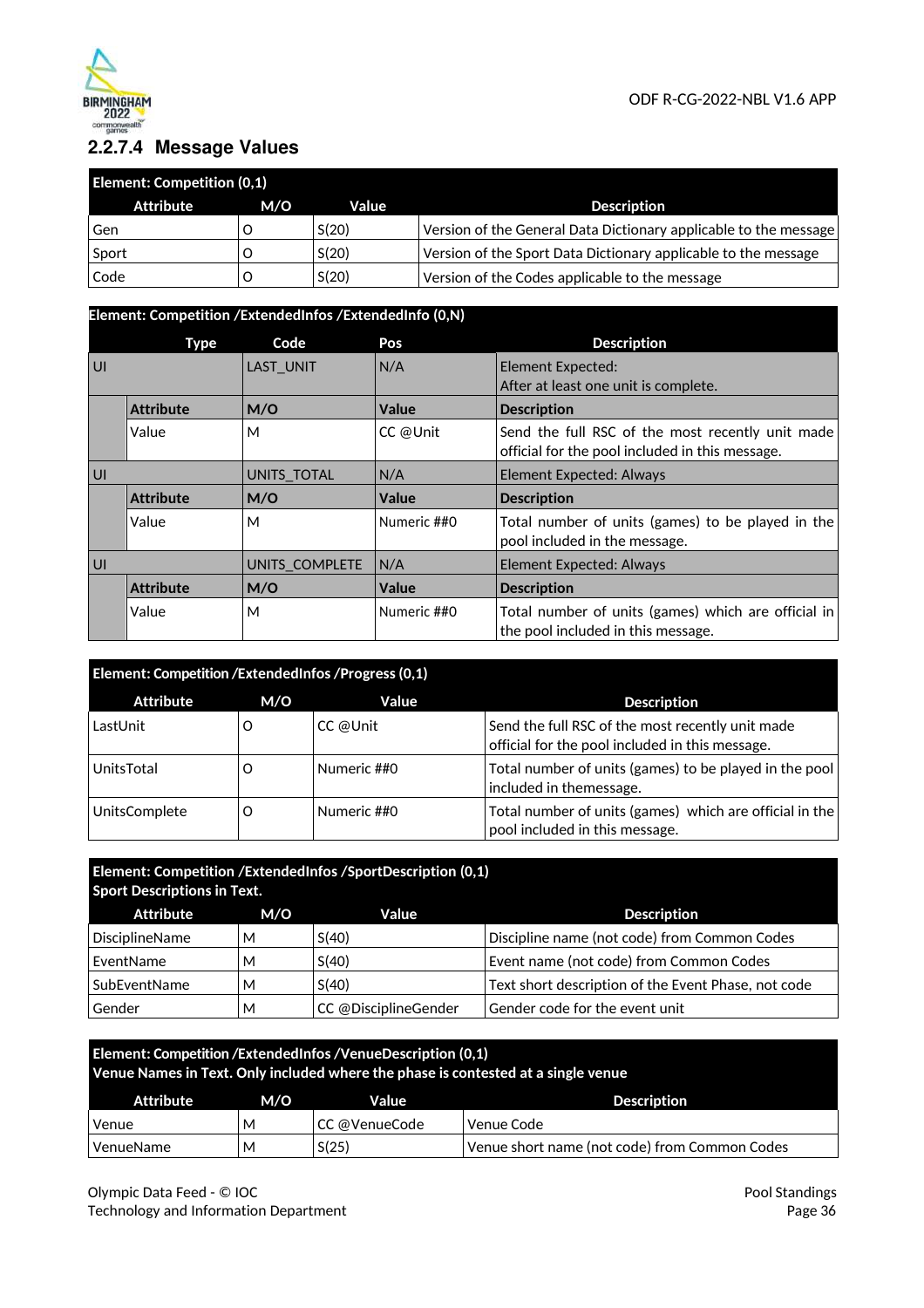

# **Element: Competition /Result (1,N)**

| <b>Attribute</b> | M/O     | Value              | <b>Description</b>                                                                                                                                                                                              |
|------------------|---------|--------------------|-----------------------------------------------------------------------------------------------------------------------------------------------------------------------------------------------------------------|
| Rank             | O       | Text               | Rank at the group.<br>It is optional because the team can be disqualified                                                                                                                                       |
| RankEqual        | O       | S(1)               | Send "Y" if the Rank is equalled else do not send.                                                                                                                                                              |
| ResultType       | M       | SC @ResultType     | Result type, either points or IRM with points obtained by the<br>competitor at all the games of the group                                                                                                       |
| Result           | O       | Numeric Or<br>S(8) | Send the classification points a team has accrued during the<br>pool stage. Optional as not available before the competition.                                                                                   |
| <b>IRM</b>       | O       | SC @IRM            | <b>IRM</b><br>Send just in the case @ResultType is points and IRM (see codes<br>section)                                                                                                                        |
| SortOrder        | M       | <b>Numeric</b>     | This attribute is a sequential number with the order of the<br>results for the group, if they were to be presented. It is mostly<br>based on the rank, but it should be used to sort out<br>disqualified teams. |
| Won              | O       | Numeric #0         | Number of games won by the team in the group.<br>Do not send if the team has not played.                                                                                                                        |
| Lost             | O       | Numeric #0         | Number of games lost by the team in the group.<br>Do not send if the team has not played.                                                                                                                       |
| Tied             | $\circ$ | Numeric #0         | Number of games tied by the team in the group.<br>Do not send if the team has not played.                                                                                                                       |
| Played           | O       | Numeric #0         | Number of games played by the team in the group.<br>Send 0 if the team has not played.                                                                                                                          |
| For              | O       | Numeric #0         | Total number of goals for.<br>Do not send if the team has not played.                                                                                                                                           |
| Against          | O       | Numeric #0         | Total number of goals against.<br>Do not send if the team has not played.                                                                                                                                       |

| Element: Competition / Result / Competitor (1,1) |     |                                           |                           |  |
|--------------------------------------------------|-----|-------------------------------------------|---------------------------|--|
| Attribute                                        | M/O | Value                                     | <b>Description</b>        |  |
| Code                                             | М   | S(20) with no leading zeroes              | Competitor's ID           |  |
| <b>Type</b>                                      | м   |                                           | T for team                |  |
| Organisation                                     | М   | $ CC \text{\textcircled{a}}$ Organisation | Competitor's organisation |  |

| <b>Element: Competition /Result /Competitor /Description (0,1)</b> |     |       |                   |  |
|--------------------------------------------------------------------|-----|-------|-------------------|--|
| <b>Attribute</b>                                                   | M/O | Value | Description       |  |
| l TeamName                                                         | М   | S(73) | Name of the team. |  |

**Element: Competition /Result /Competitor /Opponent (0,N) Details of the opposing competitor in competitions within the pool. (The Opponent of the competitor in the Opponent @Pos column of the Pool) Type Code Pos Pos Description** 

| $ S(20)$ with no<br>$\mathsf I$ for team<br><b>Numeric</b><br>leading zeroes | Code Description:<br>Competitor ID or TBD if unknown<br><b>Pos Description:</b><br>1 to n. Normally expected to be the same<br>as SortOrder for the same competitor. |
|------------------------------------------------------------------------------|----------------------------------------------------------------------------------------------------------------------------------------------------------------------|
|------------------------------------------------------------------------------|----------------------------------------------------------------------------------------------------------------------------------------------------------------------|

Olympic Data Feed - © IOC Technology and Information Department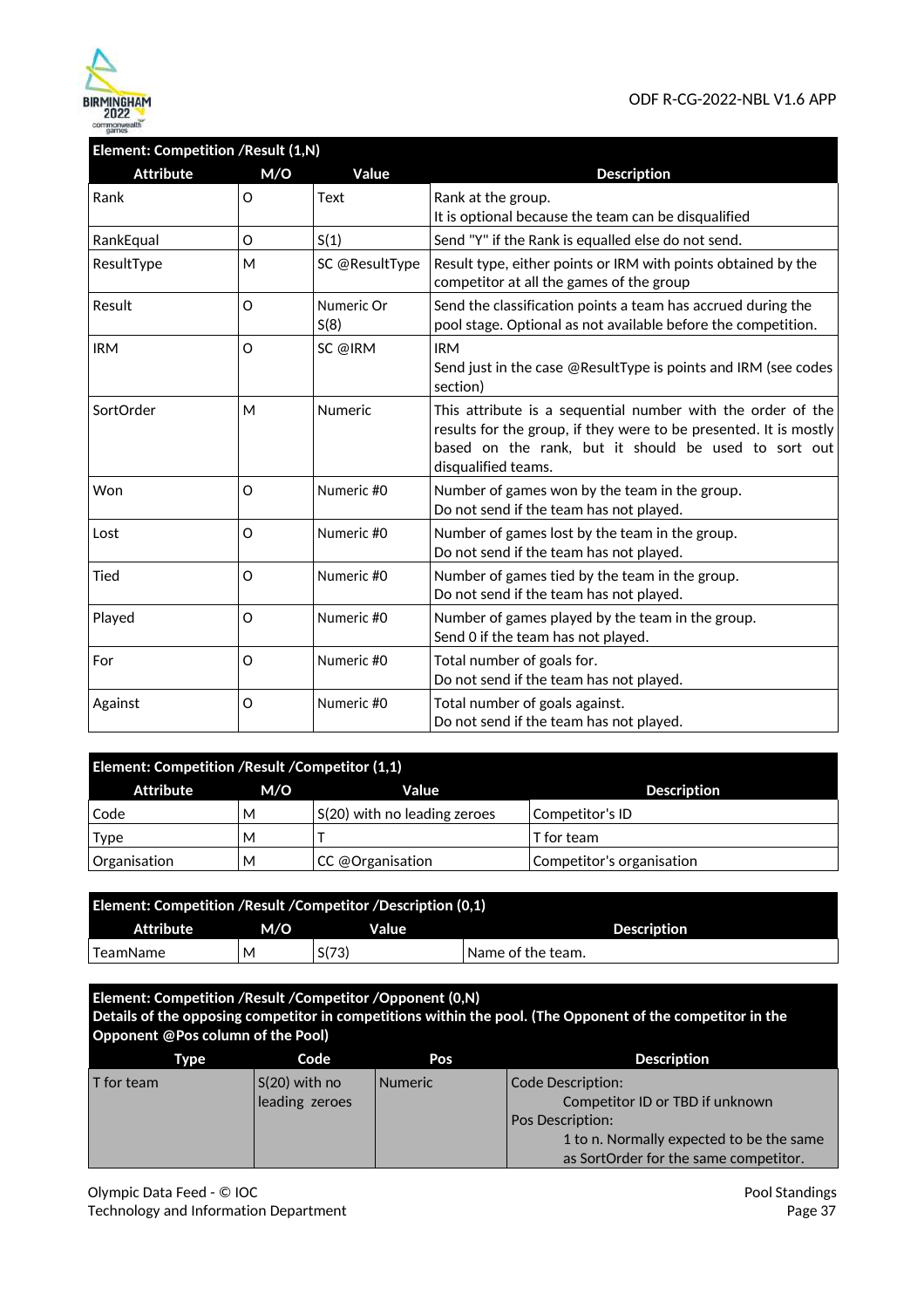

### **Element: Competition /Result /Competitor /Opponent (0,N)**

**Details of the opposing competitor in competitions within the pool. (The Opponent of the competitor in the Opponent @Pos column of the Pool)** 

| <b>Type</b>      | Code | Pos              | <b>Description</b>                                                                                                                                                                                                                                                                                                                  |
|------------------|------|------------------|-------------------------------------------------------------------------------------------------------------------------------------------------------------------------------------------------------------------------------------------------------------------------------------------------------------------------------------|
|                  |      |                  | Element Expected:<br>Always                                                                                                                                                                                                                                                                                                         |
| <b>Attribute</b> | M/O  | Value            | <b>Description</b>                                                                                                                                                                                                                                                                                                                  |
| Organisation     | M    | CC @Organisation | Competitors' organisation (code). Must include if<br>the data is available                                                                                                                                                                                                                                                          |
| Date             | M    | Date             | Date of match between the competitor and<br>opponent (example: YYYY-MM-DD). Must include<br>if the data is available, send even after the match<br>is complete.                                                                                                                                                                     |
| Time             | O    | S(5)             | Time of match (example HH:MM) Must include if<br>the data is available.                                                                                                                                                                                                                                                             |
| Unit             | O    | CC @Unit         | Full RSC of the Unit for the Pool Item                                                                                                                                                                                                                                                                                              |
| HomeAway         | O    | S(1)             | Home / Away indicator. Send H if the opponent is<br>the home team, send A if the opponent is the<br>away team.                                                                                                                                                                                                                      |
| Result           | O    | S(50)            | Result of the match if match is complete and<br>formatted as in ORIS (separator & order, example<br>5-2). Must include if the data is available and the<br>match is complete. The order of the result data is<br>relative to the competitor and may be reversed for<br>other competitor or depending on home/away<br>display rules. |

| Element: Competition /Result /Competitor /Opponent /Description (0,1)<br>Competitors extended information. |     |       |                              |  |
|------------------------------------------------------------------------------------------------------------|-----|-------|------------------------------|--|
| Attribute                                                                                                  | M/O | Value | <b>Description</b>           |  |
| TeamName                                                                                                   | М   | S(73) | Name of the opposition team. |  |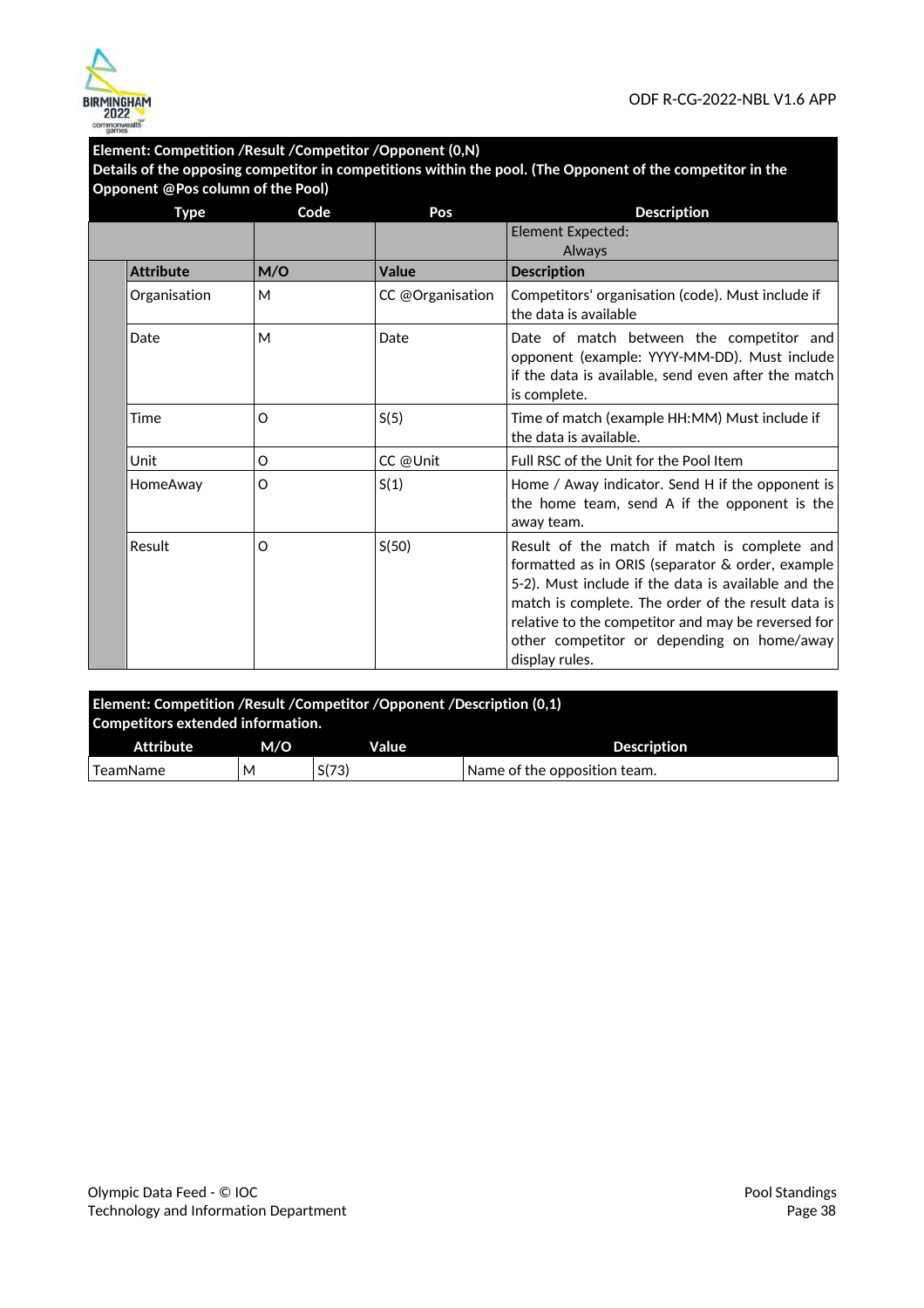

### **Sample (General)**

```
<Result Rank="3" ResultType="POINTS" Result="1" SortOrder="3" Played="2" Won="1" Tied="0" Lost="1" For="3" 
Against="3" Diff="0"> 
   <Competitor Code="NBLWTEAM7 ----- ENG01" Type="T" Organisation="ENG"> 
      <Description TeamName="England"/> 
      <Opponent Code="NBLWTEAM7-----AUS01" Type="T" Pos="1" Organisation="AUS" Date="2012-07-27" 
Time="14:00" Unit="NBLWTEAM7-------------GPA-000200--" HomeAway="H" Result="2:0"> 
         <Unit Phase="A" Unit="01"/> 
         <Description TeamName="Australia"/> 
      </Opponent> 
      <Opponent Code="NBLWTEAM7-----JAM01" Type="T" Pos="2" Organisation="JAM" Date="2012-08-01" 
Time="09:00" Unit="NBLWTEAM7-------------GPA-000400--" HomeAway="A" > 
         <Unit Phase="A" Unit="03"/> 
         <Description TeamName="Jamaica"/> 
      </Opponent> 
      <Opponent Code="NBLWTEAM7-----NZL01" Type="T" Pos="4" Organisation="NZL" Date="2012-07-29" 
Time="09:00" Unit="NBLWTEAM7-------------GPA-000500--" HomeAway="A" Result="1:3"> 
         <Description TeamName="New Zealand"/> 
      </Opponent> 
   </Competitor> 
</Result>
```
# **2.2.7.5 Message Sort**

The attribute used to sort the results is Result @SortOrder.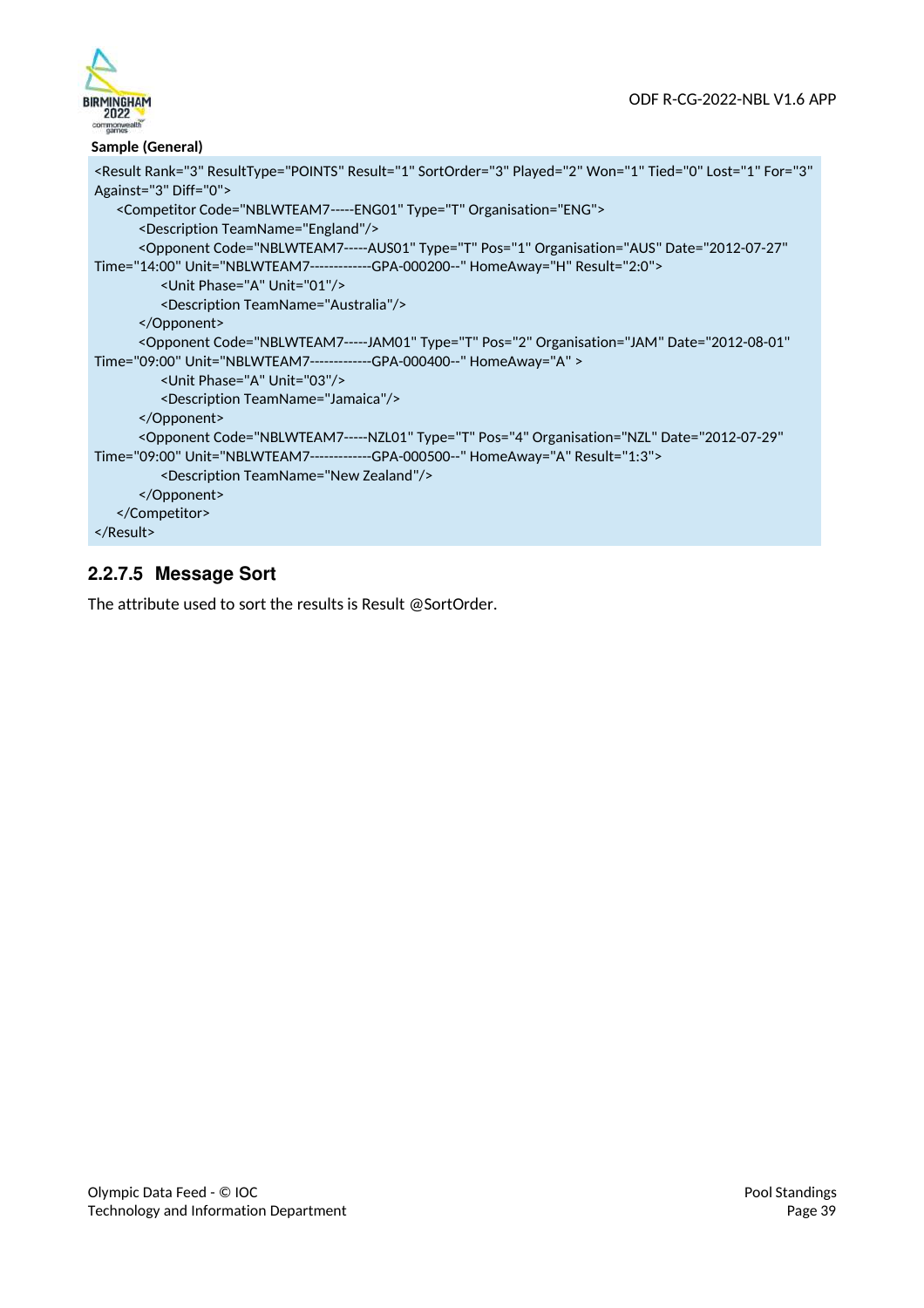



## **2.2.8 Brackets**

### **2.2.8.1 Description**

The brackets message contains the brackets information for one particular event. It is used in events where there is a necessity to know in advance how successive event units will be filled as the competition progresses. In the early stages of the competition, it indicates how each of the event units will be built from the winners/losers, or other competition rules of the previous event units.

### **2.2.8.2 Header Values**

| <b>Attribute</b> | Value                      | Comment                                                                                                                                                                         |
|------------------|----------------------------|---------------------------------------------------------------------------------------------------------------------------------------------------------------------------------|
| CompetitionCode  | CC @Competition            | Unique ID for competition                                                                                                                                                       |
| DocumentCode     | CC @Event                  | Full RSC of the Event                                                                                                                                                           |
| DocumentType     | DT_BRACKETS                | Brackets message                                                                                                                                                                |
| Version          | 1.1V                       | Version number associated to the message's content. Ascendant<br>number                                                                                                         |
| ResultStatus     | SC @ResultStatus           | Status of the message. Expected statuses are:<br>INTERMEDIATE (during the competition)<br>UNOFFICIAL (when last match unofficial)<br>OFFICIAL (when all matches official)       |
| FeedFlag         | "P"-Production<br>"T"-Test | Test message or production message.                                                                                                                                             |
| Date             | Date                       | Date when the message is generated, expressed in the local time<br>zone where the message was produced.                                                                         |
| Time             | Time                       | Time up to milliseconds when the message is generated, expressed<br>in the local time zone where the message was produced.                                                      |
| LogicalDate      | Date                       | Logical Date of events. This is the same as the physical day except<br>when the unit or message transmission extends after midnight.<br>See full explanation in ODF Foundation. |
| Source           | SC @Source                 | Code indicating the system which generated the message.                                                                                                                         |

The following table describes the message header attributes.

# **2.2.8.3 Trigger and Frequency**

-Before the competition.

-After every match in the preliminaries which determines a position in the bracket. -After every match during final phases.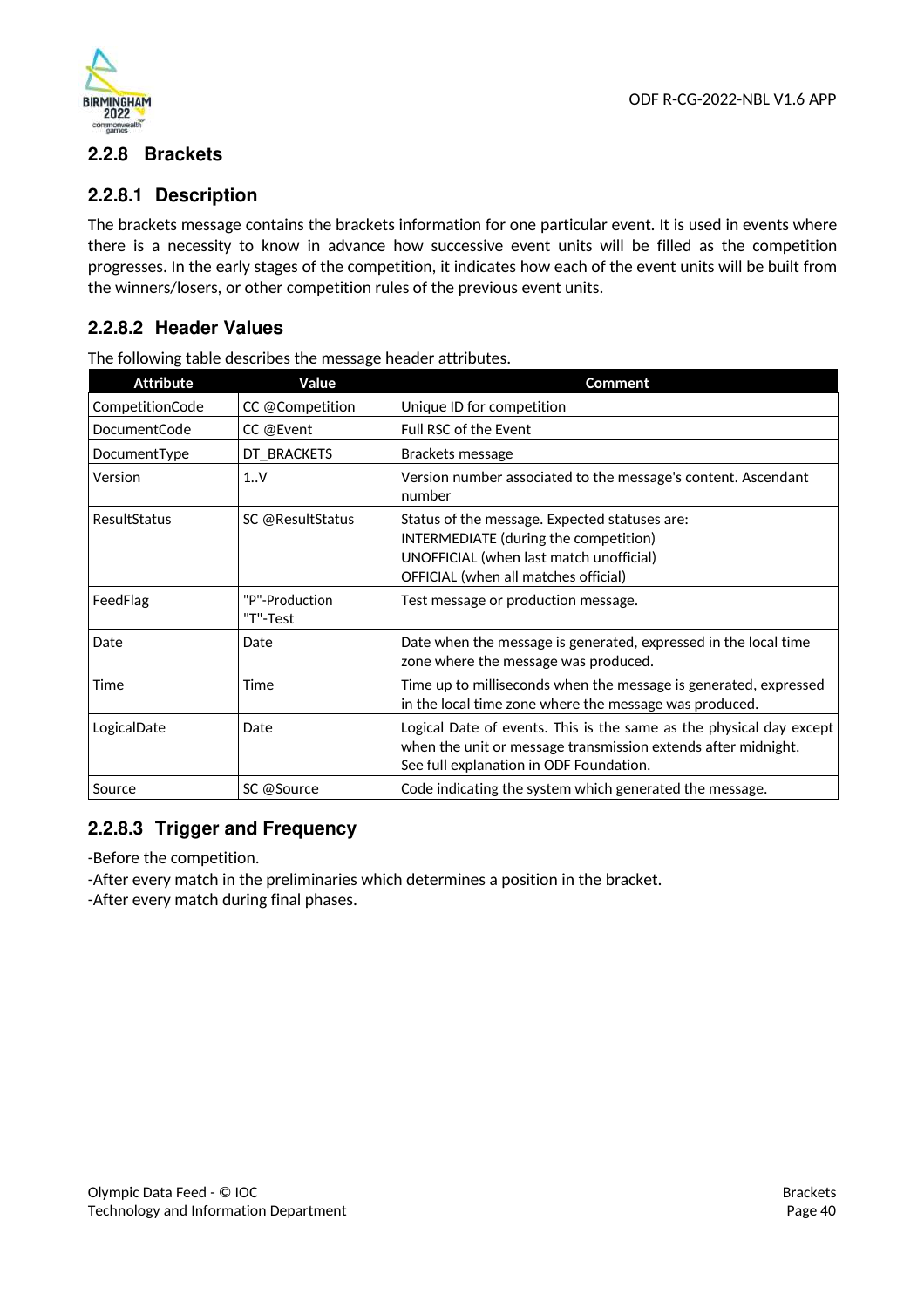

# **2.2.8.4 Message Values**

| <b>Element: Competition (0,1)</b> |     |       |                                                                  |
|-----------------------------------|-----|-------|------------------------------------------------------------------|
| Attribute                         | M/O | Value | <b>Description</b>                                               |
| Gen                               |     | S(20) | Version of the General Data Dictionary applicable to the message |
| Sport                             |     | S(20) | Version of the Sport Data Dictionary applicable to the message   |
| Code                              |     | S(20) | Version of the Codes applicable to the message                   |

# **Element: Competition /ExtendedInfos /Progress (0,1)**

| <b>Attribute</b> | M/O | Value       | <b>Description</b>                                                                                     |
|------------------|-----|-------------|--------------------------------------------------------------------------------------------------------|
| LastUnit         |     | CC @Unit    | Full RSC of the last unit completed (or in progress if<br>applicable) related to the message's content |
| UnitsTotal       |     | Numeric ##0 | Total units expected related data impacting this message.                                              |
| UnitsComplete    |     | Numeric ##0 | Total units completed which have related data impacting<br>this message.                               |

# **Element: Competition /ExtendedInfos /SportDescription (0,1) Sport Description in Text**

| Attribute      | M/O | Value                | <b>Description</b>                           |
|----------------|-----|----------------------|----------------------------------------------|
| DisciplineName | М   | S(40)                | Discipline name (not code) from Common Codes |
| EventName      | М   | S(40)                | Event name (not code) from Common Codes.     |
| Gender         | М   | CC @DisciplineGender | Gender code for the event unit               |

| Element: Competition /ExtendedInfos /VenueDescription (0,1)<br>Venue Names in text. |                                                             |               |                    |  |
|-------------------------------------------------------------------------------------|-------------------------------------------------------------|---------------|--------------------|--|
| Attribute                                                                           | M/O                                                         | Value         | <b>Description</b> |  |
| Venue                                                                               | м                                                           | CC @VenueCode | Venue code         |  |
| VenueName                                                                           | S(25)<br>Venue short name (not code) from Common Codes<br>М |               |                    |  |

| <b>Element: Competition /Bracket (1,N)</b> |     |             |                                             |
|--------------------------------------------|-----|-------------|---------------------------------------------|
| Attribute                                  | M/O | Value       | <b>Description</b>                          |
| Code                                       | М   | SC @Bracket | Bracket code to identify a bracket item.    |
|                                            |     |             | One for each individual bracket as defined. |

| <b>Element: Competition /Bracket /BracketItems (1,N)</b> |     |                         |                                                                                                              |
|----------------------------------------------------------|-----|-------------------------|--------------------------------------------------------------------------------------------------------------|
| Attribute                                                | M/O | Value                   | <b>Description</b>                                                                                           |
| Code                                                     | M   | <b>SC @BracketItems</b> | Bracket code to identify a set of bracket items.<br>$\,$ The quarterfinals, semifinals or finals phases etc. |

| Element: Competition /Bracket /BracketItems /BracketItem (1,N) |     |                |                                                                                                                                                                                       |
|----------------------------------------------------------------|-----|----------------|---------------------------------------------------------------------------------------------------------------------------------------------------------------------------------------|
| <b>Attribute</b>                                               | M/O | Value          | <b>Description</b>                                                                                                                                                                    |
| Code                                                           |     | Numeric #0     | Game number for each bracket item (e.g.: 17, 18, 19, 20)                                                                                                                              |
| Order                                                          | М   | <b>Numeric</b> | Sequential number inside of BracketItems to indicate the order,<br>always start by 1                                                                                                  |
| Position                                                       | М   | <b>Numeric</b> | Bracket position when drawing the bracket. For example a quarter<br>final has 4 items, with positions 1, 2, 3 and 4 from the top. Use the<br>appropriate number to draw the position. |

Olympic Data Feed - © IOC Technology and Information Department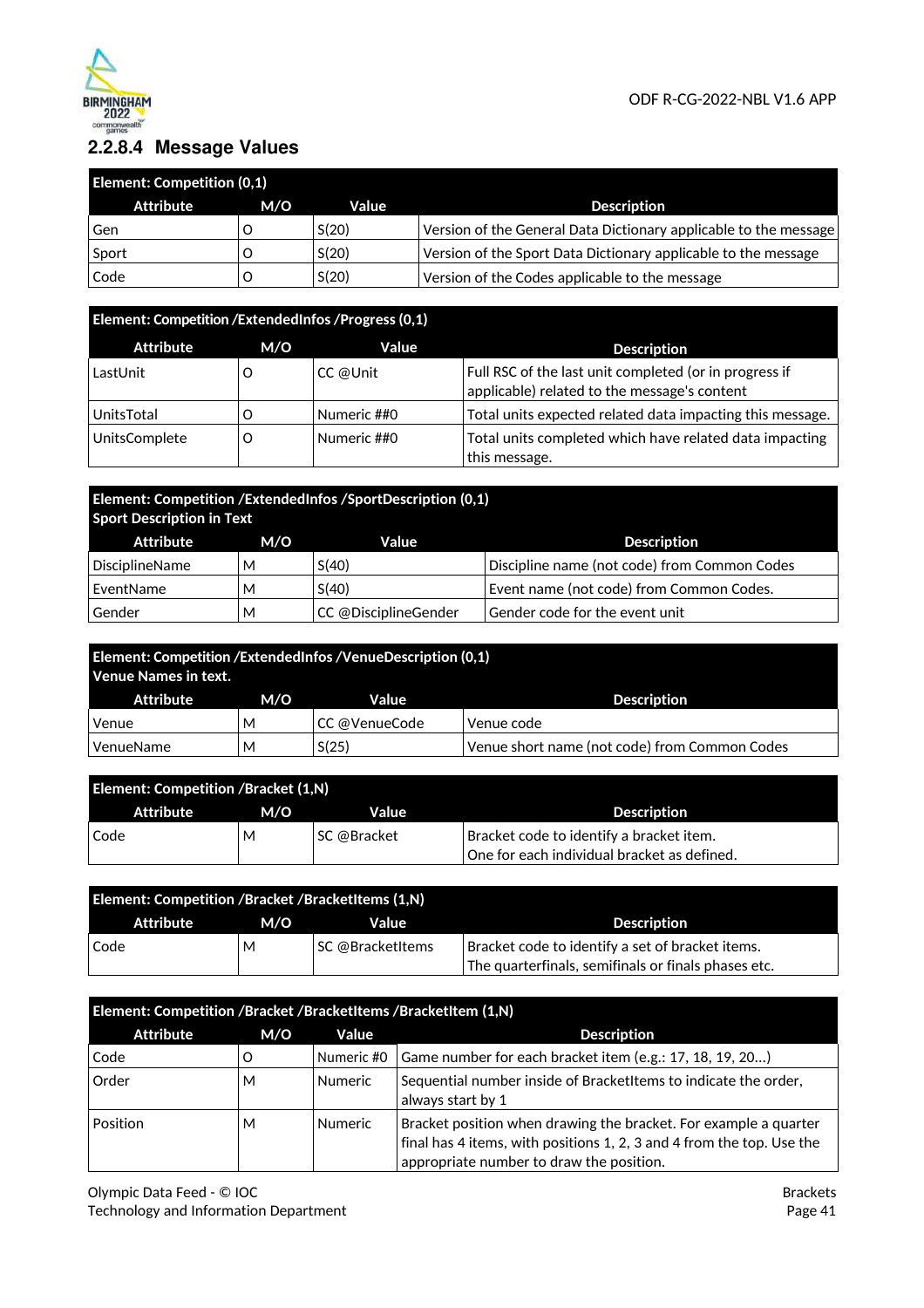

### **Element: Competition /Bracket /BracketItems /BracketItem (1,N)**

| <b>Attribute</b> | M/O | Value    | <b>Description</b>                                                                  |
|------------------|-----|----------|-------------------------------------------------------------------------------------|
| Date             |     | Date     | YYYY-MM-DD. Must be filled if known                                                 |
| Time             | O   | S(5)     | HH:MM. Must be filled if known                                                      |
| Unit             | O   | CC @Unit | Full RSC of the unit for the BracketItem                                            |
| Result           | O   | S(50)    | Fill when match is complete, filled and formatted in the same<br>format as in ORIS. |
|                  |     |          | If the match is cancelled, "Cancelled" should be sent.                              |

| Element: Competition /Bracket /BracketItems /BracketItem /CompetitorPlace (1,N)                   |     |       |             |
|---------------------------------------------------------------------------------------------------|-----|-------|-------------|
| - If the competitors are known, this element is used to place the competitors in the bracket.     |     |       |             |
| - If they are not vet known, it contains some information (on the rule to access to this bracket) |     |       |             |
| Attribute                                                                                         | M/O | Value | Description |

| Pos        | м | <b>Numeric</b> | This attribute is a sequential number to place the                                                                 |
|------------|---|----------------|--------------------------------------------------------------------------------------------------------------------|
|            |   |                | competitors in the bracket (1 or 2).                                                                               |
| Code       | Ő |                | SC @CompetitorPlace   It will be sent when there is no competitor team (BYE) or<br>when it is not known yet (TBD). |
| <b>WLT</b> | Ő | S(1)           | W or L, indicates the winner or loser of the bracket item.<br>Always send when known.                              |
| Result     |   | S(10)          | The result (score) of the competitor in the event unit                                                             |
| <b>IRM</b> |   | SC @IRM        | The invalid rank mark, if applicable                                                                               |

**Element: Competition /Bracket /BracketItems /BracketItem /CompetitorPlace /PreviousUnit (0,1) Previous event unit related to the CompetitorPlace@Pos competitor of the current bracket item. It is always informed except for the bracket items whose CompetitorPlace@Pos competitor do not have preceding event units in the bracket graph unless coming from a pool.** 

| <b>Attribute</b> | M/O | Value                  | <b>Description</b>                                                                                                                                                                      |
|------------------|-----|------------------------|-----------------------------------------------------------------------------------------------------------------------------------------------------------------------------------------|
| Unit             | O   | Full RSC at unit level | Full RSC code of the previous event unit for the<br>CompetitorPlace@Pos competitor of the bracket item.<br>Must send if a winner/loser from a single unit. Not sent<br>when from group. |
| Value            | O   | SC @Pool               | If there is no competitor team (TBD) and coming from<br>Pool then send appropriate code.                                                                                                |
| <b>WLT</b>       | O   | S(1)                   | Send W or L for winner or loser of previous match (if not<br>Pool) do not send if participant is unknown from a pool.                                                                   |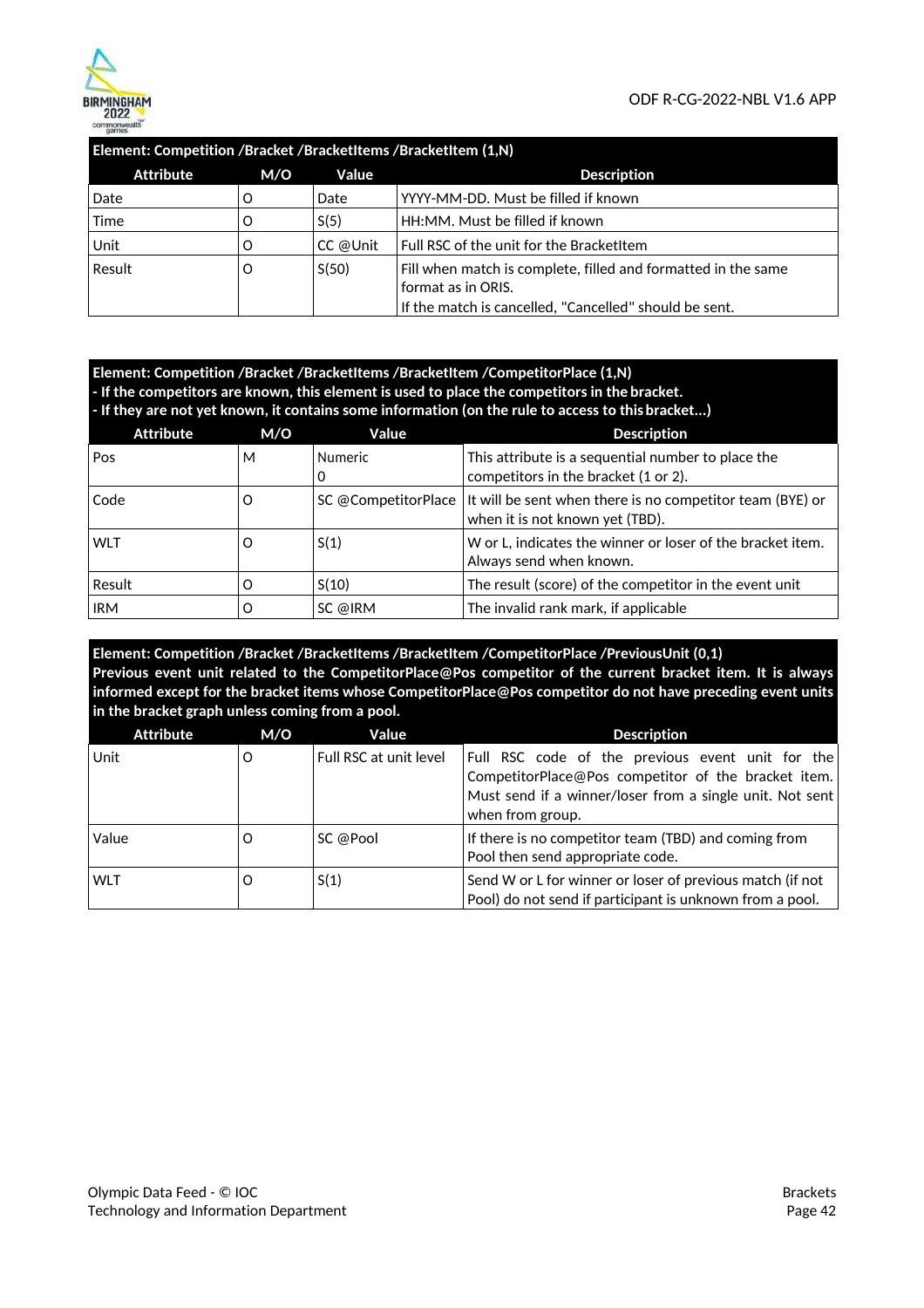



### **Sample (General)**  <Bracket Code="FNL"> <BracketItems Code="SFNL"> <BracketItem Code="33" Order="1" Date="2012-08-10" Time="15:00" Unit="NBLWTEAM7-----SFNL000100--" Position="1"> <CompetitorPlace Pos="1"> <Competitor Code="NBLWTEAM7 ---- AUS01" Type="T" Organisation="AUS"> <Description TeamName="Australia"/> </Competitor> </CompetitorPlace> <CompetitorPlace Pos="2"> <Competitor Code="NBLWTEAM7 ---- NZL01" Type="T" Organisation="NZL"> <Description TeamName="New Zealand"/> </Competitor> </CompetitorPlace> </BracketItem>

# **2.2.8.5 Message Sort**

Bracket @Code then BracketItems @Code then BracketItems /BracketItem /Unit @Phase and then BracketItem /Unit @Unit are sorted according to their scheduled start time.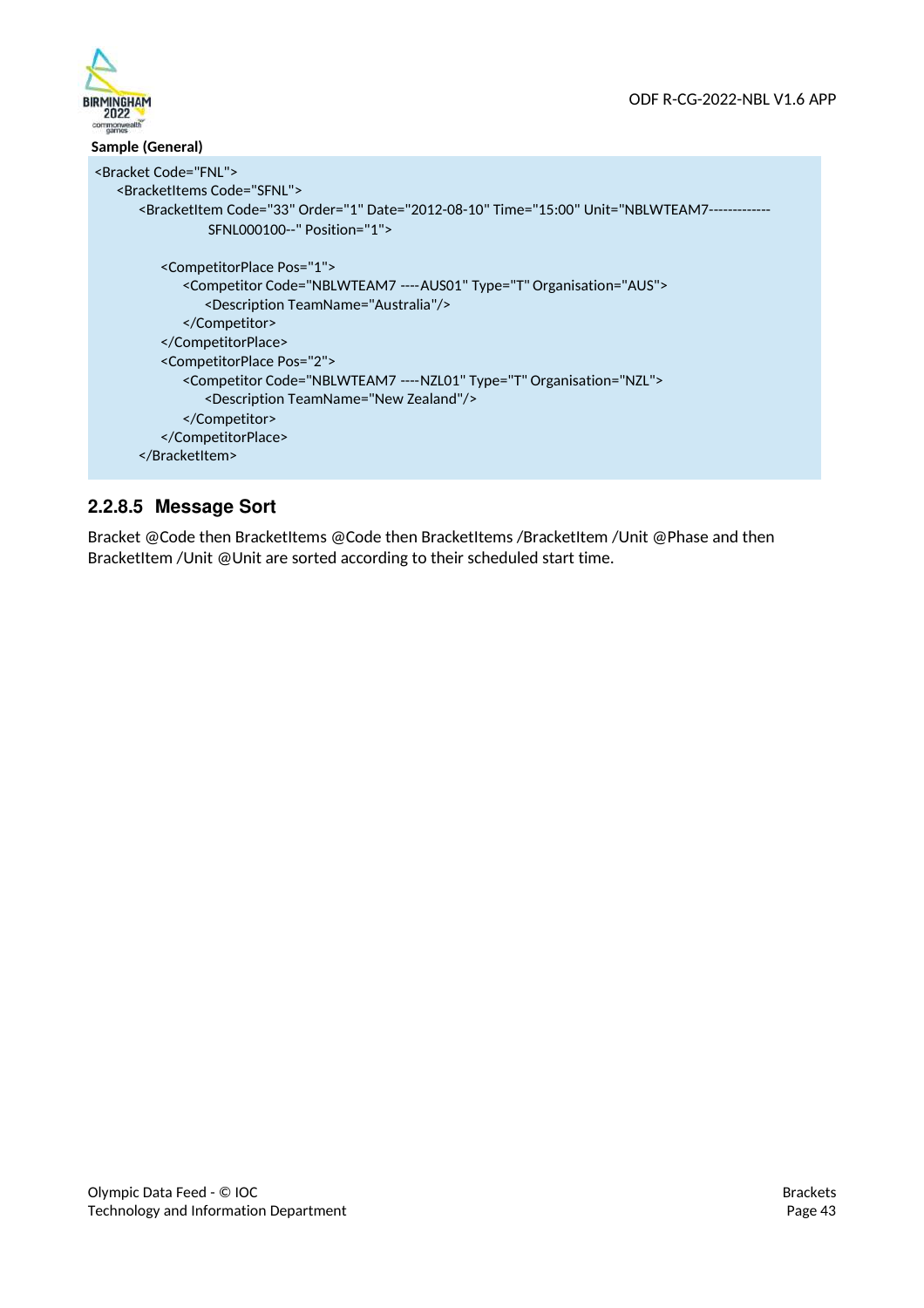



# **2.2.9 Statistics**

## **2.2.9.1 Description**

The Statistics message contains a list of statistics for a competitor (could be an individual athlete or a team), that applies at a DocumentCode level, which could be for an event unit, a phase or an event.

There will be a separate message (identified by the header's DocumentSubtype and DocumentSubcode) for every table where multiple statistics apply.

## **2.2.9.2 Header Values**

| <b>Attribute</b>                         | Value                                                                                                  | <b>Comment</b>                                                                                                                                                                                                                                                                                                                                           |
|------------------------------------------|--------------------------------------------------------------------------------------------------------|----------------------------------------------------------------------------------------------------------------------------------------------------------------------------------------------------------------------------------------------------------------------------------------------------------------------------------------------------------|
| CompetitionCode                          | CC @Competition                                                                                        | Unique ID for competition                                                                                                                                                                                                                                                                                                                                |
| DocumentCode                             | <b>Full RSC</b>                                                                                        | Depending on the statistics is could be at any level though<br>is always full RSC.                                                                                                                                                                                                                                                                       |
| DocumentSubcode                          | The DocumentSubcode is the<br>Organisation<br>code<br>concatenated with the Team<br>Number, e.g. NZL1. | Used for DocumentSubtype = CUM                                                                                                                                                                                                                                                                                                                           |
| DocumentType                             | DT_STATS                                                                                               | Statistics message                                                                                                                                                                                                                                                                                                                                       |
| DocumentSubtype                          | CUM,<br>TOU,<br>IND_RANKING or<br>TEAM_RANKING                                                         | CUM: For cumulative data of individual player statistics and<br>team statistics. There will be one single message for each<br>team. The DocumentSubcode is the organisation code.<br>TOU: For Tournament statistics (like Tournaments Total<br>statistics)<br>IND_RANKING: Ranking of individual tournament statistics,                                  |
|                                          |                                                                                                        | for the best athletes.                                                                                                                                                                                                                                                                                                                                   |
|                                          |                                                                                                        | TEAM_RANKING: Ranking of team tournament statistics.                                                                                                                                                                                                                                                                                                     |
| Version                                  | 1.0V                                                                                                   | Version number associated to the message's content.<br>Ascendant number                                                                                                                                                                                                                                                                                  |
| <b>ResultStatus</b>                      | SC @ResultStatus                                                                                       | It indicates whether the result is official or intermediate<br>etc).<br>LIVE (used during the competition when nothing else<br>applies)<br>INTERMEDIATE (used after the competition has started and<br>is not finished but not currently live, typically between<br>units)<br>OFFICIAL (after the last unit which effects the statistics is<br>official) |
| FeedFlag                                 | "P"-Production<br>"T"-Test                                                                             | Test message or production message.                                                                                                                                                                                                                                                                                                                      |
| Date                                     | Date                                                                                                   | Date when the message is generated, expressed in the local<br>time zone where the message was produced.                                                                                                                                                                                                                                                  |
| Time                                     | Time                                                                                                   | Time up to milliseconds when the message is generated,<br>expressed in the local time zone where the message was<br>produced.                                                                                                                                                                                                                            |
| LogicalDate<br>Olympic Data Feed - © IOC | Date                                                                                                   | Logical Date of events. This is the same as the physical day<br><b>Statistics</b>                                                                                                                                                                                                                                                                        |

The following table describes the message header attributes.

Technology and Information Department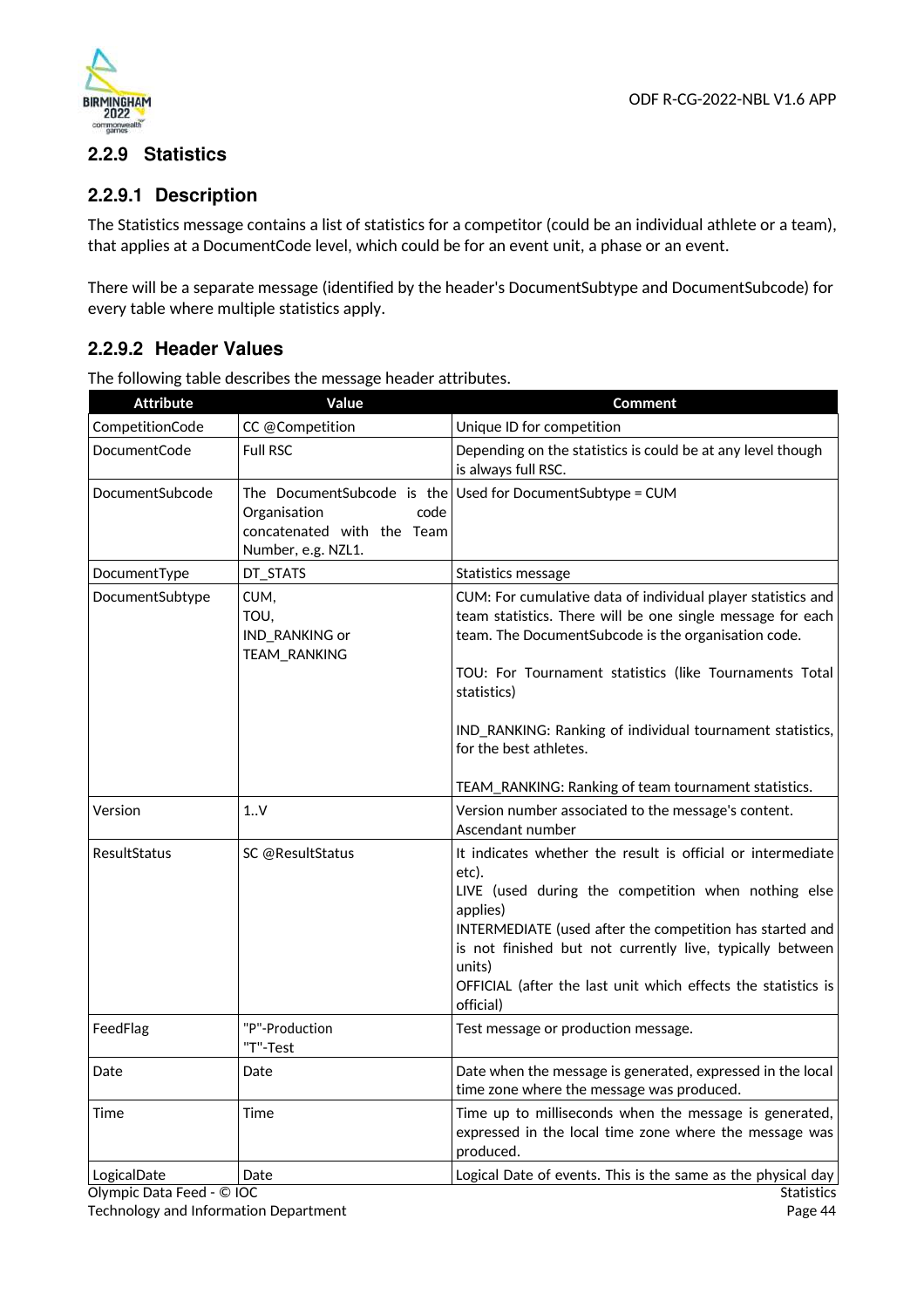

| Attribute | Value      | Comment                                                                                                            |
|-----------|------------|--------------------------------------------------------------------------------------------------------------------|
|           |            | except when the unit or message transmission extends<br>after midnight.<br>See full explanation in ODF Foundation. |
| Source    | SC @Source | Code indicating the system which generated the message.                                                            |

# **2.2.9.3 Trigger and Frequency**

After each match

# **2.2.9.4 Message Values**

| <b>Element: Competition (0,1)</b> |     |       |                                                                  |
|-----------------------------------|-----|-------|------------------------------------------------------------------|
| Attribute                         | M/O | Value | <b>Description</b>                                               |
| Gen                               |     | S(20) | Version of the General Data Dictionary applicable to the message |
| Sport                             |     | S(20) | Version of the Sport Data Dictionary applicable to the message   |
| Code                              |     | S(20) | Version of the Codes applicable to the message                   |

|    | Element: Competition / ExtendedInfos / ExtendedInfo (0,N) |                  |             |                                                                                                                                                        |
|----|-----------------------------------------------------------|------------------|-------------|--------------------------------------------------------------------------------------------------------------------------------------------------------|
|    | <b>Type</b>                                               | Code             | Pos         | <b>Description</b>                                                                                                                                     |
| U  |                                                           | <b>LAST UNIT</b> | N/A         | <b>Element Expected:</b><br>After at least one unit is complete<br>in the CUM, TEAM RANKING and<br>IND_RANKING messages.                               |
|    | <b>Attribute</b>                                          | M/O              | Value       | <b>Description</b>                                                                                                                                     |
|    | Value                                                     | M                | CC @Unit    | Send the RSC of the most recently unit made<br>official. For CUM which only includes one team<br>then it is the last unit for that team.               |
| UI |                                                           | UNITS_TOTAL      | N/A         | Element Expected:<br>Always in the CUM, TEAM RANKING<br>and IND RANKING messages.                                                                      |
|    | <b>Attribute</b>                                          | M/O              | Value       | <b>Description</b>                                                                                                                                     |
|    | Value                                                     | M                | Numeric ##0 | The total number of units (games) to be played.<br>For CUM which only includes one team then it<br>is the total units for that team.                   |
| UI |                                                           | UNITS COMPLETE   | N/A         | <b>Element Expected:</b><br>Always in the CUM, TEAM RANKING<br>and IND_RANKING messages.                                                               |
|    | <b>Attribute</b>                                          | M/O              | Value       | <b>Description</b>                                                                                                                                     |
|    | Value                                                     | M                | Numeric ##0 | The total number of units (games) which are<br>official. For CUM which only includes one team<br>then it is the total complete units for that<br>team. |

| Element: Competition /ExtendedInfos /SportDescription (0,1) |     |                      |                                              |
|-------------------------------------------------------------|-----|----------------------|----------------------------------------------|
| Attribute                                                   | M/O | Value                | <b>Description</b>                           |
| <b>DisciplineName</b>                                       | м   | S(40)                | Discipline name (not code) from Common Codes |
| EventName                                                   |     | S(40)                | Event name (not code) from Common Codes.     |
| Gender                                                      |     | CC @DisciplineGender | Gender code for the event unit               |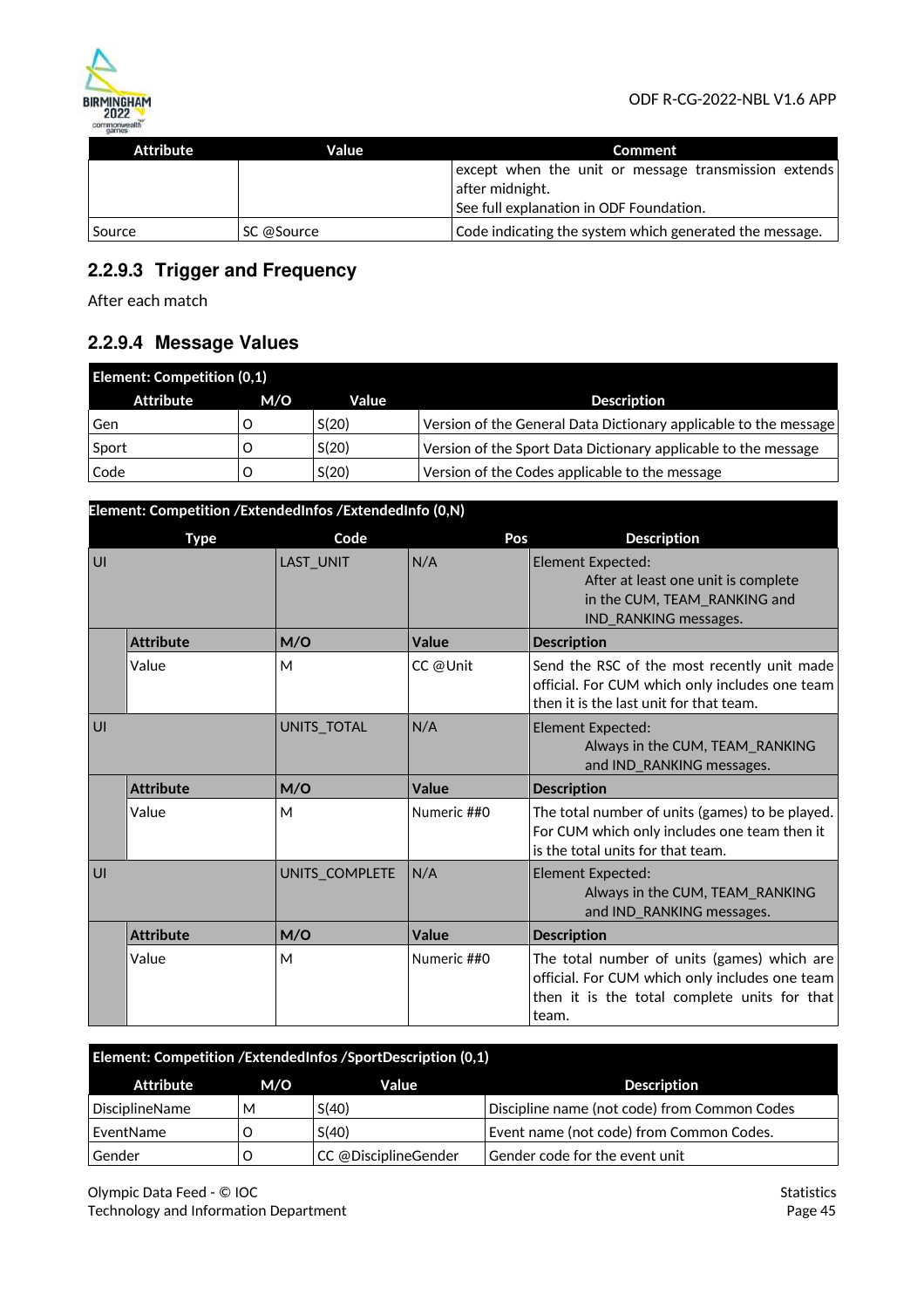



| Element: Competition / Extended Infos / Progress (0,1) |     |             |                                                                                                        |
|--------------------------------------------------------|-----|-------------|--------------------------------------------------------------------------------------------------------|
| <b>Attribute</b>                                       | M/O | Value       | <b>Description</b>                                                                                     |
| LastUnit                                               |     | CC @Unit    | Full RSC of the last unit completed (or in progress if<br>applicable) related to the message's content |
| UnitsTotal                                             |     | Numeric ##0 | Total units expected related data impacting this message.                                              |
| <b>UnitsComplete</b>                                   |     | Numeric ##0 | Total units completed which have related data impacting<br>this message.                               |

### **Element: Competition /ExtendedInfos /SportDescription (0,1) Sport Description in text**

| Attribute             | M/O | Value           | <b>Description</b>                           |  |  |
|-----------------------|-----|-----------------|----------------------------------------------|--|--|
| <b>DisciplineName</b> | м   | S(40)           | Discipline name (not code) from Common Codes |  |  |
| EventName             | M   | S(40)           | Text short description, not code             |  |  |
| Gender                | M   | CC @SportGender | Gender code for the event unit.              |  |  |

| Element: Competition /ExtendedInfos /VenueDescription (0,1)<br>Venue Names in text |     |                |                                               |  |  |  |
|------------------------------------------------------------------------------------|-----|----------------|-----------------------------------------------|--|--|--|
| Attribute                                                                          | M/O | Value          | <b>Description</b>                            |  |  |  |
| Venue                                                                              | м   | ∣CC @VenueCode | Venue code                                    |  |  |  |
| VenueName                                                                          | М   | S(25)          | Venue short name (not code) from Common Codes |  |  |  |

| <b>Element: Competition / Stats (1,1)</b> |     |                |                                                |  |  |  |
|-------------------------------------------|-----|----------------|------------------------------------------------|--|--|--|
| Attribute                                 | M/O | Value          | <b>Description</b>                             |  |  |  |
| Code                                      | M   | SC @Statistics | A code to identify the statistics being listed |  |  |  |

|           | Element: Competition /Stats /StatsItems /StatsItem (1,N)<br><b>Tournament Statistics</b> |              |                                                                      |                                                                                                    |  |  |  |
|-----------|------------------------------------------------------------------------------------------|--------------|----------------------------------------------------------------------|----------------------------------------------------------------------------------------------------|--|--|--|
|           | <b>Type</b>                                                                              | Code         | Pos                                                                  | <b>Description</b>                                                                                 |  |  |  |
| <b>ST</b> |                                                                                          | <b>SHOT</b>  | N/A                                                                  | Element Expected:<br>If the information is available<br>for the tournament. In the<br>TOU message. |  |  |  |
|           | <b>Attribute</b>                                                                         | M/O          | Value                                                                | <b>Description</b>                                                                                 |  |  |  |
|           | Value                                                                                    | O            | N/A                                                                  | Do not send anything                                                                               |  |  |  |
|           |                                                                                          |              | Sub Element: Competition /Stats /StatsItems /StatsItem /ExtendedStat |                                                                                                    |  |  |  |
|           | <b>Attribute</b>                                                                         | <b>Value</b> | <b>Description</b>                                                   |                                                                                                    |  |  |  |
|           | Code                                                                                     | <b>MADE</b>  |                                                                      |                                                                                                    |  |  |  |
|           | Pos                                                                                      | N/A          | N/A                                                                  |                                                                                                    |  |  |  |
|           | Value                                                                                    | Numeric ##0  | Goals made                                                           |                                                                                                    |  |  |  |
|           |                                                                                          |              | Sub Element: Competition /Stats /StatsItems /StatsItem /ExtendedStat |                                                                                                    |  |  |  |
|           | <b>Attribute</b>                                                                         | Value        | <b>Description</b>                                                   |                                                                                                    |  |  |  |
|           | Code                                                                                     | <b>ATT</b>   |                                                                      |                                                                                                    |  |  |  |
|           | Pos                                                                                      | N/A          | N/A                                                                  |                                                                                                    |  |  |  |
|           | Value                                                                                    | Numeric ##0  | Shots taken                                                          |                                                                                                    |  |  |  |
|           | Sub Element: Competition / Stats / StatsItems / StatsItem / Extended Stat                |              |                                                                      |                                                                                                    |  |  |  |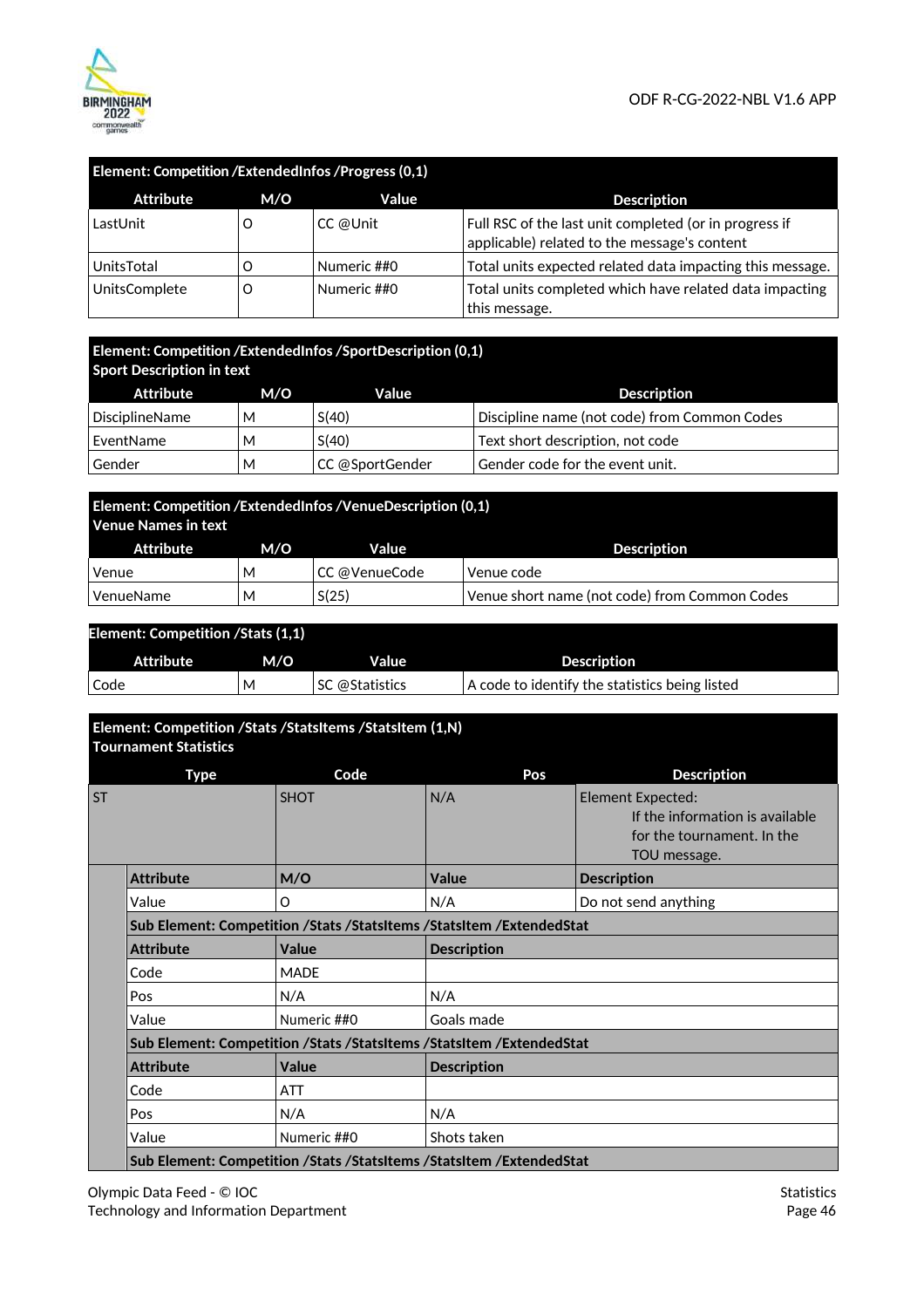

|           | Tournament Statistics |                                                                                                                                                                                                                                                                      |                                    |                                                                                                                                                                                                                                                                                                                                                                                                                                                                                                                                                                                                                                                                                    |
|-----------|-----------------------|----------------------------------------------------------------------------------------------------------------------------------------------------------------------------------------------------------------------------------------------------------------------|------------------------------------|------------------------------------------------------------------------------------------------------------------------------------------------------------------------------------------------------------------------------------------------------------------------------------------------------------------------------------------------------------------------------------------------------------------------------------------------------------------------------------------------------------------------------------------------------------------------------------------------------------------------------------------------------------------------------------|
|           | <b>Type</b>           | Code                                                                                                                                                                                                                                                                 | Pos                                | <b>Description</b>                                                                                                                                                                                                                                                                                                                                                                                                                                                                                                                                                                                                                                                                 |
|           | <b>Attribute</b>      | <b>Value</b>                                                                                                                                                                                                                                                         | <b>Description</b>                 |                                                                                                                                                                                                                                                                                                                                                                                                                                                                                                                                                                                                                                                                                    |
|           | Code                  | <b>PERCENT</b>                                                                                                                                                                                                                                                       |                                    |                                                                                                                                                                                                                                                                                                                                                                                                                                                                                                                                                                                                                                                                                    |
|           | Pos                   | N/A                                                                                                                                                                                                                                                                  | N/A                                |                                                                                                                                                                                                                                                                                                                                                                                                                                                                                                                                                                                                                                                                                    |
|           | Value                 | Numeric ##0.0                                                                                                                                                                                                                                                        | <b>Total Conversion percentage</b> |                                                                                                                                                                                                                                                                                                                                                                                                                                                                                                                                                                                                                                                                                    |
| <b>ST</b> |                       | <b>TO</b><br><b>INT</b><br><b>DFL</b><br>CON<br><b>OBS</b><br><b>PTY</b><br><b>ASSIST</b><br><b>FIC</b><br><b>CPR</b><br>PU<br><b>GAI</b><br><b>REB</b><br><b>OR</b><br><b>DR</b><br><b>OFS</b><br><b>BPA</b><br><b>BHA</b><br><b>OTH</b><br><b>MPE</b><br><b>FW</b> | N/A                                | Code Description:<br><b>TO: Turnovers</b><br><b>INT: Interceptions</b><br><b>DFL: Deflections</b><br><b>CON: Contact Penalty</b><br><b>OBS: Obstruction Penalty</b><br><b>PTY: Total Penalties</b><br><b>ASSIST: Assist</b><br>FIC: Feed into Centre<br><b>CPR: Centre Pass Receives</b><br><b>PU: Pick-Ups</b><br><b>GAI: Gains</b><br>RFB: Rebounds<br>OR: Offensive Rebound<br>DR: Defensive Rebound<br>OFS: Offside<br><b>BPA: Bad Pass</b><br><b>BHA: Handling Error</b><br><b>OTH: Other Errors</b><br><b>MPE: Total Match Play Errors</b><br><b>FW: Foot Work</b><br><b>Element Expected:</b><br>If the information is available for the<br>tournament. In the TOU message. |
|           | <b>Attribute</b>      | M/O                                                                                                                                                                                                                                                                  | <b>Value</b>                       | <b>Description</b>                                                                                                                                                                                                                                                                                                                                                                                                                                                                                                                                                                                                                                                                 |
|           | Value                 | O                                                                                                                                                                                                                                                                    | Numeric #0                         | Number of stat items for this code                                                                                                                                                                                                                                                                                                                                                                                                                                                                                                                                                                                                                                                 |

### **Element: Competition /Stats /StatsItems /StatsItem (1,N) Tournament Statistics**

### **Sample (General)**

| <stats code="TOU"></stats> |                                                         |
|----------------------------|---------------------------------------------------------|
| <statsitems></statsitems>  |                                                         |
|                            | <statsitem code="TO" type="ST" value="15"></statsitem>  |
|                            | <statsitem code="INT" type="ST" value="19"></statsitem> |
|                            | <statsitem code="CON" type="ST" value="9"></statsitem>  |
|                            | <statsitem code="OBS" type="ST" value="7"></statsitem>  |
|                            |                                                         |
|                            |                                                         |

```
</Stats>
```

| Element: Competition / Stats / Competitor (0, N)<br><b>Statistics of the Competitor</b> |     |                                 |  |                                                                 |  |  |
|-----------------------------------------------------------------------------------------|-----|---------------------------------|--|-----------------------------------------------------------------|--|--|
| Attribute                                                                               | M/O | Value                           |  | <b>Description</b>                                              |  |  |
| Code                                                                                    | м   | S(20)<br>with<br>leading zeroes |  | no Competitor's ID to be assigned a specific type of statistic. |  |  |

Olympic Data Feed - © IOC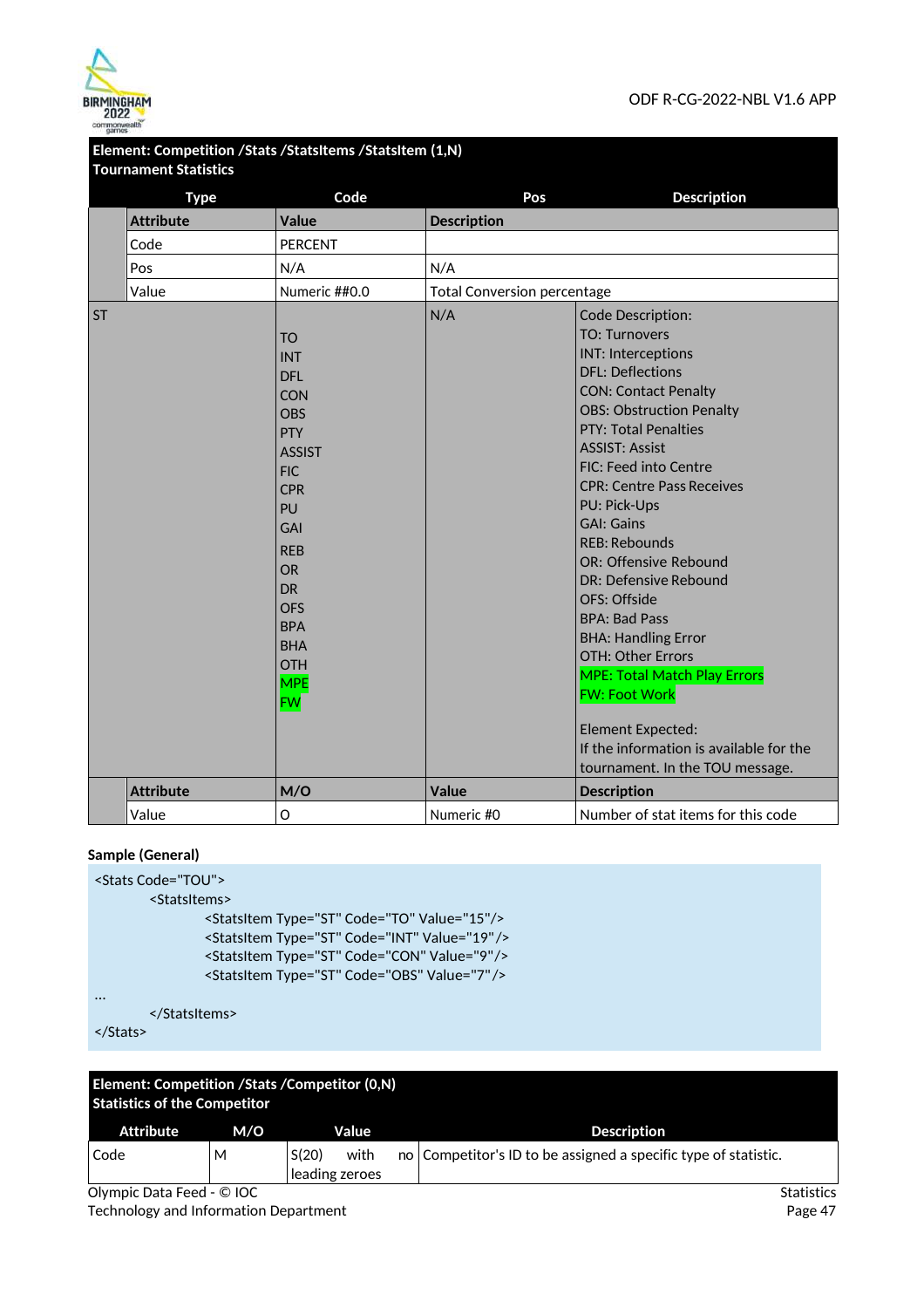

### **Element: Competition /Stats /Competitor (0,N) Statistics of the Competitor**

| <b>Attribute</b> | M/O | Value       | <b>Description</b>                                               |  |
|------------------|-----|-------------|------------------------------------------------------------------|--|
| Type             | м   |             | T for team                                                       |  |
| Order            | M   | Numeric ##0 | Sort order:                                                      |  |
|                  |     |             | For each team; sort disqualified teams to the bottom of the list |  |

| Element: Competition /Stats /Competitor /Description (0,1) |     |       |                                                    |  |  |  |
|------------------------------------------------------------|-----|-------|----------------------------------------------------|--|--|--|
| Attribute                                                  | M/O | Value | <b>Description</b>                                 |  |  |  |
| TeamName                                                   | M   | S(73) | Name of the team. Only applies for teams / groups. |  |  |  |

**Element: Competition /Stats /Competitor /StatsItems /StatsItem (1,N) Team competitor's stats item, according to competitors' rules.** 

|           | <b>Type</b>      | Code         | Pos                | <b>Description</b>                                                                                   |
|-----------|------------------|--------------|--------------------|------------------------------------------------------------------------------------------------------|
| <b>ST</b> |                  | <b>IRM</b>   | N/A                | <b>Element Expected:</b><br>If applicable, for the<br>DocumentSubtype=CUM and<br><b>TEAM RANKING</b> |
|           | <b>Attribute</b> | M/O          | Value              | <b>Description</b>                                                                                   |
|           | Value            | M            | SC @IRM            | <b>IRM</b>                                                                                           |
| <b>ST</b> |                  | <b>MP</b>    | N/A                | Element Expected:<br>If applicable, for the<br>DocumentSubtype=CUM and<br>TEAM_RANKING               |
|           | <b>Attribute</b> | M/O          | Value              | <b>Description</b>                                                                                   |
|           | Value            | M            | Numeric #0         | Send the number of games (matches) played                                                            |
| <b>ST</b> |                  | <b>SHOT</b>  | N/A                | <b>Element Expected:</b><br>If the information is available in the<br>CUM and TEAM_RANKING message.  |
|           | <b>Attribute</b> | M/O          | Value              | <b>Description</b>                                                                                   |
|           | Value            | O            | N/A                | Do not send anything                                                                                 |
|           |                  |              |                    | Sub Element: Competition /Stats /Competitor /StatsItems /StatsItem /ExtendedStat                     |
|           | <b>Attribute</b> | <b>Value</b> | <b>Description</b> |                                                                                                      |
|           | Code             | <b>MADE</b>  |                    |                                                                                                      |
|           | Pos              | N/A          | N/A                |                                                                                                      |
|           | Value            | Numeric ##0  | Goals made         |                                                                                                      |
|           |                  |              |                    | Sub Element: Competition /Stats /Competitor /StatsItems /StatsItem /ExtendedStat                     |
|           | <b>Attribute</b> | Value        | <b>Description</b> |                                                                                                      |
|           | Code             | <b>ATT</b>   |                    |                                                                                                      |
|           | Pos              | N/A          | N/A                |                                                                                                      |
|           | Value            | Numeric ##0  | Shots taken        |                                                                                                      |
| <b>ST</b> |                  | SHOT_PERCENT | N/A                | <b>Element Expected:</b><br>If the information is available in the<br>CUM and TEAM_RANKING message.  |
|           | <b>Attribute</b> | M/O          | Value              | <b>Description</b>                                                                                   |
|           | Value            | O            | Numeric ##0        | Shooting percentage                                                                                  |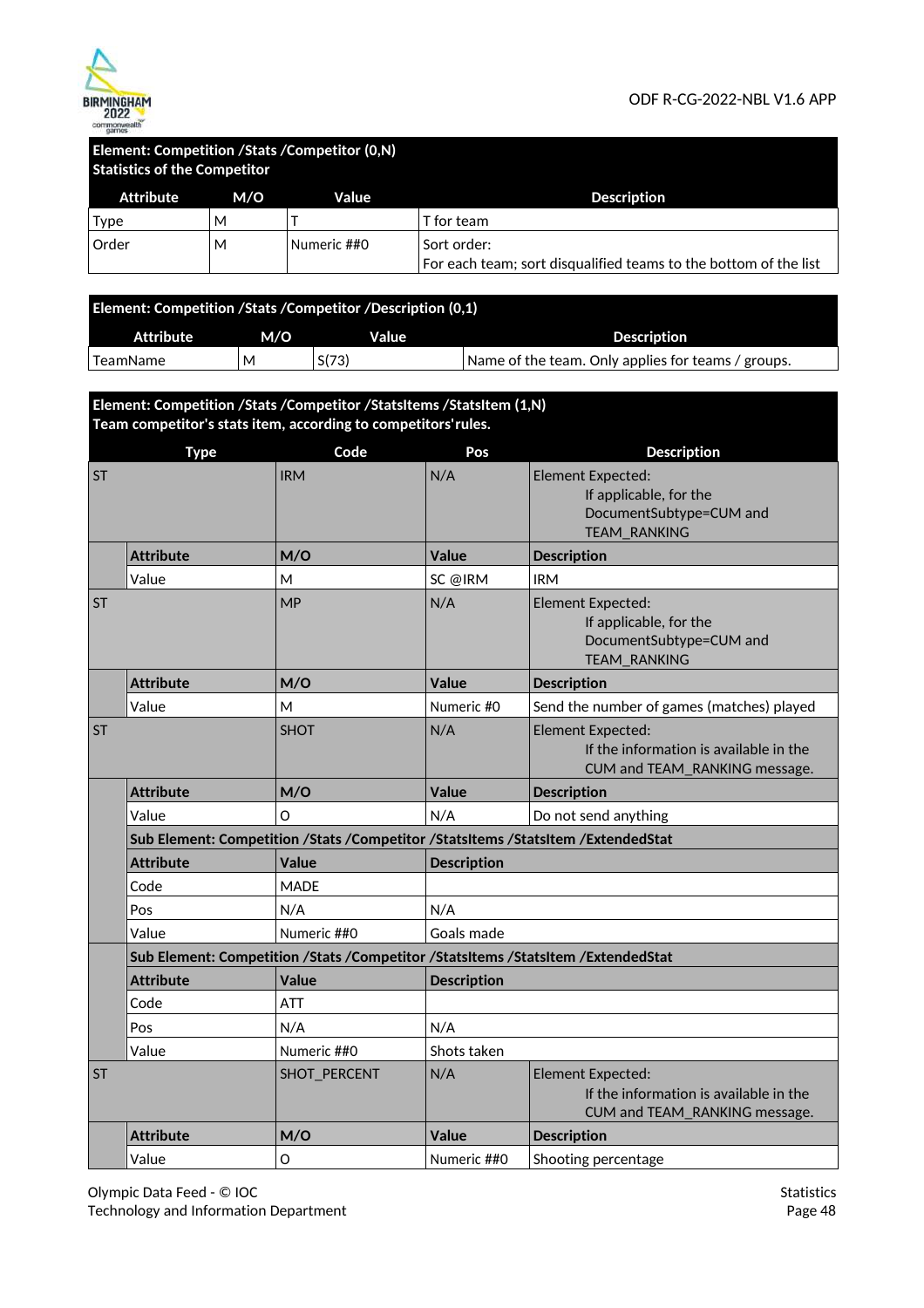

### **Element: Competition /Stats /Competitor /StatsItems /StatsItem (1,N) Team competitor's stats item, according to competitors' rules.**

|           | <b>Type</b>      | Code                     | Pos          | <b>Description</b>                                    |
|-----------|------------------|--------------------------|--------------|-------------------------------------------------------|
|           | Rank             | O                        | Numeric ##0  | Rank of the team                                      |
|           | RankEqual        | O                        | S(1)         | Send Y if the rank is equaled                         |
|           | SortOrder        | M                        | Numeric ##0  | Sort order for @Rank                                  |
| <b>ST</b> |                  |                          | N/A          | Code Description:                                     |
|           |                  | <b>TO</b>                |              | <b>TO: Turnovers</b>                                  |
|           |                  | <b>INT</b>               |              | <b>INT: Interceptions</b>                             |
|           |                  | <b>DFL</b>               |              | <b>DFL: Deflections</b>                               |
|           |                  | <b>CON</b>               |              | <b>CON: Contact Penalty</b>                           |
|           |                  | <b>OBS</b>               |              | <b>OBS: Obstruction Penalty</b>                       |
|           |                  | <b>PTY</b>               |              | <b>PTY: Total Penalties</b>                           |
|           |                  | <b>ASSIST</b>            |              | <b>ASSIST: Assist</b>                                 |
|           |                  | <b>FIC</b>               |              | FIC: Feed into Centre                                 |
|           |                  | <b>CPR</b>               |              | <b>CPR: Centre Pass Receives</b>                      |
|           |                  | PU                       |              | PU: Pick-Ups<br><b>GAI: Gains</b>                     |
|           |                  | <b>GAI</b>               |              | <b>RFB: Rebounds</b>                                  |
|           |                  | <b>REB</b>               |              | OR: Offensive Rebound                                 |
|           |                  | <b>OR</b><br><b>DR</b>   |              | DR: Defensive Rebound                                 |
|           |                  | <b>REB</b>               |              | <b>REB: Total Rebounds</b>                            |
|           |                  | <b>OFS</b>               |              | OFS: Offside                                          |
|           |                  | <b>BPA</b>               |              | <b>BPA: Bad Pass</b>                                  |
|           |                  | <b>BHA</b>               |              | <b>BHA: Bad Hands</b>                                 |
|           |                  | <b>OTH</b>               |              | OTH: Other Errors                                     |
|           |                  | <b>MPE</b>               |              | <b>MPE: Total Match Play Errors</b>                   |
|           |                  | <b>FW</b>                |              | <b>FW: Foot Work</b>                                  |
|           |                  |                          |              | Element Expected:                                     |
|           |                  |                          |              | If the information is available for the               |
|           |                  |                          |              | tournament. In the CUM and                            |
|           |                  |                          |              | TEAM_RANKING messages.                                |
|           | <b>Attribute</b> | M/O                      | <b>Value</b> | <b>Description</b>                                    |
|           | Value            | O                        | Numeric ##0  | Number of stat items for this code                    |
| <b>ST</b> |                  |                          | N/A          | Code Description:                                     |
|           |                  | TO_AVG                   |              | TO_AVG: Turnovers average I                           |
|           |                  | INT_AVG                  |              | NT_AVG: Interceptions average                         |
|           |                  | DFL_AVG                  |              | DFL AVG: Deflections average                          |
|           |                  | PTY_AVG                  |              | PTY_AVG: Total Penalties average                      |
|           |                  | ASSIST_AVG               |              | ASSIST_AVG: Assist average                            |
|           |                  | FIC_AVG                  |              | FIC_AVG: Feed into Centre average                     |
|           |                  | CPR_AVG                  |              | CPR AVG: Centre Pass Receives average                 |
|           |                  | PU_AVG                   |              | PU_AVG: Pick-Ups average                              |
|           |                  | GAI_AVG                  |              | GA AVG I: Gains average                               |
|           |                  | REB_AVG                  |              | REB_AVG: Total Rebound average                        |
|           |                  | OFS_AVG                  |              | OFS_AVG: Offside average<br>BPA_AVG: Bad Pass average |
|           |                  | <b>BPA_AVG</b>           |              | BHA_AVG: Bad Hands average                            |
|           |                  | <b>BHA AVG</b>           |              | MPE_AVG: Total Match Play Errors average              |
|           |                  | MPE_AVG<br><b>FT_AVG</b> |              | FT_AVG: Foot Work average                             |
|           |                  |                          |              |                                                       |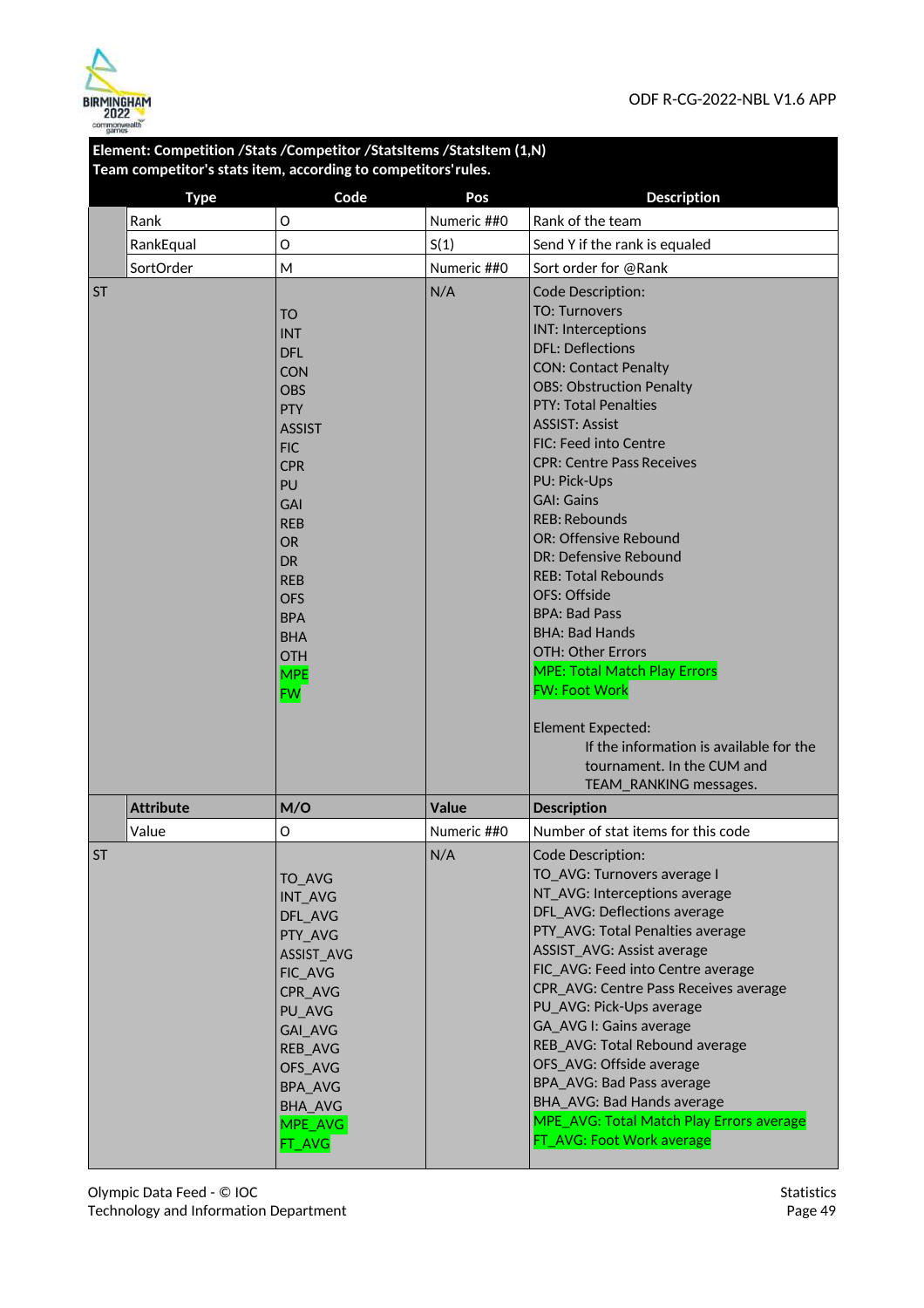

### **Element: Competition /Stats /Competitor /StatsItems /StatsItem (1,N) Team competitor's stats item, according to competitors' rules.**

| Type             | Code | Pos           | <b>Description</b>                     |
|------------------|------|---------------|----------------------------------------|
|                  |      |               | Element Expected:                      |
|                  |      |               | If the information is available in the |
|                  |      |               | TEAM RANKING message.                  |
| <b>Attribute</b> | M/O  | <b>Value</b>  | <b>Description</b>                     |
| Value            | Ω    | Numeric ##0.0 | Average of the statistic               |
| Rank             | O    | Numeric ##0   | Rank of the team                       |
| RankEqual        | O    | S(1)          | Send Y if the rank is equaled          |
| SortOrder        | М    | Numeric ##0   | Sort order for @Rank                   |

#### **Sample (General)**

<Stats Code="CUM">

….

...

<StatsItems>

<StatsItem Type="ST" Code="TO" Value="15"/> <StatsItem Type="ST" Code="INT" Value="19" /> <StatsItem Type="ST" Code="CON" Value="9" /> <StatsItem Type="ST" Code="OBS" Value="7" />

</StatsItems>

| Element: Competition /Stats /Competitor /Composition /Athlete (1,N) |     |                                         |                                                                                 |  |  |
|---------------------------------------------------------------------|-----|-----------------------------------------|---------------------------------------------------------------------------------|--|--|
| Attribute                                                           | M/O | Value                                   | <b>Description</b>                                                              |  |  |
| Code                                                                | м   | $\vert$ S(20) with no leading<br>zeroes | Athlete's ID, corresponding to either a team member or<br>an individual athlete |  |  |
| Order                                                               | м   | Numeric ##0                             | Sort order.                                                                     |  |  |

### **Element: Competition /Stats /Competitor /Composition /Athlete /Description (1,1)**

| Attribute    | M/O | Value            | <b>Description</b>                                                         |
|--------------|-----|------------------|----------------------------------------------------------------------------|
| GivenName    |     | S(25)            | Given name in WNPA format (mixed case)                                     |
| FamilyName   | М   | S(25)            | Family name in WNPA format (mixed case)                                    |
| Gender       | М   | CC @PersonGender | Gender of the athlete                                                      |
| Organisation | М   | CC @Organisation | Athletes' organisation                                                     |
| BirthDate    | O   | Date             | Birth date (example: YYYY-MM-DD). Must include if the<br>data is available |

### **Element: Competition /Stats /Competitor /Composition /Athlete /StatsItems /StatsItem (1,N) Athlete's stats item**

|           | Type             | Code       | Pos          | <b>Description</b>                                                                           |
|-----------|------------------|------------|--------------|----------------------------------------------------------------------------------------------|
| <b>ST</b> |                  | <b>IRM</b> | N/A          | Element Expected:<br>If applicable, for the<br>DocumentSubtype=CUM and<br><b>IND RANKING</b> |
|           | <b>Attribute</b> | M/O        | <b>Value</b> | <b>Description</b>                                                                           |
|           | Value            | M          | SC @IRM      | <b>IRM</b>                                                                                   |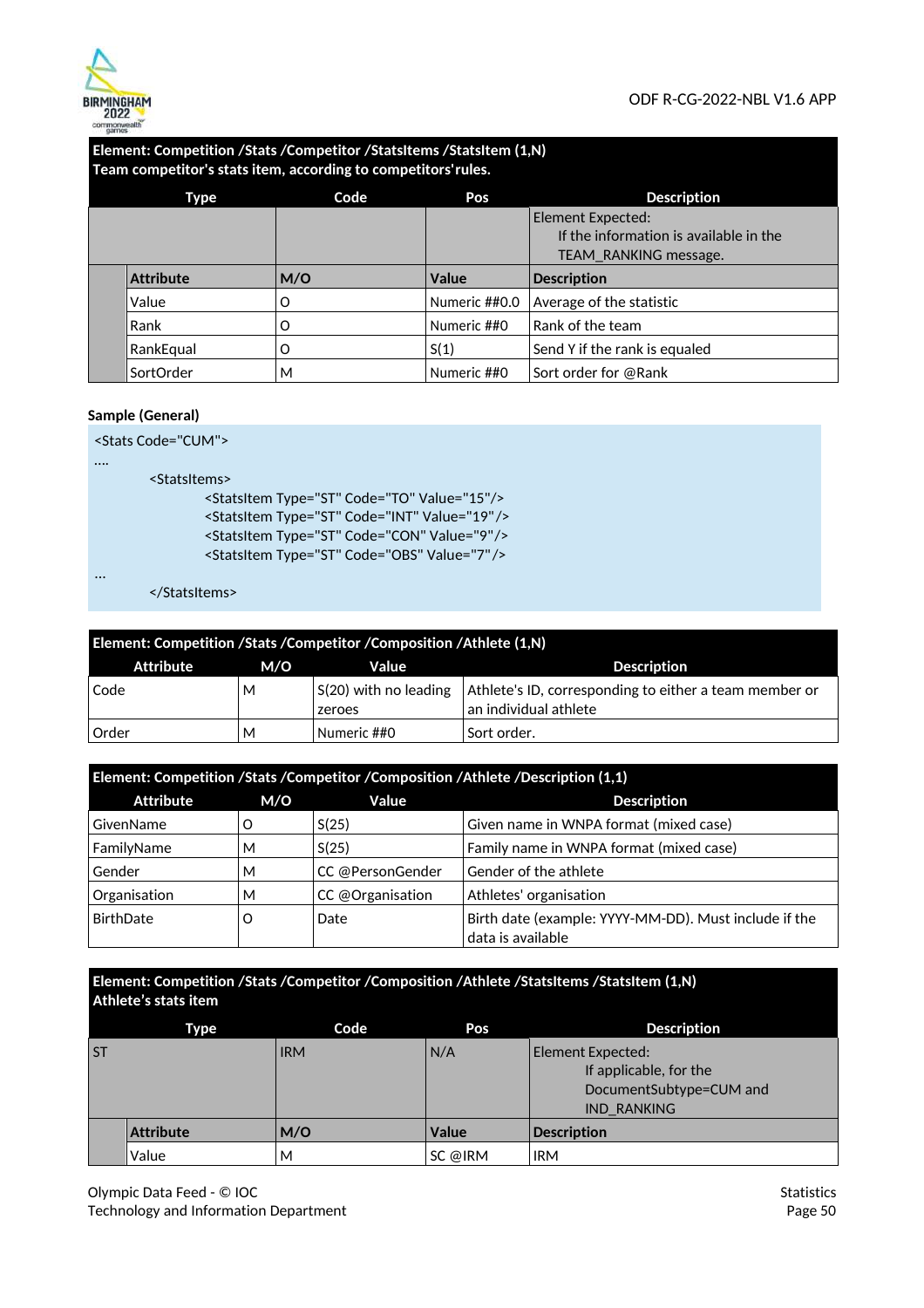

| Athlete's stats item | <b>Type</b>      | Code                                                                                                                                                                                                   | Pos                | <b>Description</b>                                                                                                                                                                                                                                                                                                                                                                                                                    |
|----------------------|------------------|--------------------------------------------------------------------------------------------------------------------------------------------------------------------------------------------------------|--------------------|---------------------------------------------------------------------------------------------------------------------------------------------------------------------------------------------------------------------------------------------------------------------------------------------------------------------------------------------------------------------------------------------------------------------------------------|
| <b>ST</b>            |                  | <b>MP</b>                                                                                                                                                                                              | N/A                | Element Expected:<br>If applicable, for the<br>DocumentSubtype=CUM and<br><b>IND_RANKING</b>                                                                                                                                                                                                                                                                                                                                          |
|                      | <b>Attribute</b> | M/O                                                                                                                                                                                                    | <b>Value</b>       | <b>Description</b>                                                                                                                                                                                                                                                                                                                                                                                                                    |
|                      | Value            | М                                                                                                                                                                                                      | Numeric #0         | Send the number of games (matches) played                                                                                                                                                                                                                                                                                                                                                                                             |
| <b>ST</b>            |                  | <b>SHOT</b>                                                                                                                                                                                            | N/A                | Element Expected:<br>If the information is available in the<br>CUM and IND_RANKING message.                                                                                                                                                                                                                                                                                                                                           |
|                      | <b>Attribute</b> | M/O                                                                                                                                                                                                    | <b>Value</b>       | <b>Description</b>                                                                                                                                                                                                                                                                                                                                                                                                                    |
|                      | Value            | $\circ$                                                                                                                                                                                                | N/A                | Do not send anything                                                                                                                                                                                                                                                                                                                                                                                                                  |
|                      |                  |                                                                                                                                                                                                        |                    | Sub Element: Competition /Stats /Competitor /StatsItems /StatsItem /ExtendedStat                                                                                                                                                                                                                                                                                                                                                      |
|                      | <b>Attribute</b> | <b>Value</b>                                                                                                                                                                                           | <b>Description</b> |                                                                                                                                                                                                                                                                                                                                                                                                                                       |
|                      | Code             | <b>MADE</b>                                                                                                                                                                                            |                    |                                                                                                                                                                                                                                                                                                                                                                                                                                       |
|                      | Pos              | N/A                                                                                                                                                                                                    | N/A                |                                                                                                                                                                                                                                                                                                                                                                                                                                       |
|                      | Value            | Numeric ##0                                                                                                                                                                                            | Goals made         |                                                                                                                                                                                                                                                                                                                                                                                                                                       |
|                      |                  |                                                                                                                                                                                                        |                    | Sub Element: Competition /Stats /Competitor /StatsItems /StatsItem /ExtendedStat                                                                                                                                                                                                                                                                                                                                                      |
|                      | <b>Attribute</b> | <b>Value</b>                                                                                                                                                                                           | <b>Description</b> |                                                                                                                                                                                                                                                                                                                                                                                                                                       |
|                      | Code             | <b>ATT</b>                                                                                                                                                                                             |                    |                                                                                                                                                                                                                                                                                                                                                                                                                                       |
|                      | Pos              | N/A                                                                                                                                                                                                    | N/A                |                                                                                                                                                                                                                                                                                                                                                                                                                                       |
|                      | Value            | Numeric ##0                                                                                                                                                                                            | Shots taken        |                                                                                                                                                                                                                                                                                                                                                                                                                                       |
| <b>ST</b>            |                  | SHOT_PERCENT                                                                                                                                                                                           | N/A                | <b>Element Expected:</b><br>If the information is available in the<br>CUM and IND_RANKING message.                                                                                                                                                                                                                                                                                                                                    |
|                      | <b>Attribute</b> | M/O                                                                                                                                                                                                    | Value              | <b>Description</b>                                                                                                                                                                                                                                                                                                                                                                                                                    |
|                      | Value            | O                                                                                                                                                                                                      | Numeric ##0        | Shooting percentage                                                                                                                                                                                                                                                                                                                                                                                                                   |
|                      | Rank             | O                                                                                                                                                                                                      | Numeric ##0        | Rank                                                                                                                                                                                                                                                                                                                                                                                                                                  |
|                      | RankEqual        | O                                                                                                                                                                                                      | S(1)               | Send Y if the rank is equaled                                                                                                                                                                                                                                                                                                                                                                                                         |
|                      | SortOrder        | M                                                                                                                                                                                                      | Numeric ##0        | Sort order for @Rank                                                                                                                                                                                                                                                                                                                                                                                                                  |
| <b>ST</b>            |                  | <b>TO</b><br><b>INT</b><br><b>DFL</b><br><b>CON</b><br><b>OBS</b><br><b>PTY</b><br><b>ASSIST</b><br><b>FIC</b><br><b>CPR</b><br>PU<br><b>GAI</b><br><b>REB</b><br><b>OR</b><br><b>DR</b><br><b>REB</b> | N/A                | Code Description:<br><b>TO: Turnovers</b><br><b>INT: Interceptions</b><br><b>DFL: Deflections</b><br><b>CON: Contact Penalty</b><br><b>OBS: Obstruction Penalty</b><br><b>PTY: Total Penalties</b><br><b>ASSIST: Assist</b><br>FIC: Feed into Centre<br><b>CPR: Centre Pass Receives</b><br>PU: Pick-Ups<br><b>GAI: Gains</b><br><b>REB: Rebounds</b><br>OR: Offensive Rebound<br>DR: Defensive Rebound<br><b>REB: Total Rebounds</b> |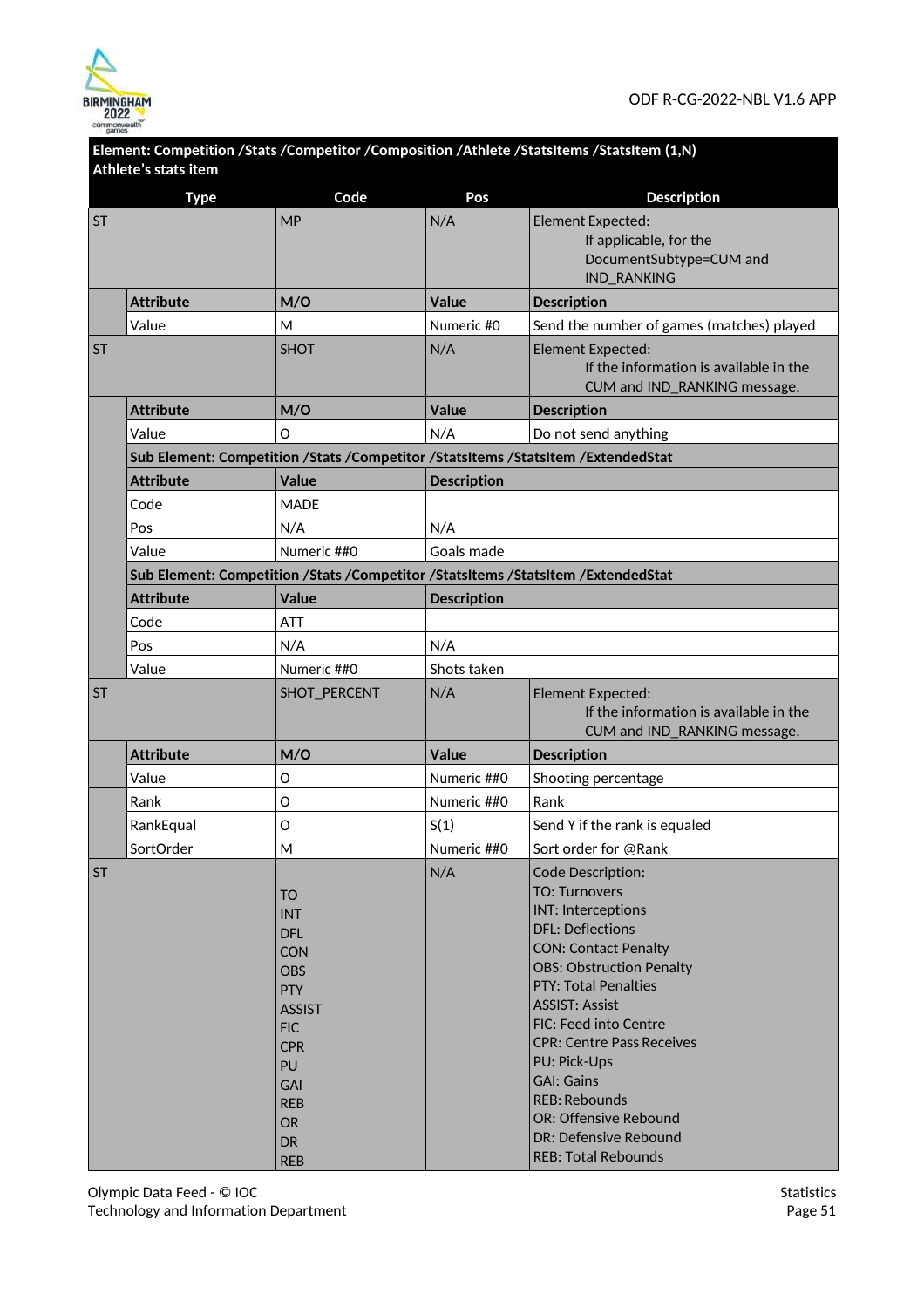

|           | Athlete's stats item |                                                                                                                                                                                                           |               | Element: Competition /Stats /Competitor /Composition /Athlete /StatsItems /StatsItem (1,N)                                                                                                                                                                                                                                                                                                                                                                                                                                                                                                                                                                            |
|-----------|----------------------|-----------------------------------------------------------------------------------------------------------------------------------------------------------------------------------------------------------|---------------|-----------------------------------------------------------------------------------------------------------------------------------------------------------------------------------------------------------------------------------------------------------------------------------------------------------------------------------------------------------------------------------------------------------------------------------------------------------------------------------------------------------------------------------------------------------------------------------------------------------------------------------------------------------------------|
|           | <b>Type</b>          | Code                                                                                                                                                                                                      | Pos           | <b>Description</b>                                                                                                                                                                                                                                                                                                                                                                                                                                                                                                                                                                                                                                                    |
|           |                      | <b>OFS</b><br><b>BPA</b><br><b>BHA</b><br><b>OTH</b><br><b>MPE</b><br><b>FW</b><br><b>MINS</b>                                                                                                            |               | OFS: Offside<br><b>BPA: Bad Pass</b><br><b>BHA: Bad Hands</b><br>OTH: Other Errors<br><b>MPE: Total Match Play Errors</b><br><b>FW: Foot Work</b><br>MINS: Minutes Played<br><b>Element Expected:</b><br>If the information is available for<br>the tournament. In the CUM and                                                                                                                                                                                                                                                                                                                                                                                        |
|           | <b>Attribute</b>     | M/O                                                                                                                                                                                                       | <b>Value</b>  | IND_RANKING messages.<br><b>Description</b>                                                                                                                                                                                                                                                                                                                                                                                                                                                                                                                                                                                                                           |
|           | Value                | O                                                                                                                                                                                                         | Numeric ##0   | Number of stat items for this code                                                                                                                                                                                                                                                                                                                                                                                                                                                                                                                                                                                                                                    |
| <b>ST</b> |                      | TO_AVG<br><b>INT AVG</b><br>DFL_AVG<br>PTY_AVG<br>ASSIST_AVG<br>FIC_AVG<br>CPR_AVG<br>PU_AVG<br>GAI_AVG<br><b>REB_AVG</b><br>OFS_AVG<br><b>BPA AVG</b><br><b>BHA_AVG</b><br>MPE_AVG<br>FT_AVG<br>MINS_AVG | N/A           | Code Description:<br>TO_AVG: Turnovers average<br>INT_AVG: Interceptions average<br>DFL_AVG: Deflections average<br>PTY AVG: Total Penalties average<br>ASSIST_AVG: Assist average<br>FIC_AVG: Feed into Centre average<br>CPR_AVG: Centre Pass Receives average<br>PU_AVG: Pick-Ups average<br><b>GA_AVG I: Gains average</b><br>REB_AVG: Total Rebound average s<br>OFS_AVG: Offside average<br>BPA_AVG: Bad Pass average<br>BHA_AVG: Bad Hands average<br>MPE_AVG: Total Match Play Errors average<br>FT_AVG: Foot Work average<br>MINS_AVG: Minutes average average<br><b>Element Expected:</b><br>If the information is available in the<br>IND_RANKING message. |
|           | <b>Attribute</b>     | M/O                                                                                                                                                                                                       | <b>Value</b>  | <b>Description</b>                                                                                                                                                                                                                                                                                                                                                                                                                                                                                                                                                                                                                                                    |
|           | Value                | O                                                                                                                                                                                                         | Numeric ##0.0 | Average deflections                                                                                                                                                                                                                                                                                                                                                                                                                                                                                                                                                                                                                                                   |
|           | Rank                 | O                                                                                                                                                                                                         | Numeric ##0   | Rank                                                                                                                                                                                                                                                                                                                                                                                                                                                                                                                                                                                                                                                                  |
|           | RankEqual            | O                                                                                                                                                                                                         | S(1)          | Send Y if the rank is equaled                                                                                                                                                                                                                                                                                                                                                                                                                                                                                                                                                                                                                                         |
|           | SortOrder            | M                                                                                                                                                                                                         | Numeric ##0   | Sort order for @Rank                                                                                                                                                                                                                                                                                                                                                                                                                                                                                                                                                                                                                                                  |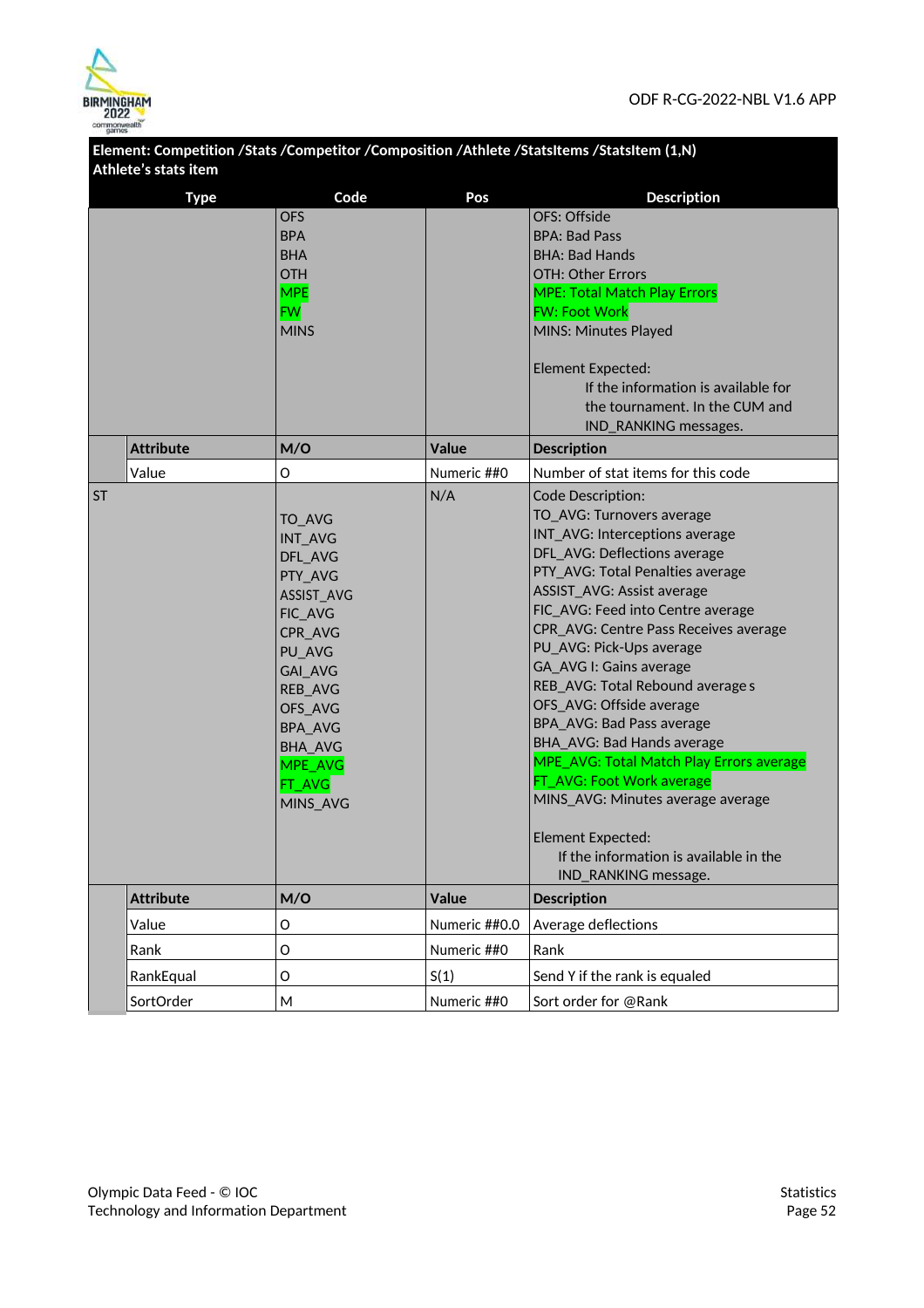

# **2.2.9.5 Message Sort**

Sort according to the @Order attributes.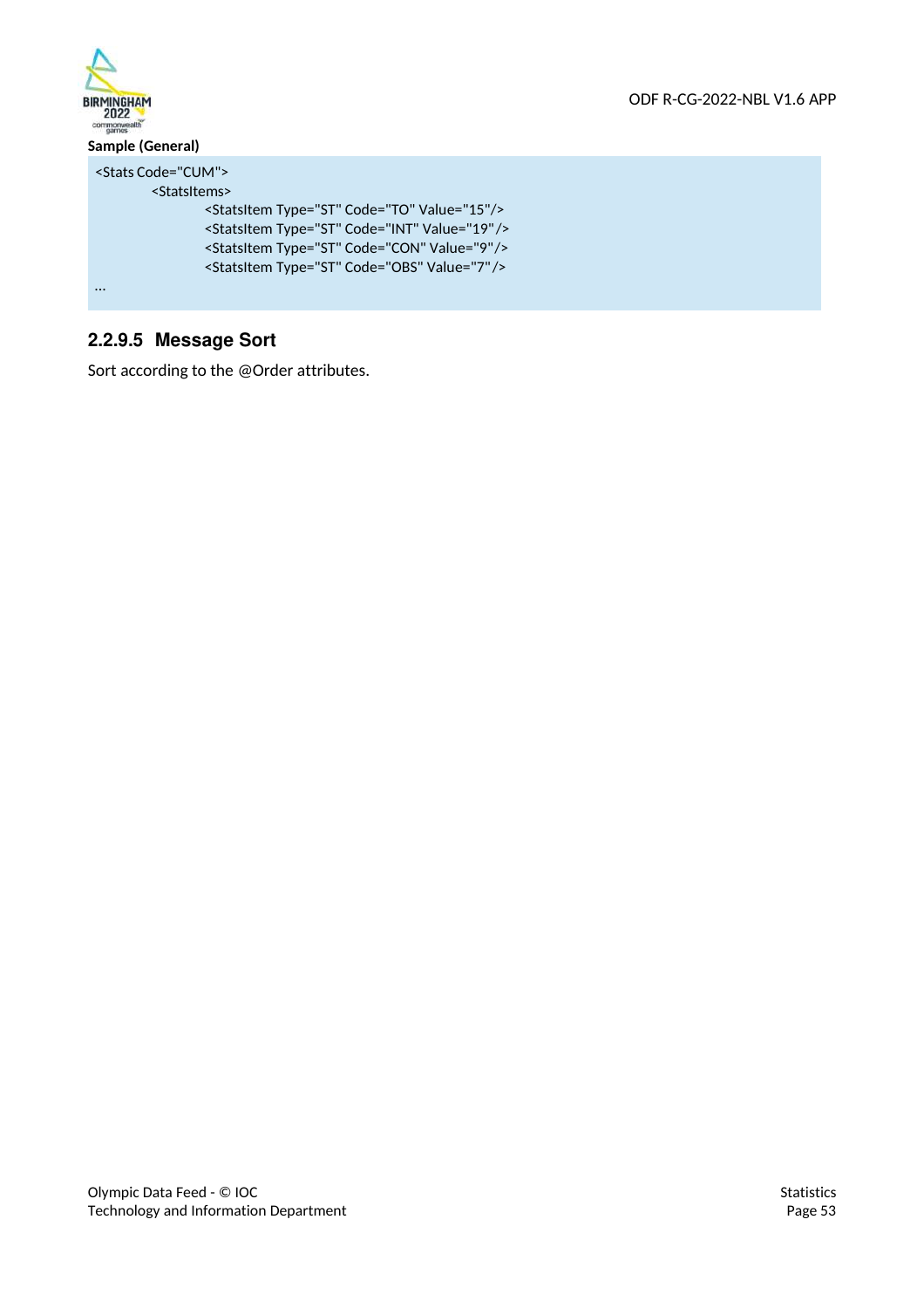

# **2.2.10 Event Final Ranking**

### **2.2.10.1 Description**

The event final ranking is a message containing the final results and ranking at the completion of one particular event.

The final ranking message is a generic message for all sports, including the full event final result for all competitors who were either ranked, got an Invalid Rank Mark (disqualified, etc.), or both.

## **2.2.10.2 Header Values**

| <b>Attribute</b> | Value                      | <b>Comment</b>                                                                                                                                                                  |
|------------------|----------------------------|---------------------------------------------------------------------------------------------------------------------------------------------------------------------------------|
| CompetitionCode  | CC @Competition            | Unique ID for competition                                                                                                                                                       |
| DocumentCode     | CC @Event                  | Full (34) RSC of the event                                                                                                                                                      |
| DocumentType     | DT_RANKING                 | Event Final ranking message                                                                                                                                                     |
| Version          | 1.0 <sub>Y</sub>           | Version number associated to the message's content. Ascendant<br>number                                                                                                         |
| ResultStatus     | SC @ResultStatus           | Result status, indicates whether the data is official or partial.<br><b>OFFICIAL</b><br><b>PARTIAL</b>                                                                          |
| FeedFlag         | "P"-Production<br>"T"-Test | Test message or production message.                                                                                                                                             |
| Date             | Date                       | Date when the message is generated, expressed in the local time zone<br>where the message was produced.                                                                         |
| Time             | Time                       | Time up to milliseconds when the message is generated, expressed in<br>the local time zone where the message was produced.                                                      |
| LogicalDate      | Date                       | Logical Date of events. This is the same as the physical day except<br>when the unit or message transmission extends after midnight.<br>See full explanation in ODF Foundation. |
| Source           | SC @Source                 | Code indicating the system which generated the message.                                                                                                                         |

The following table describes the message header attributes.

# **2.2.10.3 Trigger and Frequency**

After each final position is known.

## **2.2.10.4 Message Values**

| <b>Element: Competition (0,1)</b> |     |       |                                                                  |  |
|-----------------------------------|-----|-------|------------------------------------------------------------------|--|
| Attribute                         | M/O | Value | <b>Description</b>                                               |  |
| Gen                               |     | S(20) | Version of the General Data Dictionary applicable to the message |  |
| Sport                             |     | S(20) | Version of the Sport Data Dictionary applicable to the message   |  |
| Code                              |     | S(20) | Version of the Codes applicable to the message                   |  |

| Element: Competition / Extended Infos / Progress (0,1) |     |          |                                                                                                        |  |  |
|--------------------------------------------------------|-----|----------|--------------------------------------------------------------------------------------------------------|--|--|
| Attribute                                              | M/O | Value    | <b>Description</b>                                                                                     |  |  |
| LastUnit                                               |     | CC @Unit | Full RSC of the last unit completed (or in progress if<br>applicable) related to the message's content |  |  |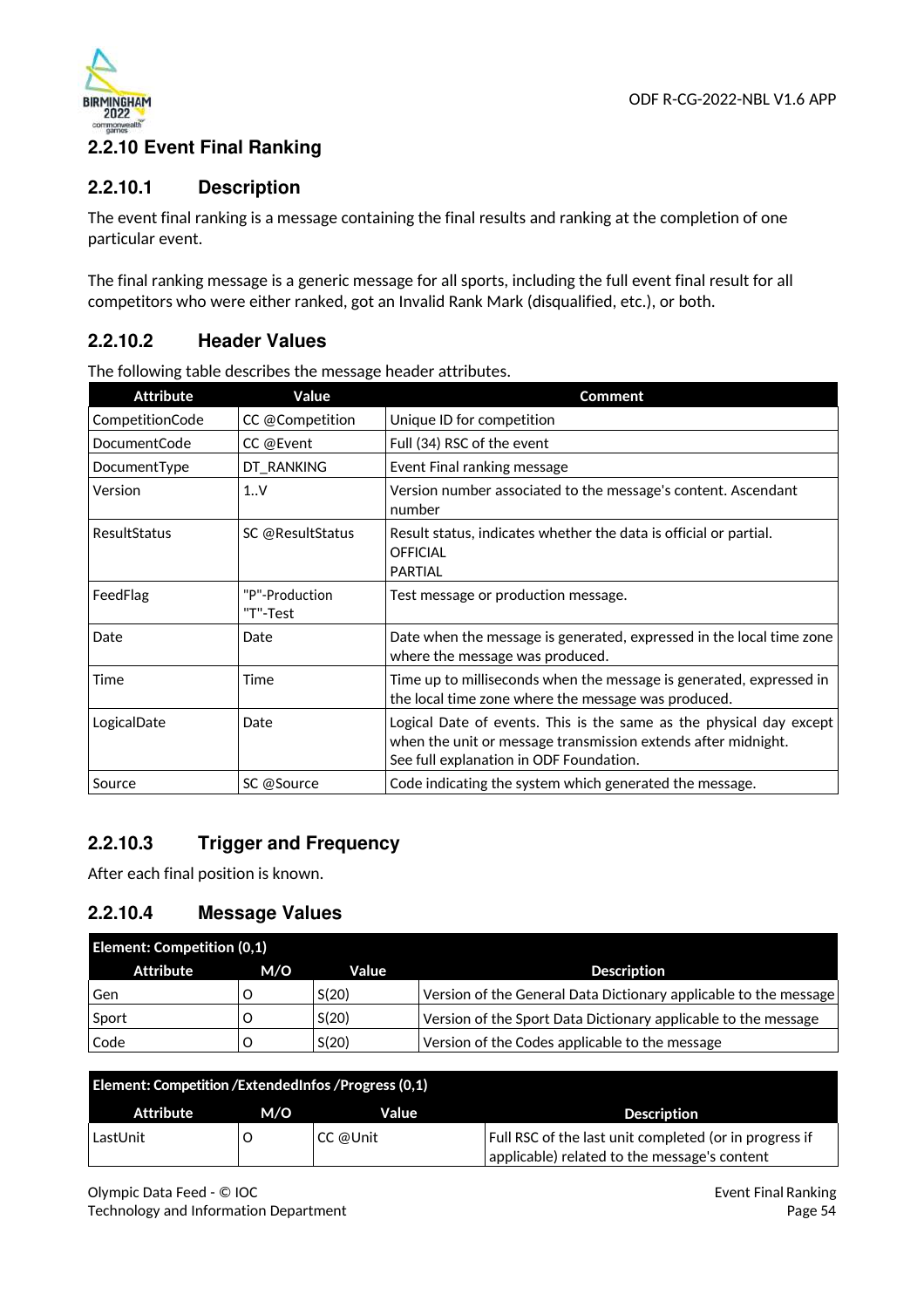

### **Element: Competition /ExtendedInfos /Progress (0,1)**

| Attribute     | M/O | Value       | <b>Description</b>                                                       |
|---------------|-----|-------------|--------------------------------------------------------------------------|
| UnitsTotal    |     | Numeric ##0 | Total units expected related data impacting this<br>message.             |
| UnitsComplete |     | Numeric ##0 | Total units completed which have related data<br>impacting this message. |

### **Element: Competition /ExtendedInfos /SportDescription (0,1) Sport Description in text**

| Attribute      | M/O | Value                | <b>Description</b>                           |
|----------------|-----|----------------------|----------------------------------------------|
| DisciplineName | м   | S(40)                | Discipline name (not code) from Common Codes |
| EventName      | М   | S(40)                | Text short description, not code             |
| Gender         | М   | CC @DisciplineGender | Gender code for the event unit.              |

| Element: Competition / Extended Infos / Venue Description (0,1)<br>Venue Names in text |     |               |                                               |  |  |
|----------------------------------------------------------------------------------------|-----|---------------|-----------------------------------------------|--|--|
| Attribute                                                                              | M/O | Value         | <b>Description</b>                            |  |  |
| Venue                                                                                  | М   | CC @VenueCode | Venue code                                    |  |  |
| VenueName                                                                              | М   | S(25)         | Venue short name (not code) from Common Codes |  |  |

# **Element: Competition /Result (1,N) For any event final ranking message, there should be at least one competitor being awarded a result for the event.** Attribute M/O Value **Description**

| Rank       | O | Text           | Rank of the competitor in the result.<br>It is optional because the team can be disqualified                                      |
|------------|---|----------------|-----------------------------------------------------------------------------------------------------------------------------------|
| RankEqual  | O | S(1)           | Send "Y" if the Rank is equalled else do not send.                                                                                |
| Played     | O | Numeric #0     | Send number of matches played                                                                                                     |
| Won        | O | Numeric #0     | Send number of matches won                                                                                                        |
| Lost       | O | Numeric #0     | Send number of matches lost                                                                                                       |
| Tied       | O | Numeric #0     | Send number of matches tied                                                                                                       |
| <b>IRM</b> | O | SC @IRM        | Send just if the team has been disqualified                                                                                       |
| SortOrder  | М | <b>Numeric</b> | This attribute is a sequential number with the order of the competitors at<br>the end of the event, if they were to be presented. |
|            |   |                | It is mostly based on the rank, but it should be used to sort out<br>disqualified teams.                                          |

| Element: Competition / Result / Competitor (1,1) |     |                                                                   |                                                                                                                                          |  |
|--------------------------------------------------|-----|-------------------------------------------------------------------|------------------------------------------------------------------------------------------------------------------------------------------|--|
| Competitor related to one final event result.    |     |                                                                   |                                                                                                                                          |  |
| <b>Attribute</b>                                 | M/O | Value                                                             | <b>Description</b>                                                                                                                       |  |
| Code                                             | М   | S(20) with no leading Competitor's ID.<br>zeroes, Organisation ID | If organisation, the value will be Organisation Code ID.<br>"NOCOMP" in the case where there is no competitor in the<br>rank due to IRM. |  |
| <b>Type</b>                                      | м   |                                                                   | T for team                                                                                                                               |  |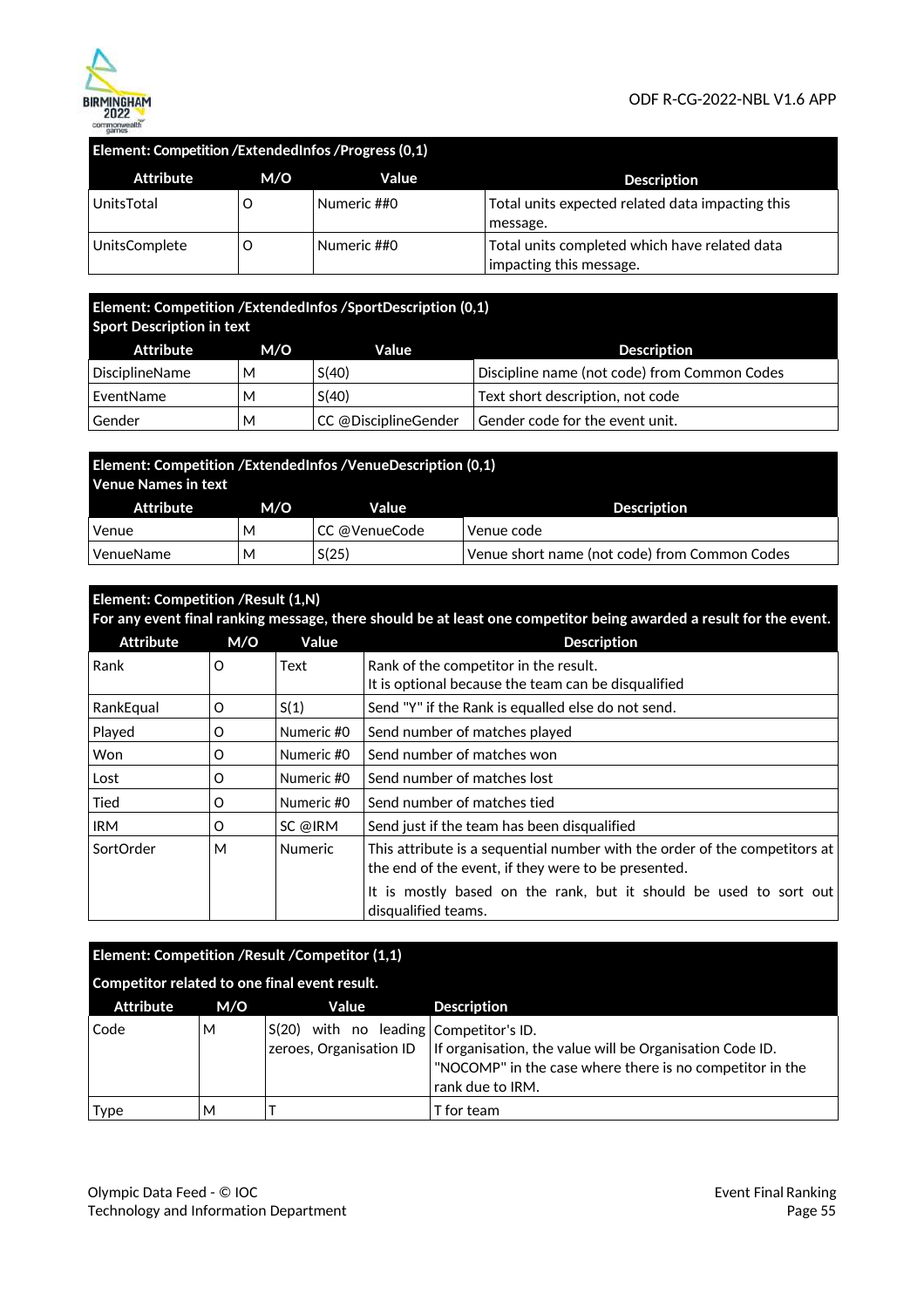

| Element: Competition /Result /Competitor /Description (0.1) |     |       |                                          |
|-------------------------------------------------------------|-----|-------|------------------------------------------|
| Attribute                                                   | M/O | Value | <b>Description</b>                       |
| TeamName                                                    | M   | S(73) | Name of the team. Only applies for teams |
|                                                             |     |       |                                          |

| Element: Competition /Result /Competitor /Composition /Athlete (1,N) |     |                                   |                                                                                                                              |
|----------------------------------------------------------------------|-----|-----------------------------------|------------------------------------------------------------------------------------------------------------------------------|
| Attribute                                                            | M/O | Value                             | <b>Description</b>                                                                                                           |
| Code                                                                 | М   | $S(20)$ with no<br>leading zeroes | Athlete's ID, corresponding to an individual athlete or a team member.<br>Team members should be participating in the event. |
| <b>Order</b>                                                         | М   | <b>Numeric</b>                    | Order attribute used to sort team members in a team                                                                          |

| Element: Competition /Result /Competitor /Composition /Athlete /Description (1,1) |     |                  |                                                                            |
|-----------------------------------------------------------------------------------|-----|------------------|----------------------------------------------------------------------------|
| <b>Attribute</b>                                                                  | M/O | Value            | <b>Description</b>                                                         |
| GivenName                                                                         | O   | S(25)            | Given name in WNPA format (mixed case)                                     |
| FamilyName                                                                        | м   | S(25)            | Family name in WNPA format (mixed case)                                    |
| Gender                                                                            | M   | CC @PersonGender | Gender of the athlete                                                      |
| Organisation                                                                      | M   | CC @Organisation | Athletes' organisation                                                     |
| BirthDate                                                                         | O   | Date             | Birth date (example: YYYY-MM-DD). Must include if the<br>data is available |

### **Sample (General)**

```
<Result Rank="1" SortOrder="1" Played="8" Won="8" Lost="0" Tied="0" > 
        <Competitor Code="NBLWTEAM7 ----- NZL01" Type="T" Organisation="NZL"> 
                <Description TeamName="New Zealand"/> 
                <Composition> 
                        <Athlete Code="1085534" Order="1" >
```
### **2.2.10.5 Message Sort**

Sort by Result @SortOrder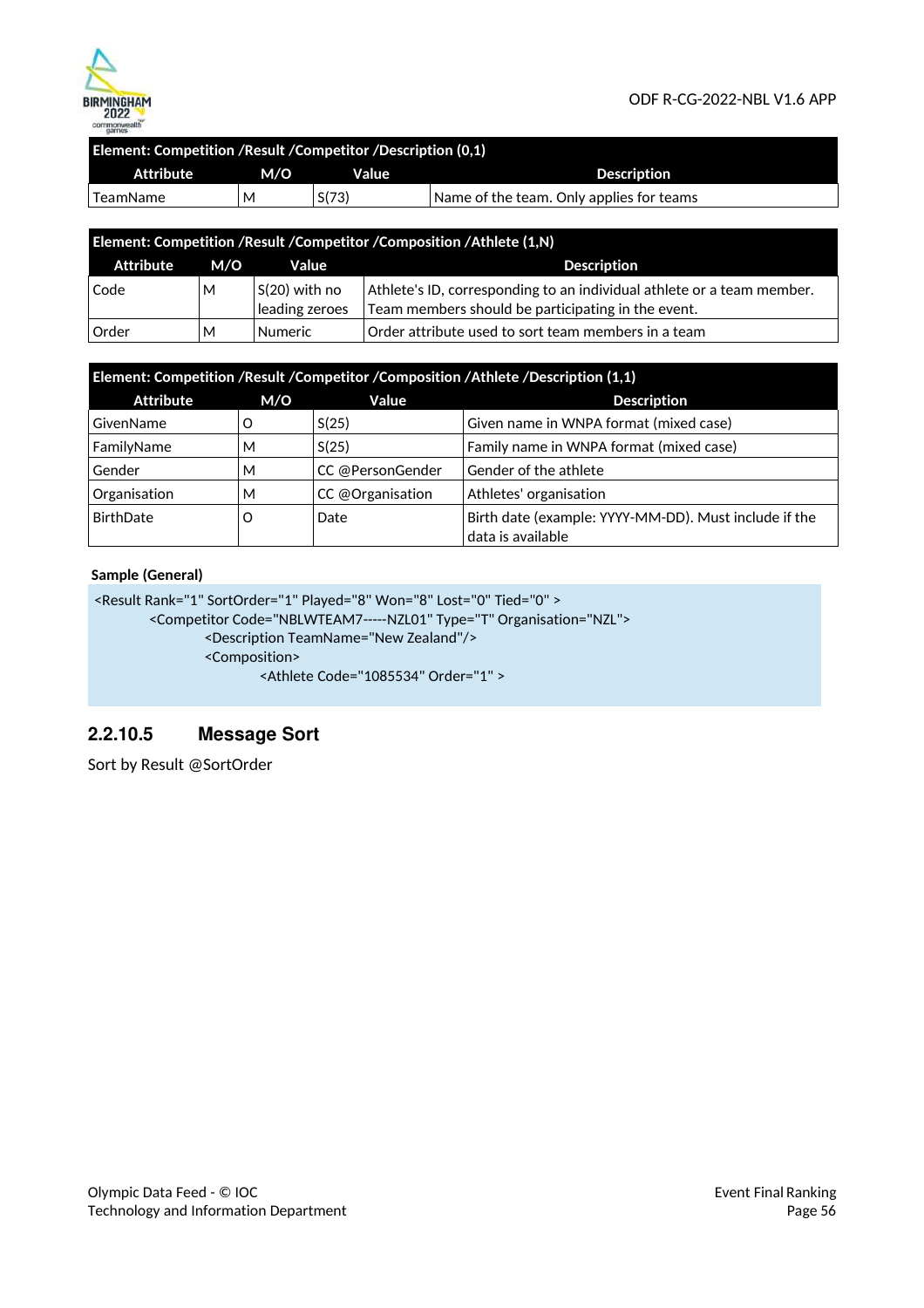

# **3 Document Control**

| <b>Version history</b> |               |                                   |  |
|------------------------|---------------|-----------------------------------|--|
| <b>Version Date</b>    |               | <b>Comments</b>                   |  |
| V1.0                   | 2 March 2017  | First version                     |  |
| V1.1                   | 24 March 2017 | Updated                           |  |
| V1.2                   | 17 May 2017   | Updated with new CRIS information |  |
| V1.3                   | 12 July 2017  | Updated with CRIS 1.1 information |  |
| V1.4                   | 15 Nov 2017   | Updated to add MPE                |  |
| V1.5                   | 13 Dec 2021   | Updated                           |  |
| V1.6                   | 04 Mar 2022   | Updated                           |  |

**File Reference:** ODF R-CG-2022-NBL V1.5 APP

|                |               | <b>Change Log</b>                                                                                                                                                                                                                                                                                                                                                                                                                                                                                                                                                                                                               |
|----------------|---------------|---------------------------------------------------------------------------------------------------------------------------------------------------------------------------------------------------------------------------------------------------------------------------------------------------------------------------------------------------------------------------------------------------------------------------------------------------------------------------------------------------------------------------------------------------------------------------------------------------------------------------------|
| <b>Version</b> | <b>Status</b> | <b>Changes in version</b>                                                                                                                                                                                                                                                                                                                                                                                                                                                                                                                                                                                                       |
| v1.0           | <b>SFR</b>    | <b>First Version</b>                                                                                                                                                                                                                                                                                                                                                                                                                                                                                                                                                                                                            |
| V1.1           | <b>SFA</b>    | DT_RESULT: Add possession for the competitor<br>DT_RESULT: Move CURRENT to ExtendedInfos to be consistent with other sports<br>DT_RESULT: Remove TIES_NUM and LEAD_CHANGES from ExtendedInfos<br>DT_RESULT: Remove AGE_AVG<br>Remove<br>DT RESULT:<br>ER/STATUS<br>at<br>Result<br>/Competitor<br>/Composition<br>/Athlete<br>/ExtendedResults /ExtendedResult as it is duplicated at EUE.<br>DT_POOL_STANDING: Remove ExtendedInfos\VenueDescription<br>DT_BRACKETS: Remove ExtendedInfos\VenueDescription<br>DT_PARTIC: Corrected typo in sample<br>Result /Competitor /Composition /Athlete /ExtendedResults /ExtendedResult |
| V1.2           | <b>SFA</b>    | FIC becomes Feed in to Circle<br><b>CPR becomes Centre Pass Receives</b><br>DT_STATS/DT_RESULT: Align with new CRIS                                                                                                                                                                                                                                                                                                                                                                                                                                                                                                             |
| V1.3           | <b>APP</b>    | DT_STATS/DT_RESULT: Align with new CRIS (add OTH in TOU stats)<br>Minor typographical errors in descriptions without message impact.<br>DT_STATS/DT_RESULT: Correct SHOT_PERCENT to be format ##0 as in CRIS<br>DT_STATS/DT_RESULT: Added REB and PTY throughout for consistency.                                                                                                                                                                                                                                                                                                                                               |
| V1.4           | APP           | DT_RESULT/DT_STATS: Add MPE data                                                                                                                                                                                                                                                                                                                                                                                                                                                                                                                                                                                                |
| V1.5           | <b>APP</b>    | DT_PARTIC / DT_PARTIC_UPDATE: Aligned to Tokyo 2020 specifications.<br>DT PARTIC_TEAMS_UPDATE: Aligned to Tokyo 2020 specifications.<br>DT_BRACKETS: Aligned to Tokyo 2020 specifications.                                                                                                                                                                                                                                                                                                                                                                                                                                      |
| V1.6           | <b>APP</b>    | Aligned on all DT messages the description of the general LogicalDate attribute (header value)<br>in Tokyo 2020.                                                                                                                                                                                                                                                                                                                                                                                                                                                                                                                |
|                |               | Competition element added to all DT messages.                                                                                                                                                                                                                                                                                                                                                                                                                                                                                                                                                                                   |
|                |               | Add a new StatsItem[@Code="FW"] to                                                                                                                                                                                                                                                                                                                                                                                                                                                                                                                                                                                              |
|                |               | DT RESULT - Competition/Result/Competitor/StatsItems/StatsItem<br>$\bullet$                                                                                                                                                                                                                                                                                                                                                                                                                                                                                                                                                     |
|                |               | DT RESULT - Competition/Result/Competitor/Composition/Athlete/StatsItems/StatsItem<br>$\bullet$                                                                                                                                                                                                                                                                                                                                                                                                                                                                                                                                 |
|                |               | DT_STATS - Competition/Stats/StatsItems/StatsItem<br>$\bullet$                                                                                                                                                                                                                                                                                                                                                                                                                                                                                                                                                                  |
|                |               | DT_STATS - Competition/Stats/Competitor/StatsItems/StatsItem<br>$\bullet$                                                                                                                                                                                                                                                                                                                                                                                                                                                                                                                                                       |